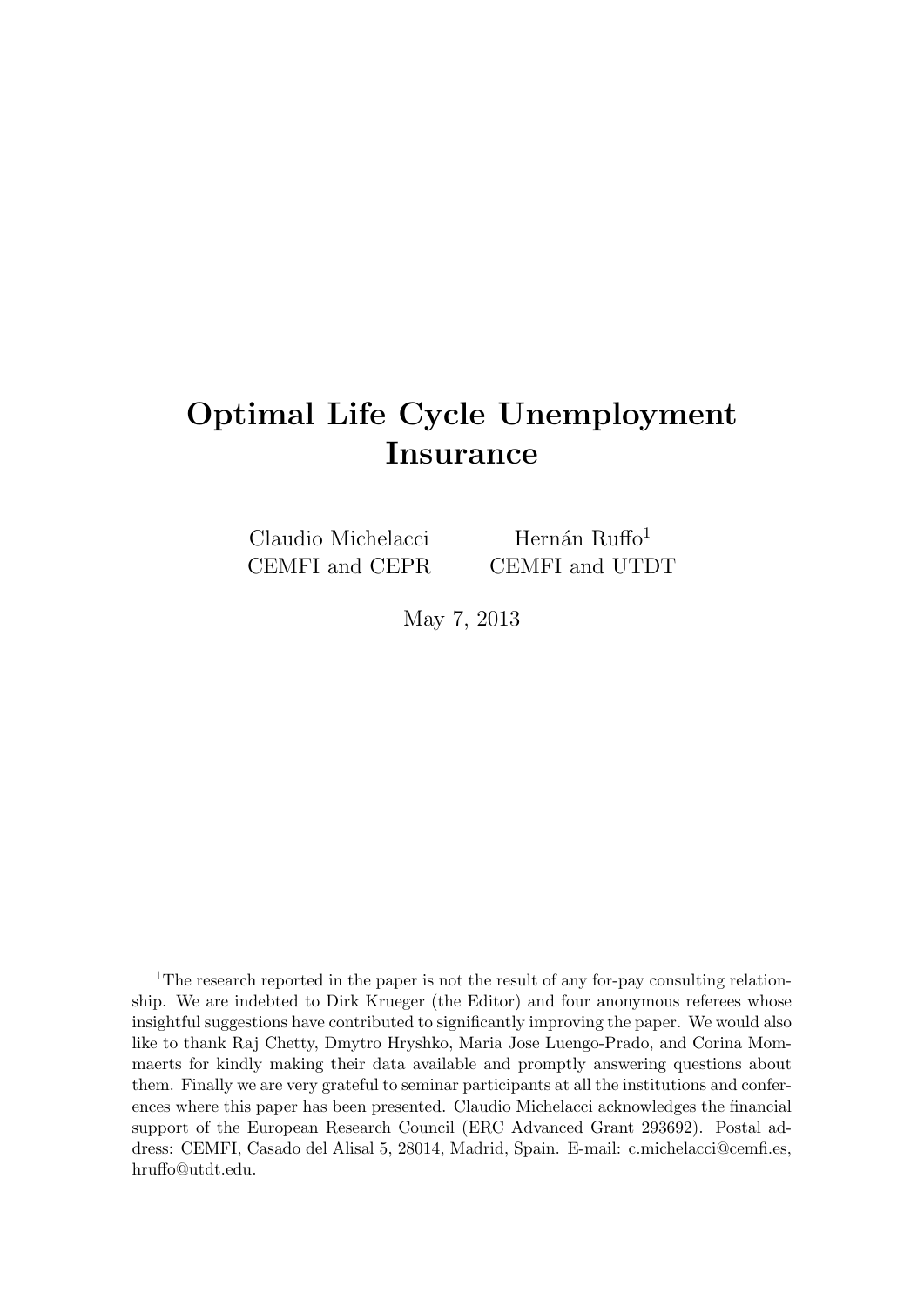## Abstract

We argue that US welfare would rise if unemployment insurance were to be increased for young workers and decreased for old. This is because young workers have little means to smooth consumption during unemployment, and want jobs to accumulate high-return human capital. So unemployment insurance is highly valuable to them while the induced moral hazard problem is mild. We consider a life cycle model with unemployment risk and endogenous search effort, that we calibrate to match US labor market institutions. We find that allowing unemployment replacement rates and other government transfers to decline with age yields sizeable welfare gains which amount to ninety percent of the gains attained under the unconstrained optimal scheme for unemployment insurance over the life cycle.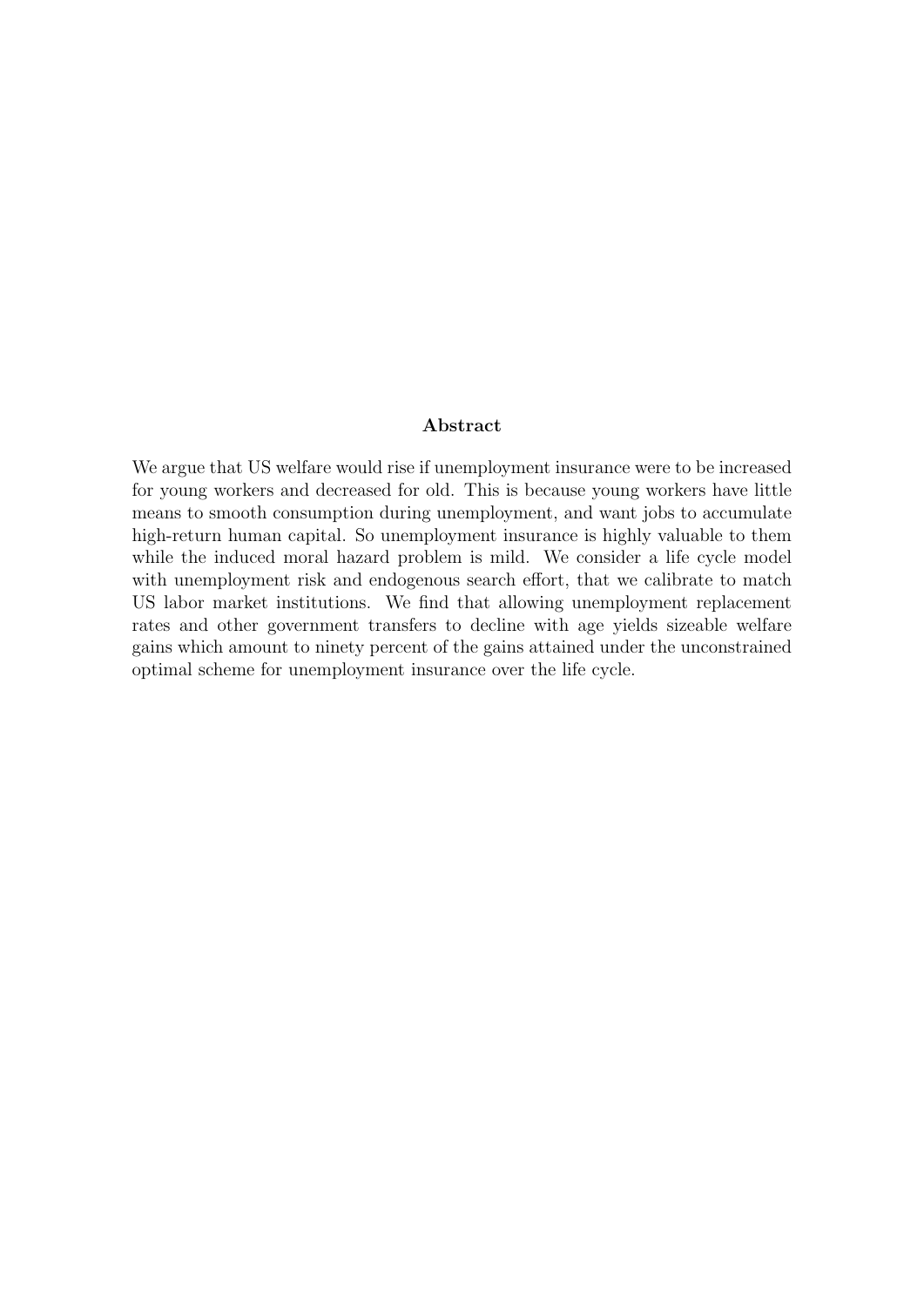## 1 Introduction

The principle that government transfers and taxes should be conditioned on observable, immutable indicators of skills goes back at least to Akerlof (1978). More recently Kremer (2001), Erosa and Gervais (2002), Gervais (2004), Farhi and Werning (2013), Gorry and Oberfield (2012), Mirrlees et al. (2010), and Weinzierl (2011) have also stressed the importance of conditioning labor and capital income tax rates on age when designing an efficient tax system. In principle the same logic applies for the optimal design of unemployment insurance and other labor market institutions. Indeed several important economic variables (such as wages, wealth, consumption, and unemployment duration) vary over the life cycle which suggests that workers' incentive to search for a job as well as their ability to cope with unemployment risk also vary over the life-cycle. Here we argue that, given current US labor market institutions, welfare would rise if unemployment insurance were to be increased for relatively young workers (in their mid twenties and early thirties) and decreased for old workers (in their forties and mid-fifties).

The idea is that unemployment insurance is highly valuable to young workers because they typically have little means to smooth consumption during an unemployment spell—while the costs of the implied moral hazard problem are mild because young workers want jobs to improve life-time career prospects, and to accumulate human capital whose marginal return is high when young. The intuition for this claim can be seen using a simple intuitive formula. Consider a government who uses one dollar to finance an increase in the level of unemployment benefits  $b_n$ for a given age group n. Denote by  $\mu_n$  the mass of unemployed workers in the age group, by  $c_{un}$  their consumption level when unemployed and by  $u'(c_{un})$  the associated marginal utility of consumption. If all currently unemployed workers receive a unit of money, welfare would increase by  $\mu_n u'(c_{un})$ . But standard moral hazard problems imply that more generous government transfers increase unemployment, and each unemployed worker receives benefits  $b_n$ . So a marginal increase in government transfers yields only  $1/[\mu_n + b_n d\mu_n/db_n] = 1/[\mu_n(1 + \eta_n)]$  units of income to a currently unemployed worker, where  $\eta_n$  is the elasticity of group n unemployment to the corresponding unemployment benefits. By multiplying the two terms we find the following welfare gains from the marginal change in government transfers:

$$
\varrho_n = \frac{u'(c_{un})}{1 + \eta_n}.\tag{1}
$$

Intuitively the numerator measures the marginal value of the increase in Unemployment Insurance, the denominator the incentive costs of the induced moral hazard problem. Generally a revenue neutral change in unemployment insurance that increases benefits for a given age group  $n$  while decreases them for another age group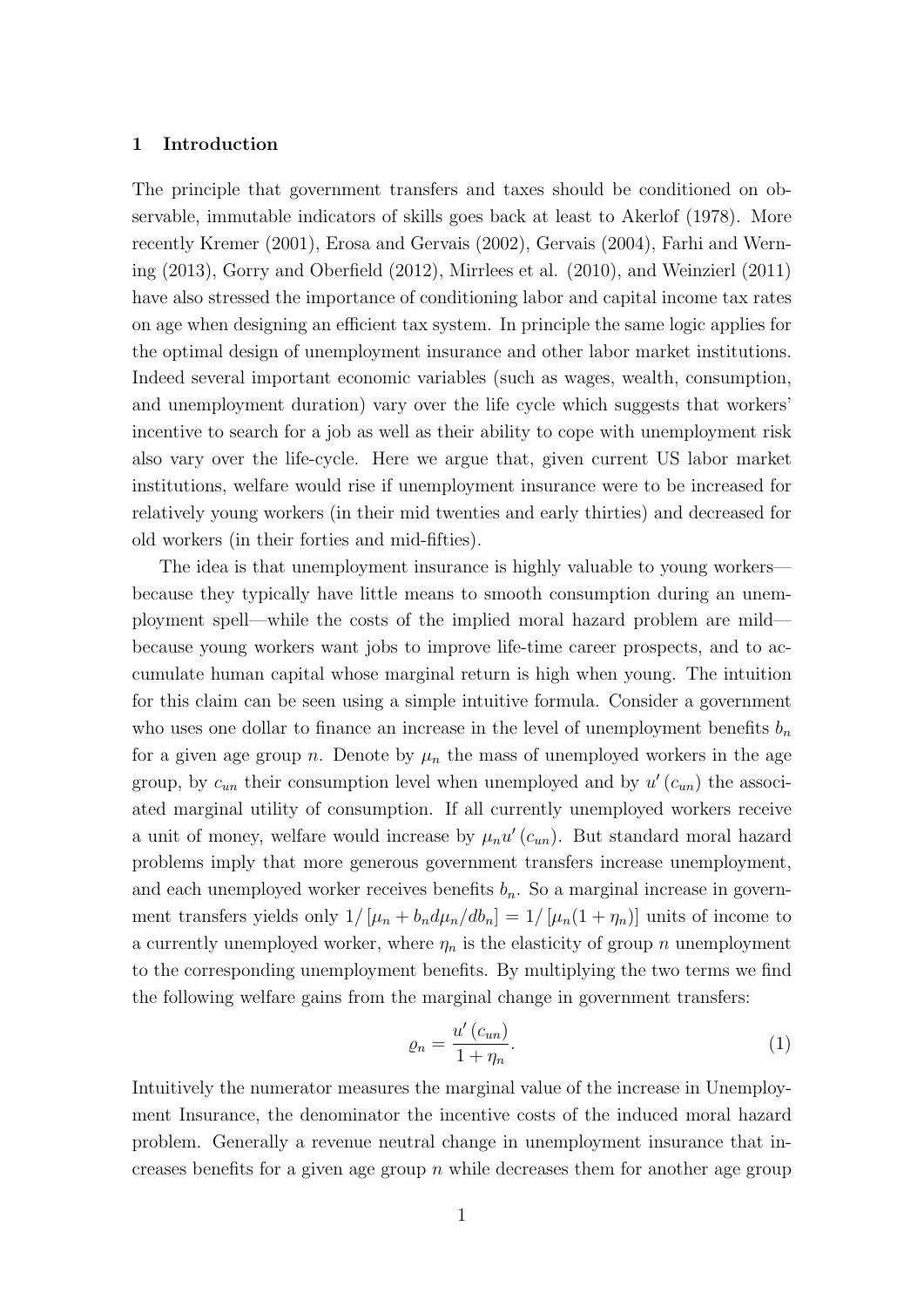m is welfare improving whenever  $\varrho_n > \varrho_m$ , which can be used to identify possible gains from redistributing unemployment insurance over the life cycle.

To document how  $\varrho_n$  varies across age groups, we first use data from the Panel Study of Income Dynamics (PSID) and show that consumption of unemployed workers is strictly increasing in age. Roughly speaking an unemployed worker in his thirties consumes 30 per cent less goods than a unemployed worker in his fifties. We also use data from the Current Population Survey (CPS) and from the Survey of Income and Program Participation (SIPP) to analyze how the unemployment level of different age groups responds to changes in unemployment benefits. As in Chetty (2008) we exploit changes in the level of benefits within US states over time. We find that, while the unemployment elasticity to unemployment benefits is small and statistically insignificant for workers in their mid twenties and early thirties, the elasticity is positive and significant for workers in their mid forties and fifties. Similar results are found by Meyer and Mok (2007). Gritz and MaCurdy (1992) also show that changes in benefits have insignificant effects on the unemployment level of young workers. This evidence indicates that providing additional insurance to young worker is highly valuable, while the incentive costs of the induced moral hazard problem are small, which implies that  $\rho_n$  is unambiguously larger for young than for old workers.

The data also provide more direct evidence that unemployment insurance is highly valuable to young workers and it has small moral hazard costs for them. We show that consumption losses upon unemployment are more pronounced for young than for old workers, and that the search behavior of young workers is strongly responsive to the provision of severance payments at the time of job loss. This indicates that young workers have little ability to smooth consumption during unemployment and require more liquidity and insurance. Chetty (2008) notices that the effects of benefits on the unemployment of wealthy workers—who arguably have great ability to smooth consumption during unemployment—measures the severity of the moral hazard problem. We find that the unemployment duration of old workers with high level of assets is highly affected by benefits, while the unemployment duration of young wealthy workers is little sensitive to benefits. This suggests that the moral hazard problem is severe for old workers while it is minor for young workers. This squares well with the idea that young workers want jobs not only to increase current income net of benefits but also to acquire labor market skills and to improve working life career prospects.

To study the magnitude of the potential welfare gains of age dependent unemployment insurance we consider a conventional life cycle model with decreasing returns to labor market experience and ongoing unemployment risk. Workers are born with no human capital and no assets and can save in a riskless bond. When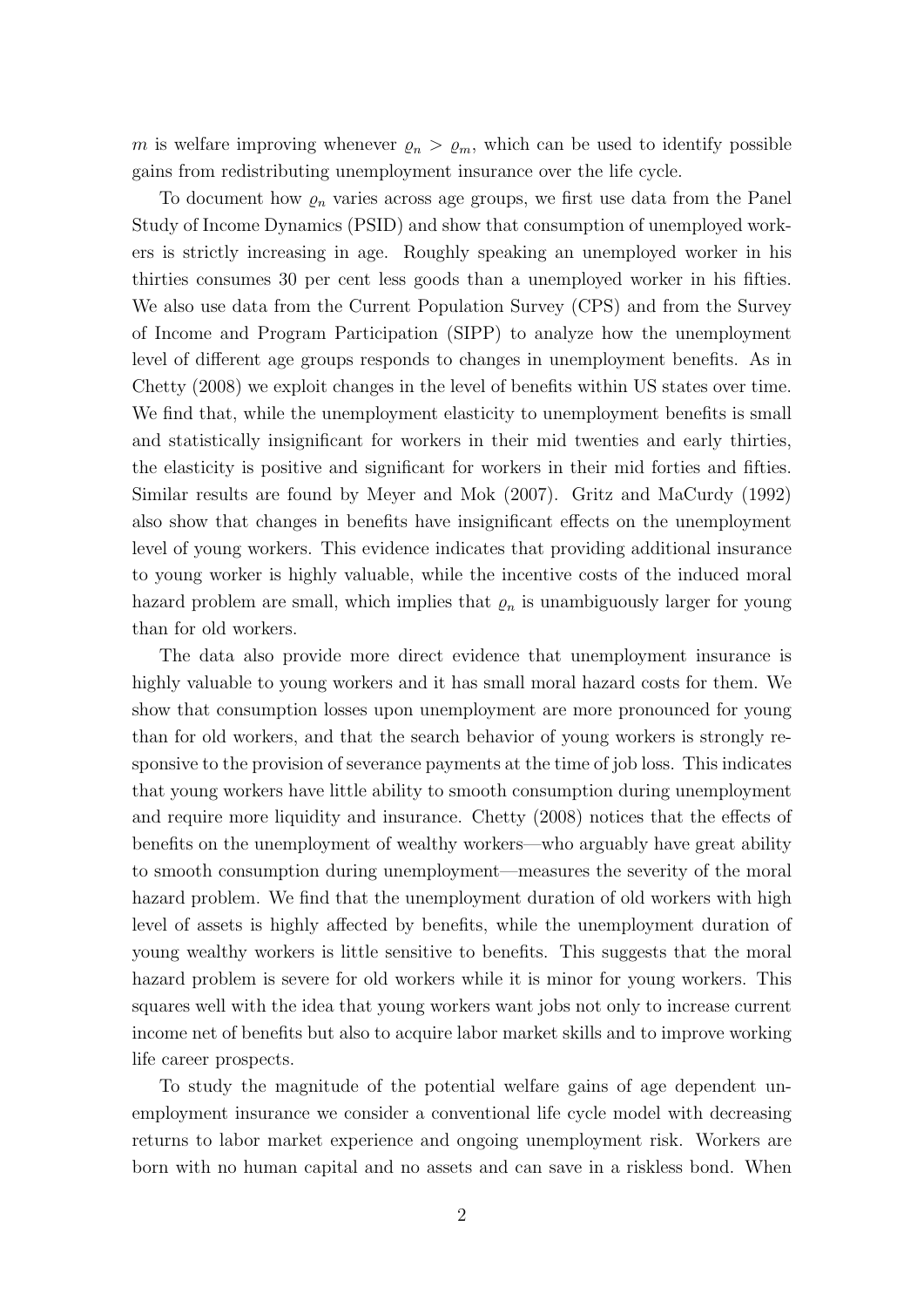employed, they accumulate human capital, they receive wages and pay income taxes that are used to finance the unemployment insurance program and retirement pensions. Workers can lose their job and when unemployed they choose how intensively to search for a new job. During unemployment they receive unemployment benefits which are a constant fraction of past wages. The model is calibrated to match US labor market institutions and other key features of the life cycle of workers .

We optimally choose age-dependent replacement rates and/or income tax rates to maximize the worker's initial expected utility.<sup>1</sup> We find that under the optimal age dependent policy, replacement rates are increased from the current value of 50 per cent to around 80 percent for workers in their mid twenties and to 60 per cent for workers in their thirties. Workers in their forties and fifties, instead, obtain benefits equal to less than 10 percent of their past wage. When allowing for just age-dependent replacement rates, welfare gains are equivalent to just less than a 1 percent increase in life time consumption. When we combine age-dependent unemployment insurance with age-dependent taxes, gains go up to the equivalent of more than a 3 percent increase in life time consumption.

To analyze whether age dependent policies exhaust an important part of the existing unexploited gains present in the current US system, we consider the problem of an agency that optimally choose benefits, taxes, and pensions as function of the entire worker's history. The agency can observe workers' assets as well as search effort, so unemployment insurance induces no moral hazard problems. Although age dependent policies can only imperfectly reproduce the solution of the optimal program, we surprisingly find that the combination of age-dependent unemployment insurance with age-dependent taxes yields gains that amounts to ninety percent of the welfare gains obtained under the optimal programm.

Further relation to the literature Using different methodologies, several authors have argued that the level of unemployment benefit is close to optimal in the US, see for example Davidson and Woodbury (1997), Shimer and Werning (2007), Pavoni (2007), and Chetty (2008). Our results show that, although benefits are about optimal on average, there are still sizable welfare gains from redistributing unemployment insurance over the life cycle—increasing it for the young and decreasing it for the old.

This paper relates to the ongoing literature that starting with Hopenhayn and Nicolini (1997) has analyzed the optimal design of labor market institutions, see also Pavoni and Violante (2007), Shimer and Werning (2008), Pavoni (2009), Rendahl

<sup>&</sup>lt;sup>1</sup>An alternative would be to have replacement rates and taxes being conditioned on the current level of assets rather than on age. Although this policy would distort saving incentives and it is in principle inferior to an age dependent policy, it could still yield important welfare gains. This is one of the point made by Conesa, Kitao, and Krueger (2009) and Rendahl (2012).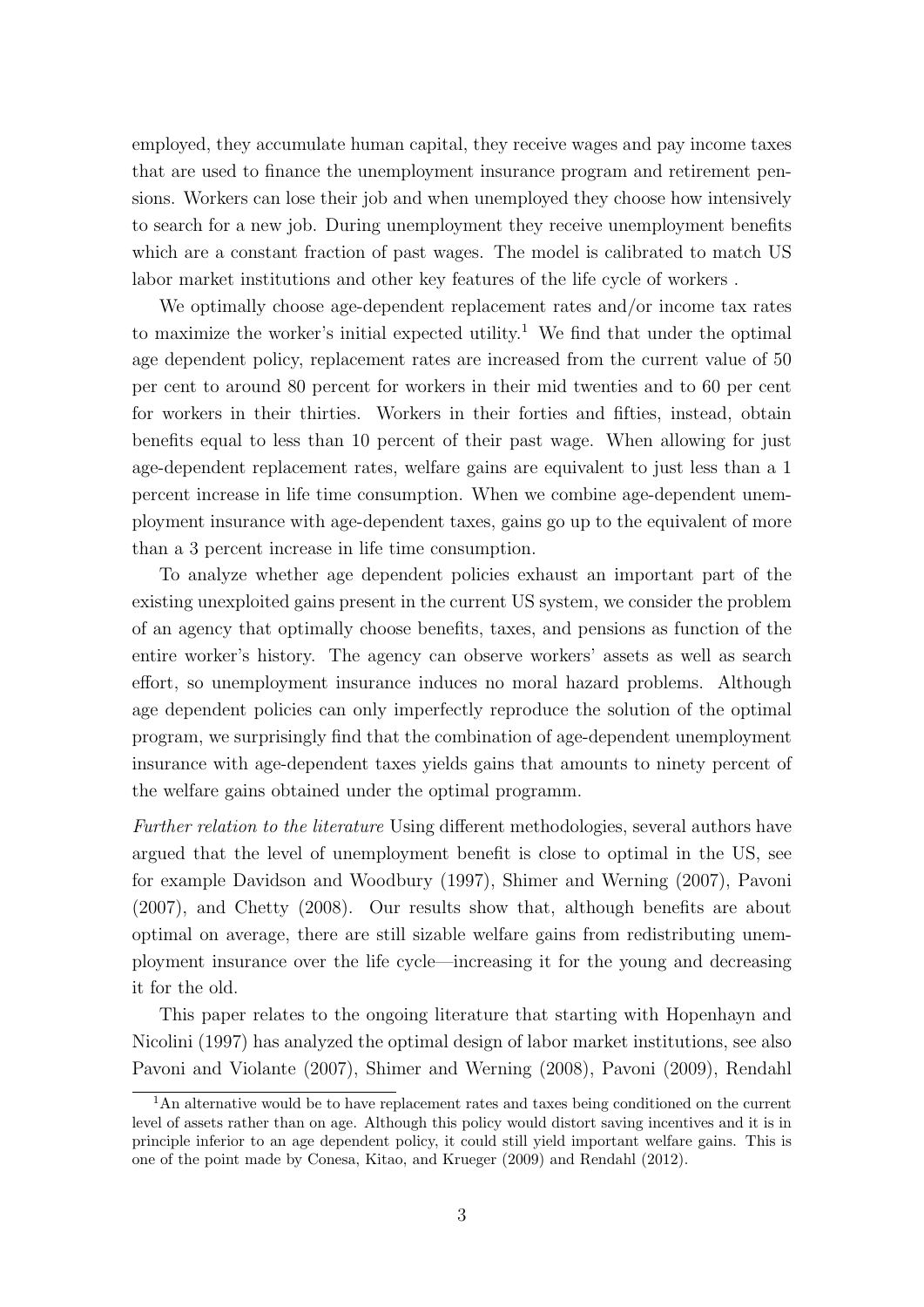(2012), and Pavoni, Setty, and Violante (2010). The literature typically focuses on the problem of an initially unemployed worker who becomes permanently employed after finding his first job. With the exception of Hopenhayn and Nicolini (2009) the issue of recurrent unemployment spells is typically neglected. The literature has also abstracted away from life cycle effects due to non linear returns to labor market experience and asset accumulation, which are instead the main focus of this paper.

Baily (1978) and Chetty (2006) have proposed simple formulas to evaluate whether unemployment benefits are optimal on average. The formula  $\rho_n$  is similar to theirs but it focuses on possible gains from redistributing unemployment insurance over the life-cycle or more generally across any groups of workers classified by observable, immutable skill characteristics including gender or race. The formula  $\varrho_n$  works exactly in the stylized model of Section 2. But the quantitative analysis also indicates that the key forces emphasized by  $\rho_n$  dominate in the existing US labor market institutions. To be sure, the simple formula  $\varrho_n$  neglects the effects of age-specific changes in benefits on tax income or on the unemployment of age groups not directly targeted by the policy change. And we show that these considerations lead to an extended redistribution formula which works exactly in the quantitative model. But although the simple and extended formula could be different, we find that, in our laboratory economy, the two formulas exhibit a remarkably similar age profile.

Shimer and Werning (2007) and Chetty (2008) have criticized the Baily's formula on the grounds that its use relies on specifying highly controversial preference parameters. Our formula, is less subject to their criticism in that its ability to identify redistributions gains just relies on signing the relative magnitude of  $\rho_n$  across skill groups. This is often possible by just comparing unemployment elasticities and consumption levels when unemployed across skill groups, without having to specify any preference parameter.

Chéron, Hairault, and Langot  $(2012, 2011)$  have studied the role of age dependent labor market policies in a Mortensen and Pissarides (1994) search model with finitely lived workers. Our paper is obviously related to theirs but with some important differences. They emphasize the demand side of the labor market and the role of age-dependent policies in solving the conventional search inefficiencies in vacancy creation typically present in random search models; see Pissarides (2000) for an introduction to this class of models. Search inefficiencies naturally vanish in extended versions of the search model where firms post wage contracts, workers observe them and direct search accordingly, see for example Moen (1997), Acemoglu and Shimer (2001), Shimer (2005) and more recently Menzio and Shi (2011). Here we emphasize labor supply effects and that the trade-off between the gains from unemployment insurance and the incentive costs of the induced moral hazard problem varies over the life cycle.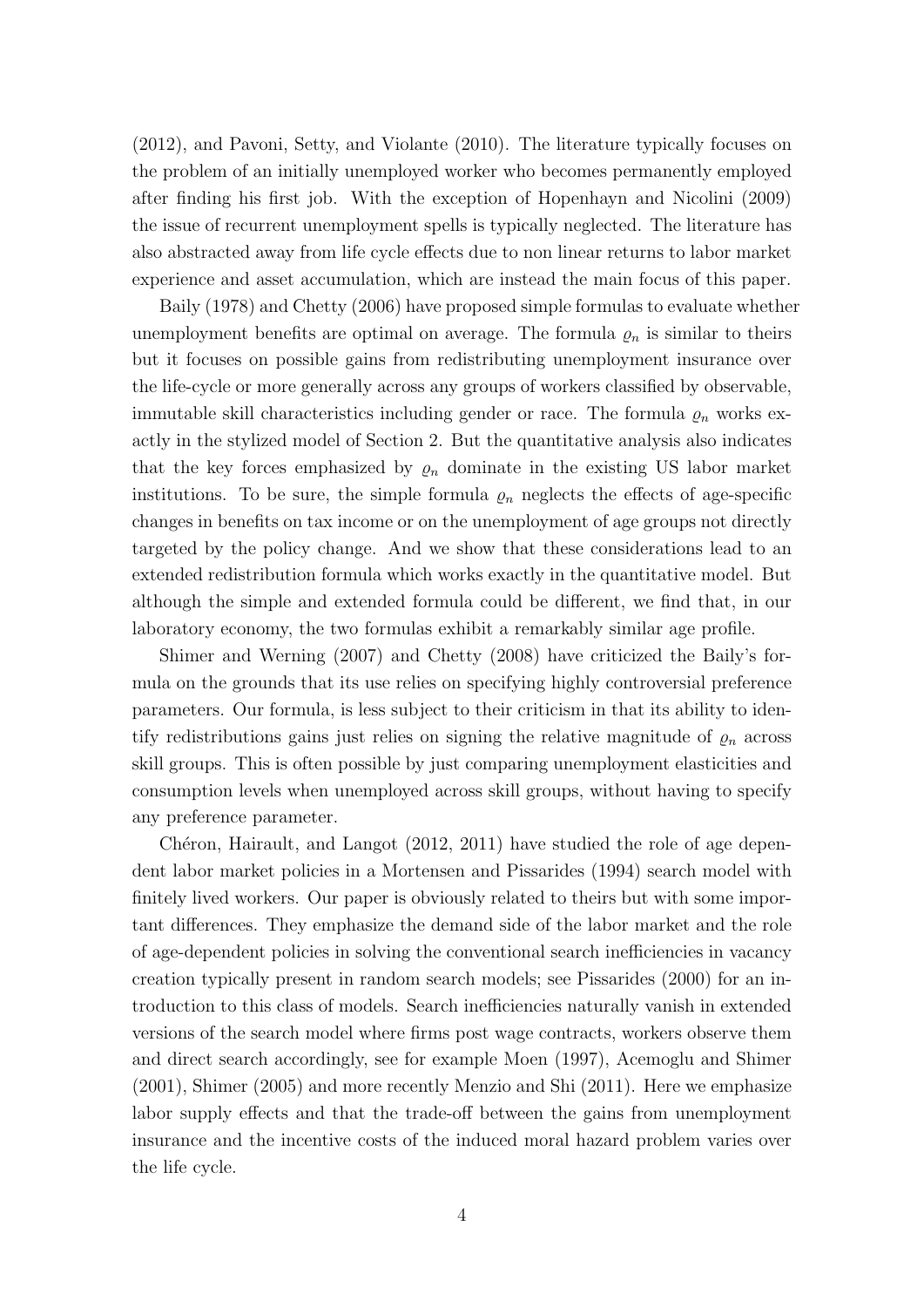Section 2 uses a stylized life cycle model to discuss the formula in (1) and its extension. Section 3 contains preliminary evidence. Section 4 presents our laboratory economy. Section 5 solves for the first best problem. Section 6 studies age dependent policies. Section 7 discusses robustness. Section 8 concludes. An Online Appendix provides exhaustive details on data and computation.

## 2 A stylized life cycle model

We present a simple stylized life-cycle model where our simple formula holds exactly. We then extend the model to incorporate additional effects into the analysis that lead to an extended formula. We later show that these formulas work well in a more conventional life-cycle model more suitable for quantitative analysis.

## 2.1 The worker's problem

In this stylized model workers live for six periods  $i = 1-6$ . They are young,  $n = y$ , during the first three  $i = 1-3$ , and old,  $n = 0$ , during the last three  $i = 4-6$ . Unemployment is the only source of risk in the model. Workers are employed with probability one in all periods except in period two and five when they have to search for a job. This characterizes the fact that unemployment risk is recurrent, it affects both young and old, and it has transitory effects. Unemployment is endogenous due to search intensity decisions. Search intensity reduces the probability of unemployment and the amount of leisure enjoyed by the worker. We assume that a worker who is unemployed with probability  $\mu$  at the end of period two or five enjoys utility from leisure equal to  $\psi(\mu)$ , with  $\psi'(\mu) > 0$  and  $\psi''(\mu) < 0$ . Workers initially have no wealth. They can not borrow and they can save in a riskless bond that pays a constant interest rate  $r$  equal to the subjective discount rate of workers. So the workers' subjective discount factor is equal to  $\beta = 1/(1 + r)$ . Following well established evidence from wage regressions, we assume that wages  $w_i$ ,  $i = 1-3$  increase over time when young, while they are flat and equal to  $\bar{w}$  when old, with  $w_1 \, \langle w_2 \, \langle w_3 \rangle \, \langle w \rangle$ . If unemployed at age  $n = y$ , o (end of period two or five) workers obtain unemployment benefits  $b_n$ . Consumption utility in a period is  $u(c)$ .

We assume that consumption is equal to income for young workers: a young worker expects future increases in labor income and would like to borrow to smooth consumption, but he can not due to the borrowing constraint.<sup>2</sup> This simplifying assumption implies that old workers' decisions are unaffected by the employment

 ${}^{2}$ Even if wages are growing and the interest rate is equal to the worker's subjective discount rate, young workers might want to accumulate some precautionary savings to insure the risk of unemployment in period two. Here we assume that the demand for consumption smoothing dominates the precautionary savings motive so that  $u'(w_1) \ge \mu_y u'(b_y) + (1 - \mu_y) u'(w_2)$  where  $\mu_y$ is the equilibrium unemployment probability in period two.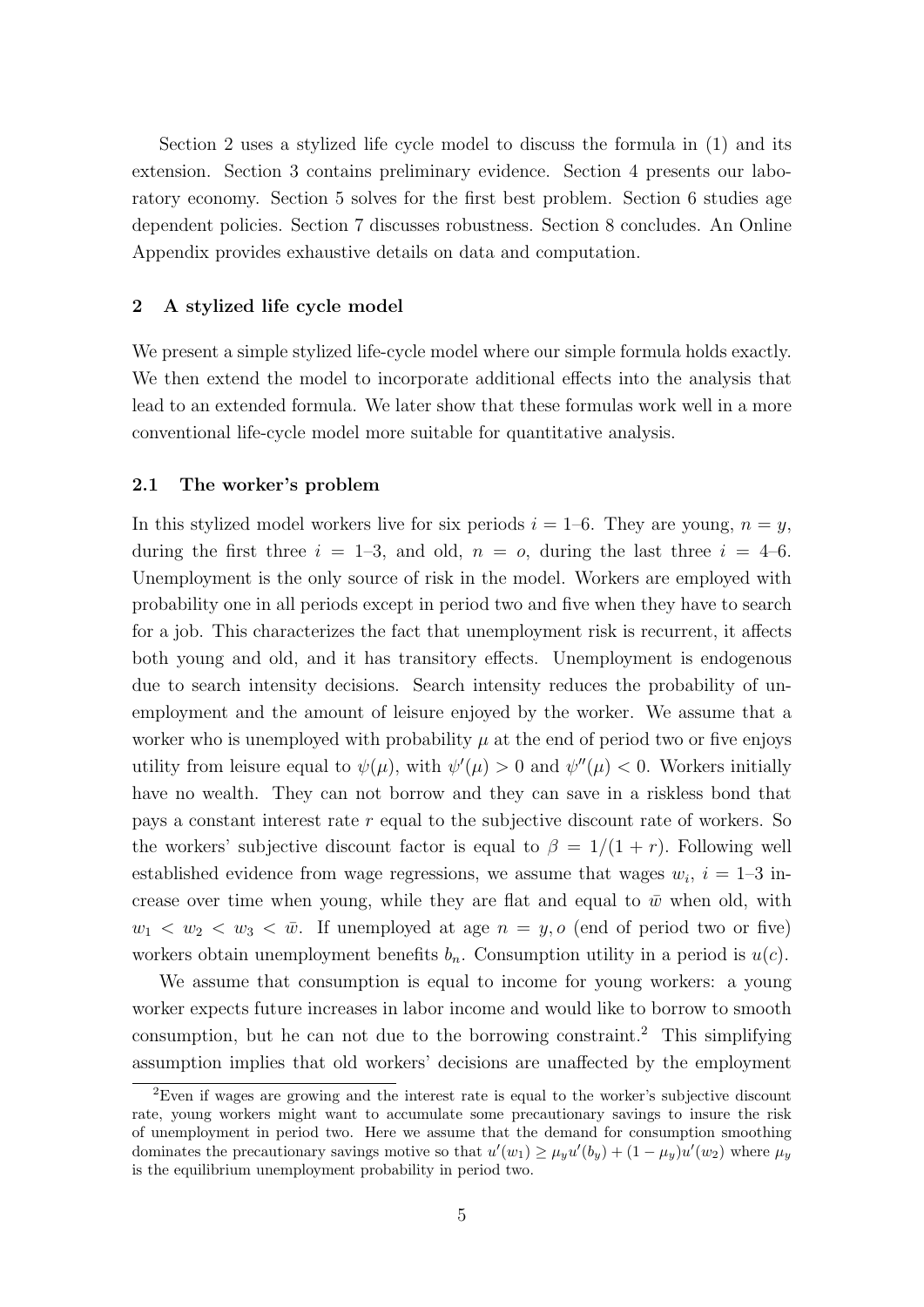history when young, which in turn guarantees that changes in benefits when young (old) do not affect unemployment when old (young). As discussed in Section 2.3, this separability property is required for the formula to hold exactly. Separability implies that worker's initial expected utility can be expressed as equal to

$$
W(b_y, b_o) \equiv Y(b_y) + O(b_o) \tag{2}
$$

where  $Y(b_y) = \max_{\mu} \tilde{Y}(b_y, \mu)$  and  $O(b_o) = \max_{\mu} \tilde{O}(b_o, \mu)$  are the sum of discounted utilities when young,  $i = 1-3$ , and when old,  $i = 4-6$ , respectively. In the expression

$$
\tilde{Y}(b_y, \mu) \equiv u(w_1) + \beta \left[ \psi(\mu) + \mu u(b_y) + (1 - \mu) u(w_2) \right] + \beta^2 u(w_3), \tag{3}
$$

is the sum of utilities obtained by young workers for given unemployment probability  $\mu$  in period two, while

$$
\tilde{O}(b_o, \mu) \equiv \beta^3 \max_{a \ge 0} \left\{ u(\bar{w} - a) + \beta \psi(\mu) + \beta \mu \left[ u \left( b_o + \frac{a}{\beta} \right) + \beta u(\bar{w}) \right] + \beta (1 - \mu) (1 + \beta) u \left( \bar{w} + \frac{a}{1 + \beta} \right) \right\}
$$
\n(4)

is the analogous sum for old worker when the unemployment probability  $\mu$  in period five is taken as given. In (4), a denotes the precautionary savings that the household accumulates in period four to finance consumption during unemployment in period five, which occurs with endogenously determined probability  $\mu$ . If the worker instead remains employed, a is used to increase consumption equally in period five and six. This accounts for the last term in  $(4).<sup>3</sup>$ 

## 2.2 The government problem

As standard in the optimal unemployment insurance literature, see for example Hopenhayn and Nicolini (1997) and Shimer and Werning (2007, 2008), we assume that government interventions are actuarially fair so that the present value of UI transfers is equal to the present value of some exogenous government income  $T$  used to finance the UI program. In the quantitative model below this income is obtained by taxing labor. The government chooses  $b_n$ ,  $n = y$ ,  $o$ , so as to maximize worker's expected utility  $W$  in  $(2)$  subject to the budget constraint

$$
\beta_y \mu_y(b_y) b_y + \beta_o \mu_o(b_0) b_o = T \tag{5}
$$

where  $\beta_y = \beta$  and  $\beta_o = \beta^4$  are the discount factors, while the functions  $\mu_y(b_y)$ and  $\mu_o(b_o)$  determine the age specific unemployment probabilities  $\mu_y$  and  $\mu_o$  given

<sup>&</sup>lt;sup>3</sup>In equilibrium a will always be in the interval  $(0, \bar{w} - b_o)$ , so the constraint  $a \ge 0$  will be slack, while the borrowing constraint will be binding in period five if the worker is unemployed.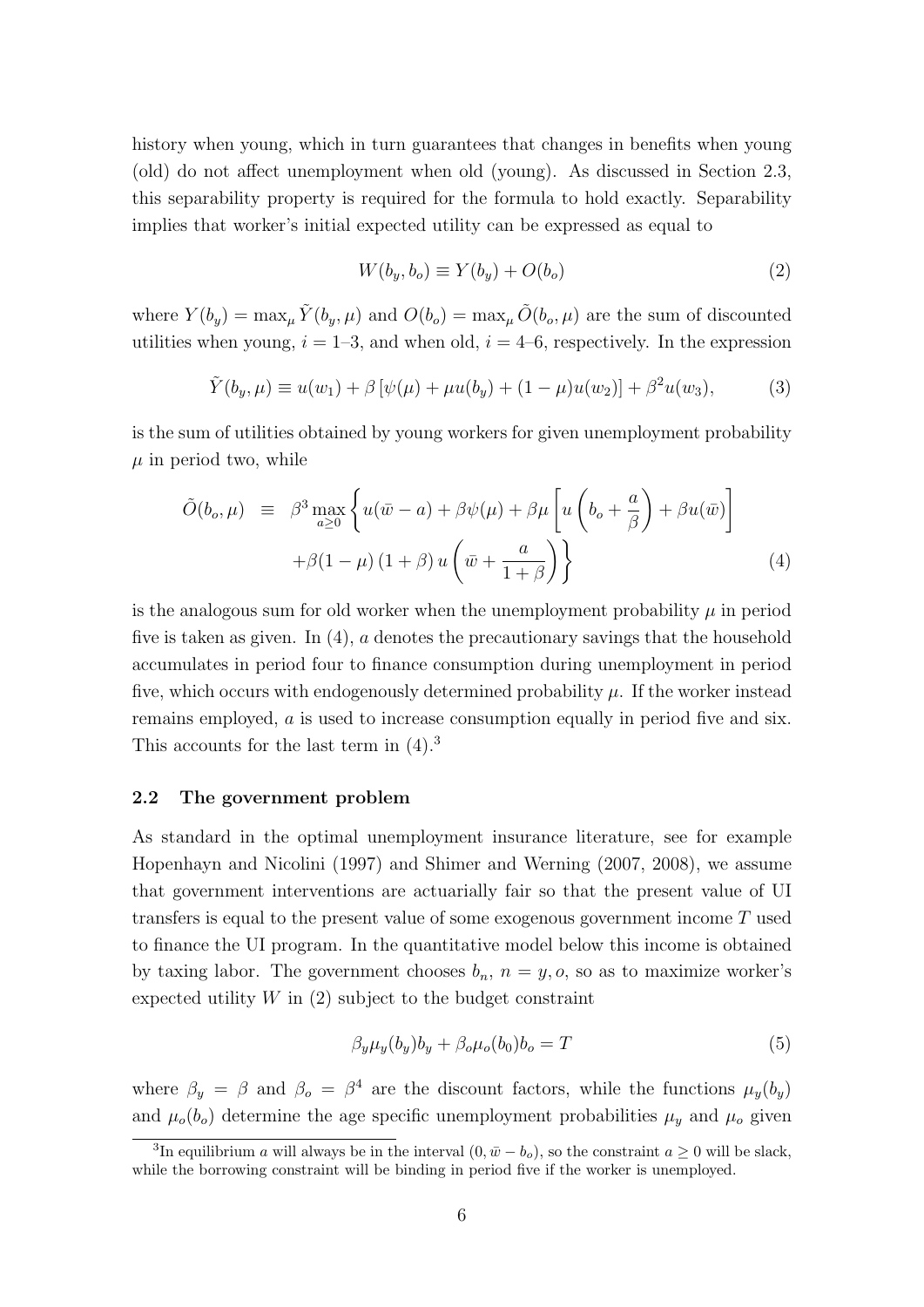the age specific benefits levels  $b_y$  and  $b_o$ , respectively. Given (3) and (4) these functions are implicitly defined by the conditions  $\mu_y = \arg_\mu \max \tilde{Y}(b_y, \mu)$  and  $\mu_o =$  $\arg_{\mu} \max O(b_o, \mu)$ , respectively. The Lagrangian of the problem reads as

$$
L(b_y, b_o, \lambda) = Y(b_y) + O(b_o) + \lambda \left[ T - \beta_y \mu_y(b_y) b_y - \beta_o \mu_o(b_o) b_o \right]
$$

where  $\lambda$  is the Lagrange multiplier of the budget constraint in (5). By taking the first order condition with respect to  $b_n$ ,  $n = y$ , o, and after using the envelope theorem, we immediately obtain that it is optimal to increase  $b_n$  if

$$
\beta_n \mu_n u'(c_{un}) > \lambda \beta_n \mu_n + \lambda \beta_n \frac{d\mu_n}{db_n} b_n \tag{6}
$$

where  $c_{un}$  denotes consumption when unemployed at age n. By rearranging we obtain that the above condition is equivalent to

$$
\varrho_n \equiv \frac{u'(c_{un})}{1 + \eta_n} > \lambda \tag{7}
$$

where  $\eta_n \equiv \frac{d \ln \mu_n}{d \ln b_n}$  $\frac{d \ln \mu_n}{d \ln b_n}$  is the unemployment elasticity to benefits of age-group n. The ratio in the left hand side is the net welfare gain of marginally increasing government transfers to unemployed workers of age n: the numerator measures the value of the marginal increase in UI benefits; the denominator the cost of the induced increase in unemployment. Optimal life cycle unemployment insurance requires having  $\rho_n = \lambda$ for any age group  $n$ . Generally there are welfare gains from increasing transfers to young unemployed workers at the expense of the old whenever

$$
\varrho_y > \varrho_o. \tag{8}
$$

Interestingly, the comparison does not involve evaluating consumption losses upon displacement. This is simply because the government compares the gains of increasing transfers to unemployed workers of different age, whose marginal value is measured by their state contingent marginal utility of consumption. The derivation that leads to (8) is little, if at all, affected when considering several extensions of the baseline model. In particular the formula remains valid when:

1. Differences in workers demand and/or supply The utility from leisure is agespecific,  $\psi_n(\mu)$ ,  $n = y$ , o, with  $\psi'_n(\mu) > 0$  and  $\psi''_n(\mu) < 0$ . This accounts for possible differences in the demand for workers of different age as well as in their labor supply, which can both affect job finding probabilities.<sup>4</sup>

 $\overline{4}$ To see why an age dependent  $\Psi$  function subsumes age effects in both labor demand and labor supply assume that, as in standard search models (Pissarides, 2000), the unemployment probability of workers of age n is a decreasing function of both their search effort s and market tightness  $\theta_n$ for that age group of workers, so that  $\mu = \mu(s, \theta_n)$ . Age specific differences in workers demand are reflected in  $\theta_n$ . The disutility of search effort is  $\tilde{\Psi}_n(s)$ , which is age specific to characterize age differences in labor supply. We can then invert the function  $\mu$  to express search effort as function of  $\mu$  and  $\theta_n$  so as to obtain the simple formulation in the text based on  $\Psi_n(\mu) \equiv \tilde{\Psi}_n(\mu^{-1}(\mu, \theta_n)).$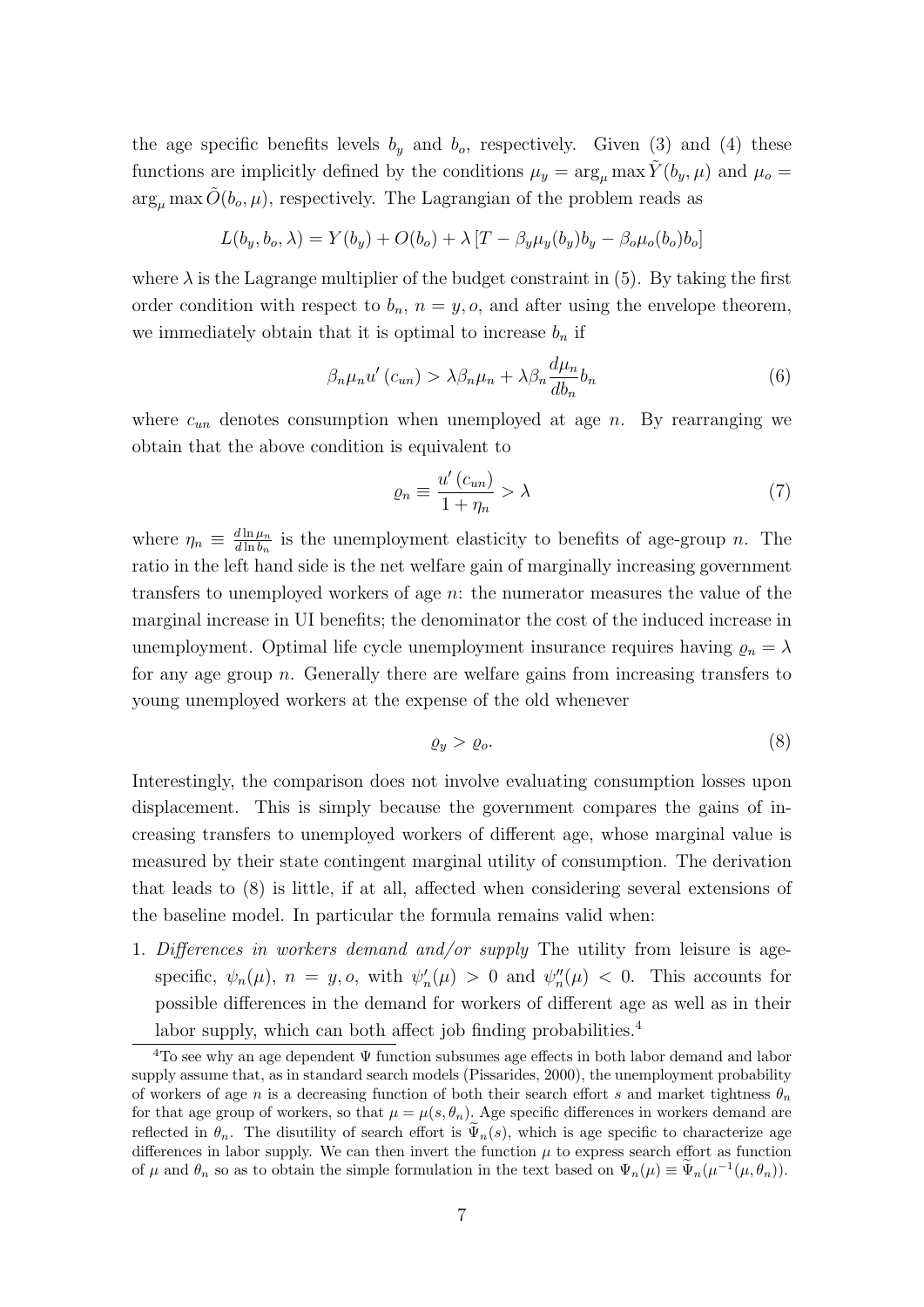- 2. Varying job loss probabilities Workers search for a job in period two and five with age specific probability  $\delta_n$ ,  $n = y$ , o (in the baseline model  $\delta_y = \delta_o = 1$ ). This takes into account that the risk of job loss varies over the life cycle.
- 3. Other income sources Workers have access to other sources of income  $y_n$  (say due to the spouse income), whose relative importance varies over the life cycle.
- 4. Changing household size The household is represented by a simple unitary model with consumption utility  $m_nu(C/m_n)$ , where  $m_n$  denotes household size when household head has age  $n$ , while  $C$  denotes household total consumption expenditures. This takes into account that household size changes over the life cycle due to marriage, children birth or old children leaving the household. Due again to the envelope theorem, the marginal value of a unitary increase in benefits is  $u'(C/m_n)$ . This just implies that  $c_{un}$  in (7) has to be interpreted as per capita household consumption when age n household head is unemployed.

## 2.3 The extended redistribution formula  $\tilde{\varrho}$

We now discuss how the simple redistribution formula  $\rho$  in (7) gets modified when we extend the analysis along three dimensions. First we allow young workers in period one to save. Second we allow benefits to affect the present value of the government income available for the UI programm, which is a natural equilibrium outcome when, as in the quantitative analysis of Section 4, this income come from labor income taxes that depend on workers' employment and workers' human capital. As a result the government budget constraint becomes

$$
T(b_y, b_o) \ge \beta_y \mu_y b_y + \beta_o \mu_o b_o. \tag{9}
$$

Third the optimal choice of benefits is now subject to some feasibility constraints, that impose that benefits can not fall below a minimum level  $\bar{b}_n$  so that

$$
b_n \ge \bar{b}_n, \quad \forall n = y, o. \tag{10}
$$

In the quantitative analysis of Section 4 this minimum level is set to zero.

Since young workers can save, the employment state when young affects workers decisions when old. Generally choices for assets and unemployment probabilities at any time  $i$  are now contingent on the existing history at that time. Moreover, since assets choices are forward looking, the equilibrium unemployment probability at a given age is function of both  $b_y$  and  $b_o$  so that we now have  $\mu_y = \mu_y(b_y, b_0)$ , and  $\mu_o = \mu_o(b_y, b_0)$ . The complete analysis of the extended model is in Appendix B where we show that the value of marginally increasing benefit transfers to unemployed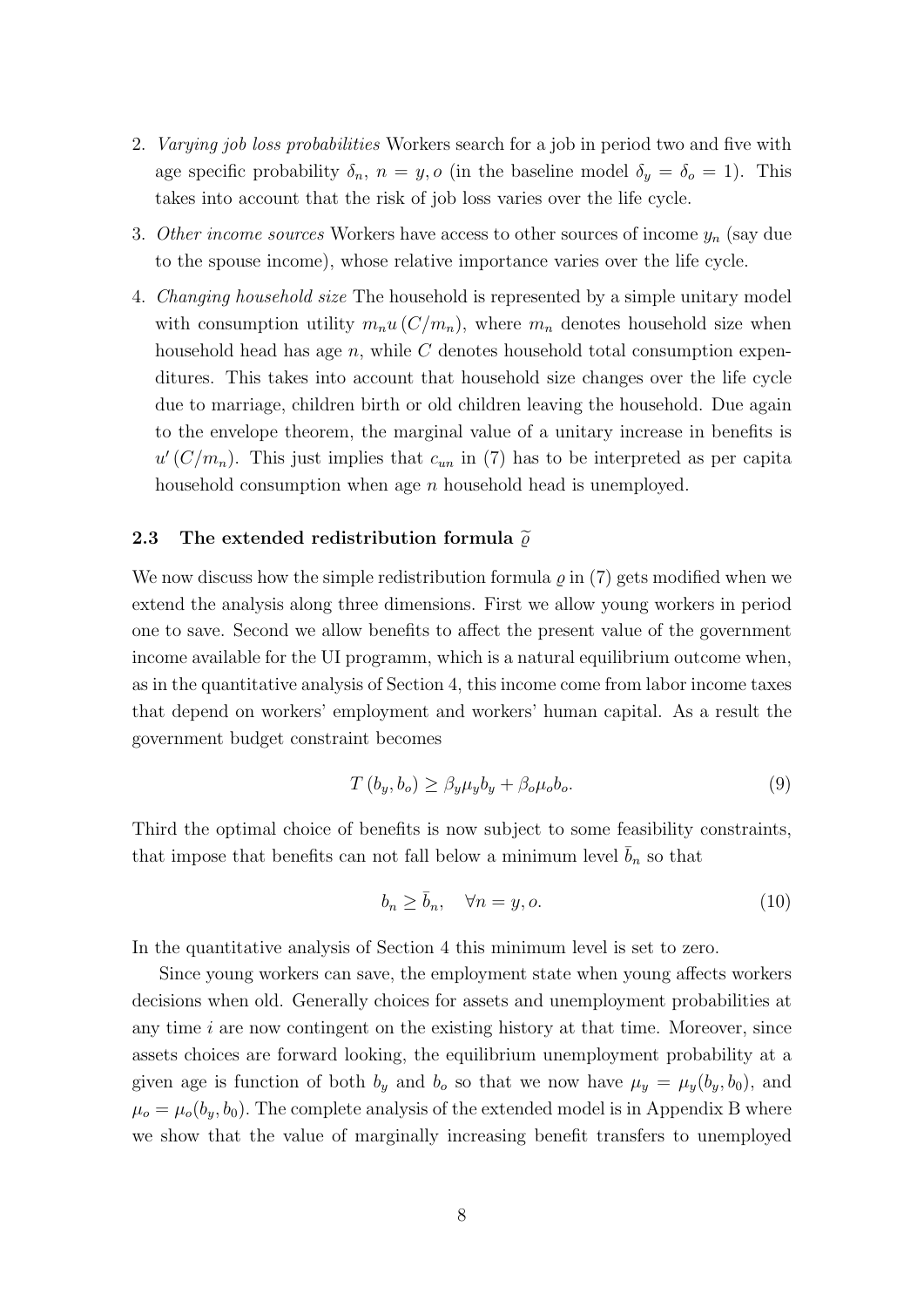workers of age *n*—i.e. the analogous of  $\varrho_n$  in (7)— is now given by

$$
\widetilde{\varrho}_n = \frac{E\left[u'\left(c_{un}\right)\right] + \frac{\varkappa_n}{\mu_n}}{1 + \widetilde{\eta}_n - \frac{\partial T}{\partial b_n} \cdot \frac{1}{\mu_n}}.\tag{11}
$$

In the above expression  $E[u'(c_{un})]$  is the expected marginal utility of consumption of unemployed workers of age n,  $\varkappa_n \geq 0$ ,  $n = y$ , o is the current value Lagrange multiplier of the benefits feasibility constraint in (10), while

$$
\widetilde{\eta}_n = \sum_{i=y,o} \frac{\partial \mu_i}{\partial b_n} \cdot \frac{\beta_i b_i}{\beta_n \mu_n} \tag{12}
$$

is the modified unemployment elasticity to account for the fact that changing UI benefits for a given age group  $n$  could potentially affect the unemployment level of any other age group. Finally  $\frac{\partial T}{\partial b_n}$  is the partial derivative of tax income with respect to change in benefits. Generally there are welfare gains from increasing transfers to young unemployed workers at the expense of the old whenever

$$
\widetilde{\varrho}_y > \widetilde{\varrho}_o. \tag{13}
$$

There are four simple reasons that make  $\tilde{\varrho}_n$  different from  $\varrho_n$ .

- 1. *Heterogeneity in assets* Since assets depend on employment histories, unemployed workers of the same age can now enjoy different consumption levels. This is why the expected marginal utility of consumption enters the numerator of (11).
- 2. Unemployment cross derivatives Since the unemployment probability at a given age is function of the entire age profile of benefits, increasing benefits for an age group *n* can affect the unemployment level of any age group. So, the present value of UI total expenditures generally increase by  $\beta_n \mu_n (1 + \widetilde{\eta}_n)$ .
- 3. Reduction in tax income Benefits reduce government income T, whose cost is measured by the derivative  $-\frac{\partial T}{\partial h}$  $\frac{\partial T}{\partial b_n}$ .
- 4. Positive benefits When  $\varkappa_n$  is positive (the constraint in (10) is binding), the government would like to decrease benefits further for unemployed workers of age n since their consumption is inefficiently high. In the quantitative analysis of Section 4, this constraint will be binding for old workers.

Although  $\tilde{\varrho}_n$  and  $\varrho_n$  are generally different, we will see that, in the baseline calibration of the laboratory economy of Section 4,  $\widetilde{\varrho}_n$  and  $\varrho_n$  exhibit a remarkably similar age profiles which indicate similar welfare gains from redistributing unemployment insurance over the life cycle. Differences start to be significant only after choosing the optimal values for age dependent benefits. A simple interpretation is that differences between  $\tilde{\varrho}_n$  and  $\varrho_n$  start to matter only when policies are close to optimal, while the key forces emphasized by the simple formula in (7) dominate under the existing US labor market institutions.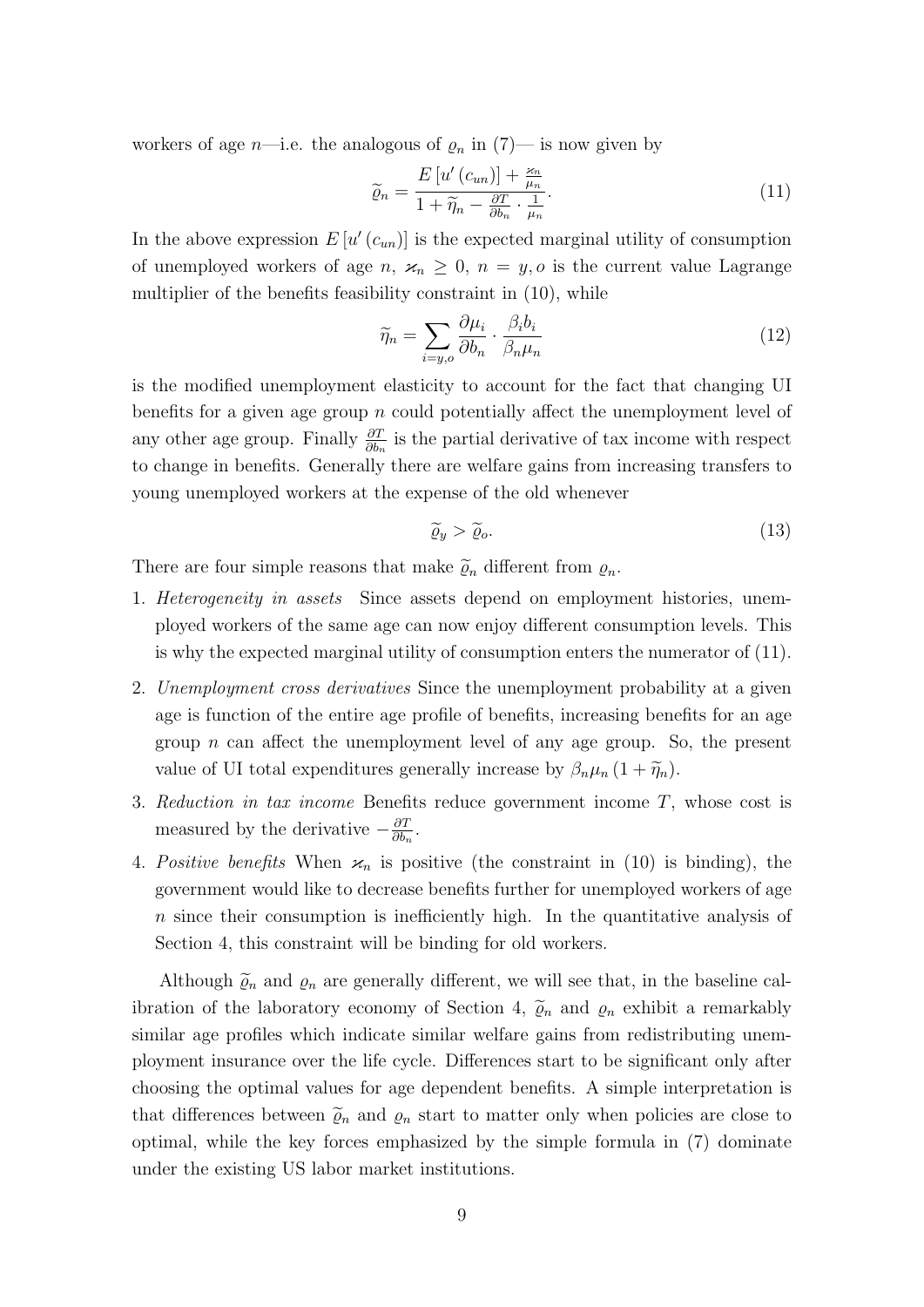#### 3 Some empirical evidence

We now show that in the US the unemployment elasticity to Unemployment Insurance (UI) benefits and the consumption while unemployed are both lower when young than when old. This indicates that the inequality (8) holds both because young workers' incentives to search for a job are less affected by benefits—the denominator in (7) is smaller for young than for old—and because young workers value unemployment insurance more—the numerator is higher. We then provide more direct evidence i) that the moral hazard problem induced by unemployment insurance is mild for young workers, and ii) that young workers have little means to smooth consumption during unemployment and thereby value highly the insurance and liquidity provided by UI. We later use this evidence to evaluate the quantitative properties of the model of Section 4. We start by discussing very briefly the data sets used in the analysis; for exhaustive details on data construction and sample selection criteria see Appendix A.

#### 3.1 Data

Our data come from the Survey of Income and Program Participation (SIPP), the Current Population Survey (CPS), the Panel Study of Income Dynamics (PSID) and surveys collected by Mathematica on behalf of the Department of Labor. The SIPP and Mathematica data are used to perform an unemployment duration analysis at the individual level; the CPS to estimate aggregate effects of benefits on unemployment; the PSID to provide evidence on consumption. In all cases the analysis focuses on working-age males. Sample periods vary but roughly cover the 80's up to the early 00's. Sample selection in the SIPP and the Mathematica data is exactly as in Chetty (2008). As far as possible we apply the same criteria to the construction of the CPS and PSID samples.

We use two measures of UI benefits. One is the imputation of *individual* benefits in the SIPP data by Chetty (2008). The other is a measure of the average benefits received by unemployed workers of different age groups in each US state and year. The construction of this latter measure closely mimics the procedure in Chetty (2008) but using CPS data: we first use the March CPS survey to impute pre-unemployment wages for each unemployed worker in CPS and then calculate individual benefits using the UI benefits calculator by Cullen and Gruber (2000). The resulting individual benefits are then averaged at the age-group state year level.

Consumption in PSID is measured using either food consumption at home, that is reported directly by PSID, or total consumption expenditures in non durables which is imputed using the methodology by Blundell, Pistaferri, and Preston (2008) as in Hryshko, Luengo-Prado, and Sorensen (2010). The imputation covers both the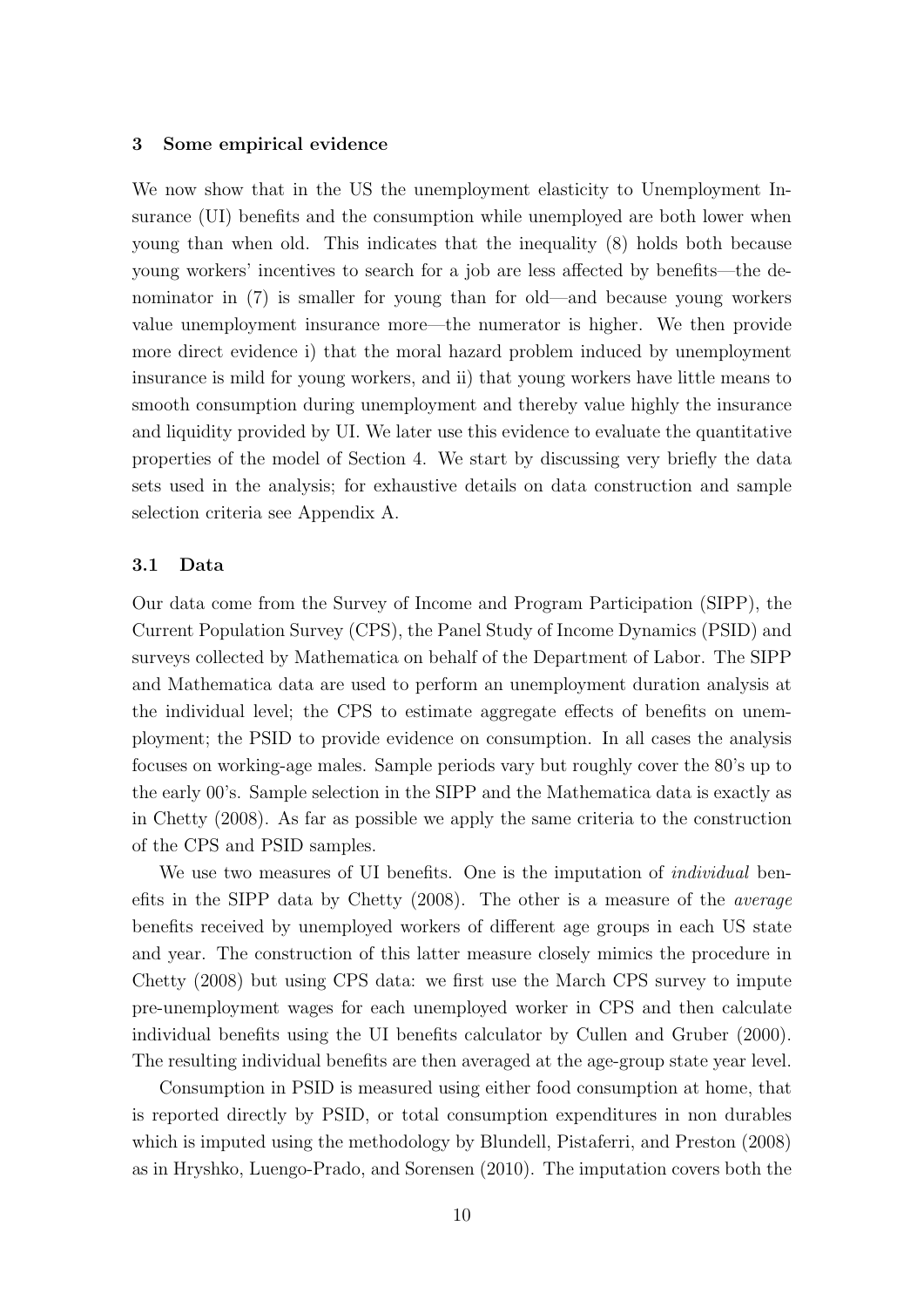core and the SEO sample in PSID which allows us to consider a more representative sample than the one originally considered by Blundell, Pistaferri, and Preston (2008). Consumption corresponds to the average per capita weekly expenditures in the household, which, following Blundell et al. (2008), we interpret as measuring household consumption in an average week around the survey week.

## 3.2 Unemployment elasticity to benefits

To calculate the unemployment elasticity to benefits for workers of different age, we start splitting the SIPP sample in two age groups depending on whether workers have 20 to 40 or 41 to 60 years of age. The split by age is justified by the fact that, after 40 years of age, the return to labor market experience substantially flattens while assets increase significantly. We show later that this matters for determining the insurance value and the moral hazard costs of unemployment insurance. For each sample, we then estimate the following semi-parametric Cox proportional-hazards regression for unemployment duration:

$$
\ln h_{it} = \beta \ln b_{it} + \theta X_{it} + \text{err}.
$$
\n(14)

where i denotes the worker, t the duration of the current unemployment spell,  $h_{it}$ is the job finding probability at unemployment duration  $t$ ,  $b_{it}$  is the level of UI benefits, and  $X_{it}$  are set of controls including worker's age, years of education, a marital status dummy, previous job tenure, a spline in past logged wages, dummies for year, states, and unemployment duration and the interaction of benefits with unemployment duration. The effects of benefits are identified using a difference-indifferences identification strategy that exploits changes in the UI regulation of US states through time. Table 1 reports the results for the two different measures of benefits. Panel (a) deals with individual benefits, panel (b) with the age specific average benefits measure.<sup>5</sup> The first column of panel (a) deals with the full sample estimates, that are analogous to those in Chetty (2008). Here the elasticity of the job finding probability to benefits is very close to one third and strongly statistically significant. The results in the following two columns show that the full sample estimates in Chetty (2008) hide some important heterogeneity across workers of different age. When considering the sample of workers from 20 to 40 years of age the effects of benefits on job finding are quantitatively small and not statistically significant for either measure of benefits. In the sample of older workers the estimated elasticity is instead close to one and strongly statistically significant with

<sup>&</sup>lt;sup>5</sup>Much of the variation by age in UI replacement rates is due to the fact that wages are typically replaced by a constant percent, usually 50%, but only up to a certain maximum that differs by state. Since wages generally increase with age, this implies that effective replacement rates are lower for older than for younger workers.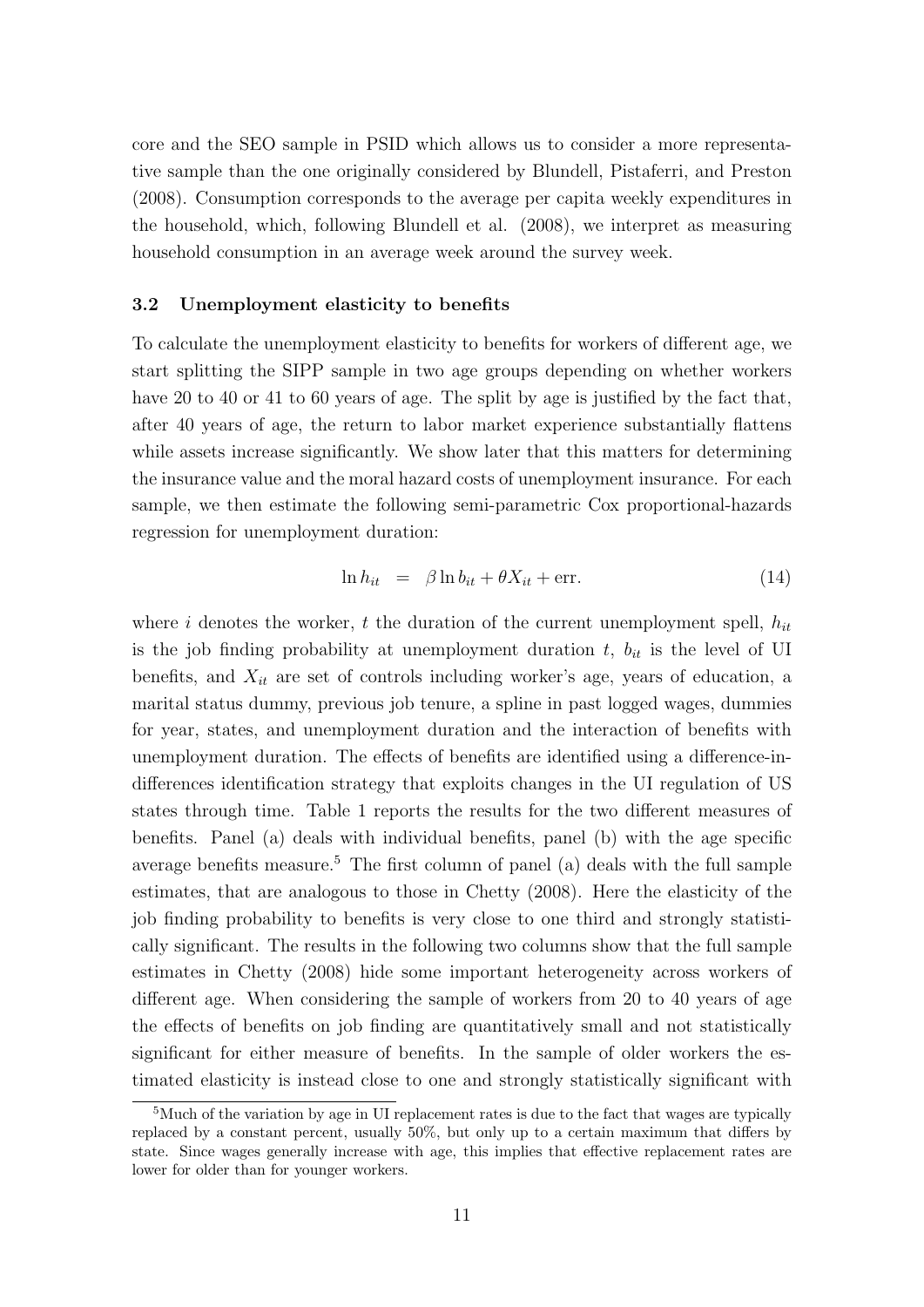either benefits measure.<sup>6</sup>

| (a) Individual UI benefits |                     |                |                     | (b) Age-specific average UI benefits |                 |                |                     |
|----------------------------|---------------------|----------------|---------------------|--------------------------------------|-----------------|----------------|---------------------|
|                            | AШ                  | $20-40$ yrs    | $41-60$ yrs         |                                      | All             | $20-40$ yrs    | $41-60$ yrs         |
| ln ben.                    | $-.36***$<br>(0.11) | $-.23$<br>.16) | $-.86***$<br>(0.19) | In ben.                              | $-.34*$<br>(20) | $-.19$<br>(25) | $-1.36***$<br>(.46) |
| N. of spells               | 4529                | 2858           | 1522                | N. of spells                         | 4380            | 2858           | 1522                |

Table 1: Job finding elasticity to benefits, SIPP

Notes: Estimates of  $\beta$  in the Cox regression (14) using SIPP data. In panel (a) benefits are individually imputed, in panel (b) are age-specific state-year averages. First column deals with full sample, second and third with workers of age from 20 to 40 years, and from 41 to 60 years, respectively. Standard errors clustered by state in parenthesis. "∗∗∗" indicates significance at 1%, "\*\*" at 5%, "\*" at 10%.

We now split the data into finer age group of workers. To maintain sample size, we estimate the unemployment duration regression in (14) using nine partly overlapping samples of workers with age differences of ten years. To measure the unemployment elasticity to benefits, we use the relation  $d \ln u / d \ln b = -(1 - u) d \ln f / d \ln b$ , where d ln  $f/d \ln b$  is the estimated job finding elasticity while u and f are the sample average of the unemployment rate and finding rate, respectively. The relation is exact if benefits affects unemployment only though the job finding rate. Panel (a) in Figure 1 reports the age profile of the resulting unemployment elasticity when using individual benefits. The results with the age-specific average measure of benefits are in Figure A1 in Appendix A. The dotted lines represent 90 percent confidence intervals. The unemployment elasticity is around twenty percent for workers in their twenties and early thirties while it is around one for workers in their mid forties and early fifties. For workers close to retirement it tends to fall, but confidence intervals are very large indicating little precision in the estimates.

So far we have focused on how UI benefits affects the job finding rates. But benefits can also affect unemployment through labor force participation or through the unemployment inflow rate and they can have aggregate equilibrium effects not properly measured by unemployment duration regressions. To address some of these concerns, we use US states aggregate unemployment data from CPS and the agespecific average measure of benefits to estimate the following regression:

$$
\ln u_{itj} = \sum_{n} \beta_n q_j^n \ln b_{itj} + \theta X_{itj} + \text{err.}
$$
\n(15)

where i stands for state, t for period (semester-year) and j for age group,  $u_{tij}$  is the unemployment over population ratio of age group j in state i in period t,  $q_j^n$ 

 $6$ We checked that results are robust to including as controls the log of individual wealth or of net liquid assets at the time of the job loss, or to using a Weibull regression for unemployment duration. We have also split the sample in three educational groups (less than high school, high school graduates, some college or more) and found similar results in each of the three groups.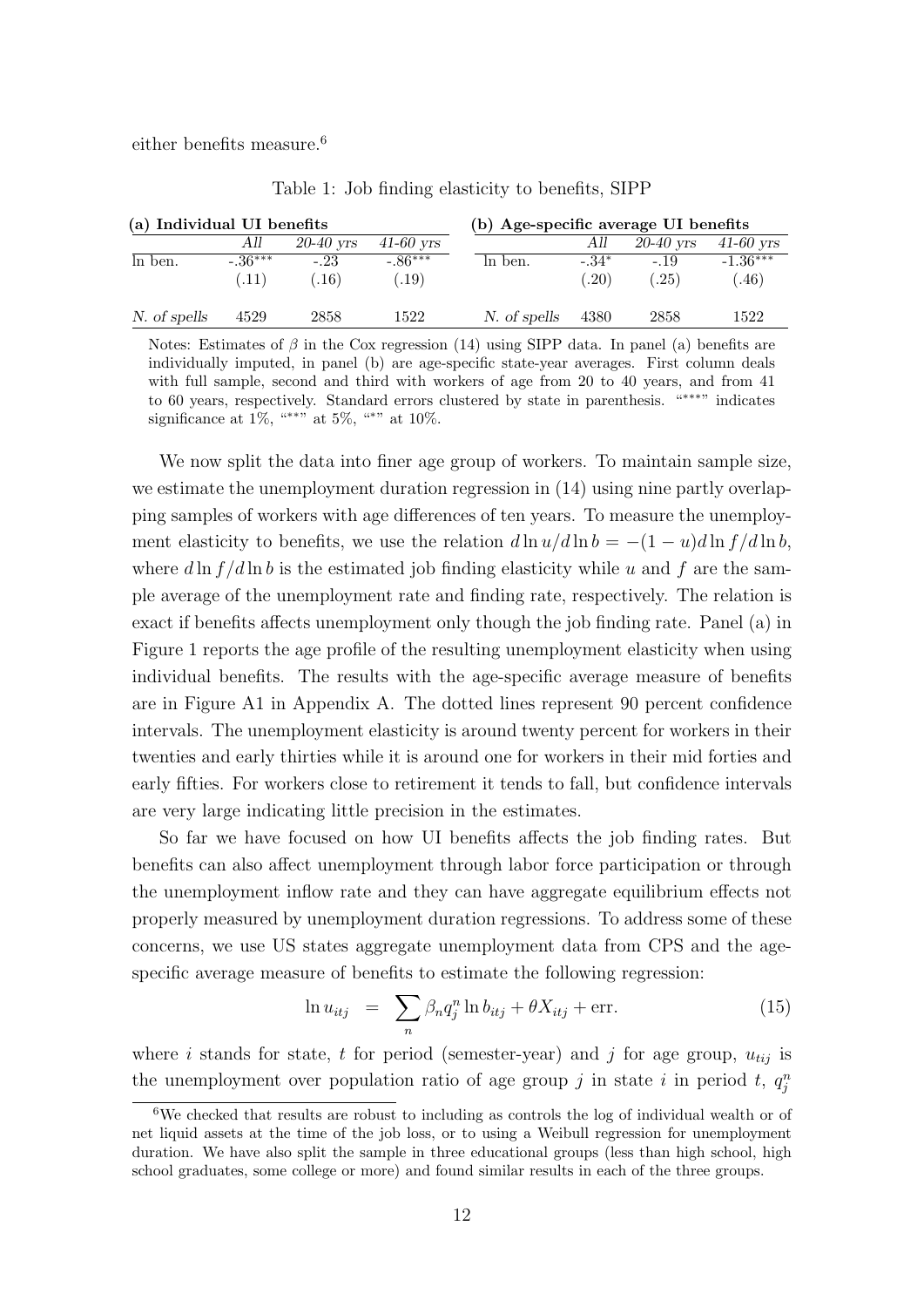

Figure 1: Unemployment elasticity to benefits by age group

Notes: Unemployment elasticity to benefits by workers age. Panel (a) estimates are based on (14) using SIPP data and individual benefits. Unemployment elasticities are calculated using the formula  $\frac{d \ln u}{d \ln b} = -(1-u)\frac{d \ln f}{d \ln b}$ , where u and f are the sample average of the unemployment rate and finding rate, respectively. Panel (b) are estimates of  $\beta_n$  in (15) using US states aggregate unemployment data from CPS. Dotted lines are 90 percent confidence intervals.

is a dummy variable which is equal to one if the observation corresponds to age group n,  $b_{itj}$  is the imputed age-specific average benefit level deflated with the CPI index. The variables  $X_{itj}$  are a set of controls, including time, state, and age group dummies, the imputed logged average pre-unemployment wages (again deflated with the CPI index), the proportion in the group of white, of married workers, of workers with working spouse, and of unemployed workers with five different educational levels. Standard errors are clustered at the state level, since different US states are considered as (at least) partially segmented labor markets. Panel (b) of Figure 1 plots the estimated values of  $\beta_n$  in (15), which measure the unemployment elasticity to benefits for workers of age  $n$ . Dotted lines are ninety percent confidence intervals. The estimated unemployment elasticities are again increasing by age. They are very close to zero for workers in their twenties and around 0.7 for workers in their fifties. Estimates are comparable to those from the unemployment duration analysis in panel (a), although they are now slightly smaller and there is no longer any evidence that the elasticity falls towards zero for workers close to retirement.<sup>7</sup>

<sup>7</sup>The CPS results are robust to controlling for the maximum duration of benefits in the state or to instrumenting benefits using their own lagged value in an attempt to account for endogeneity problems—say because average benefits change over the business cycle due to a changing composition in the pool of unemployed workers, see Mueller (2010). The IV estimates are larger and more in line with the estimates from the unemployment duration analysis, which might indicate that compositional changes make replacement rates increase in recessions.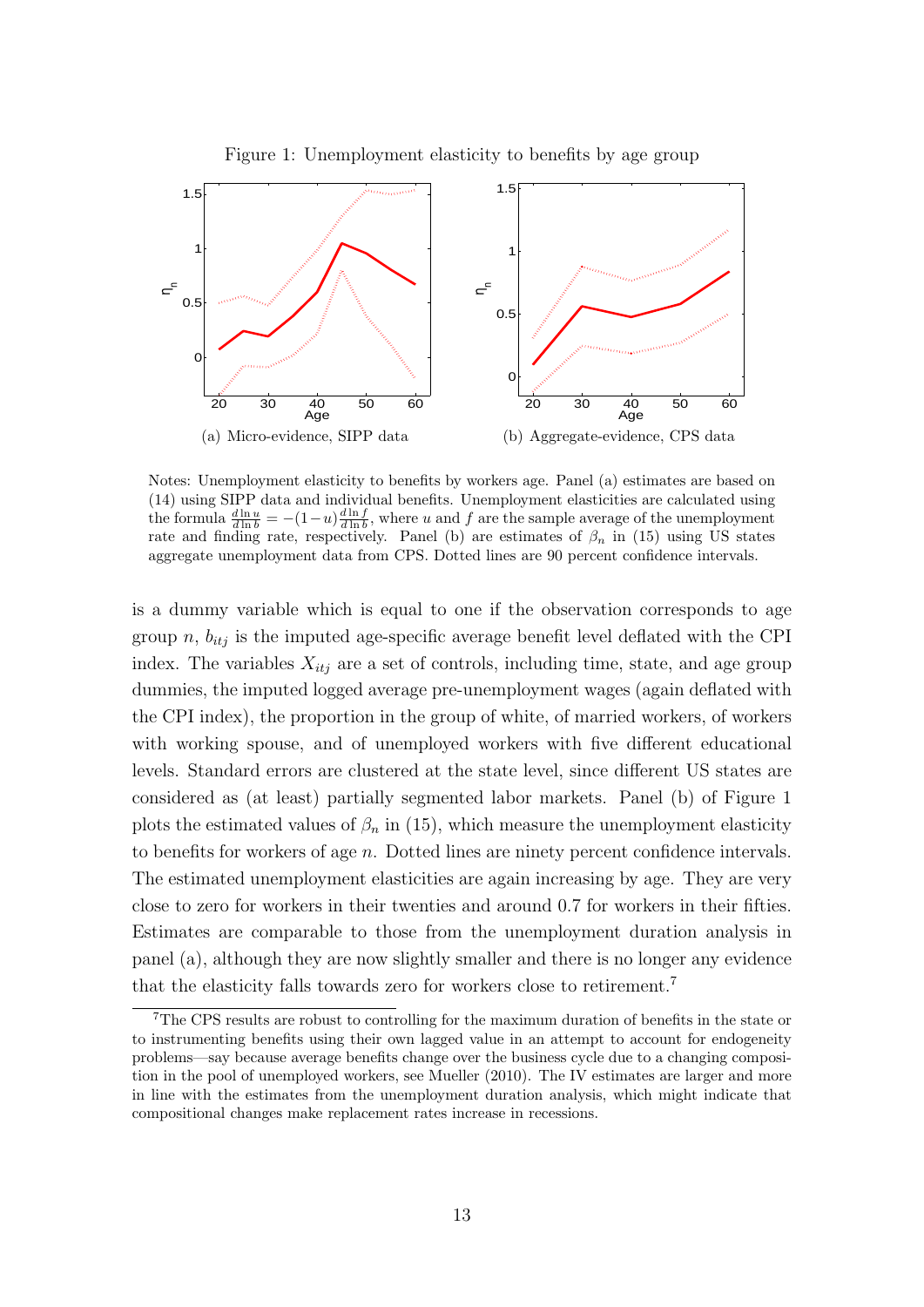## 3.3 Consumption while unemployed

To estimate how the consumption of unemployed workers varies with age, we run the following regression on PSID data:

$$
\ln c_{it} = \sum_{n} \beta_n^e e_{it}^n + \sum_{n} \beta_n^u u_{it}^n + \theta X_{it} + \text{err.}
$$
\n(16)

where i denotes the worker, t is the year,  $c_{it}$  is consumption per capita in the household,  $e_{it}^n$  and  $u_{it}^n$  are employment status dummies that are equal to one if, at the interview date, the household head of age  $n$  is employed or unemployed, respectively. Finally  $X_{it}$  are set of controls, including dummies for the educational level and the race of the household head, time dummies and the number of household members. To account for serial correlation in the errors, the regression is estimated using a GLS random-effects estimator. Figure 2 shows the estimated age profile of consumption of employed workers as a dashed line and of unemployed workers as a solid line. Panel (a) deals with food consumption, panel (b) with total consumption in nondurables. Consumption of employed workers increases with age reaching a peak at around 50 years of age. Consumption of unemployed workers also increases with age and it is generally lower than consumption of employed workers.<sup>8</sup>

Figure 2: Food and total consumption by age, PSID



Notes: Life cycle profile of logged household per capita consumption. Estimates are obtained from estimating (16) on PSID data. Left column is for food consumption, right column for total consumption expenditures in nondurables. The log consumption of employed workers of 50-55 years of age is normalized to zero.

<sup>&</sup>lt;sup>8</sup>Results are robust to including temporary laid off workers in the pool of unemployed workers, to weighting observations, to using total expenditures in food either at home or out of home, and to dropping observations with consumption levels below the bottom or above the top percentile of the consumption distribution. We also found that consumption of unemployed workers increases with age not only on average but also in the first-order stochastic dominance sense.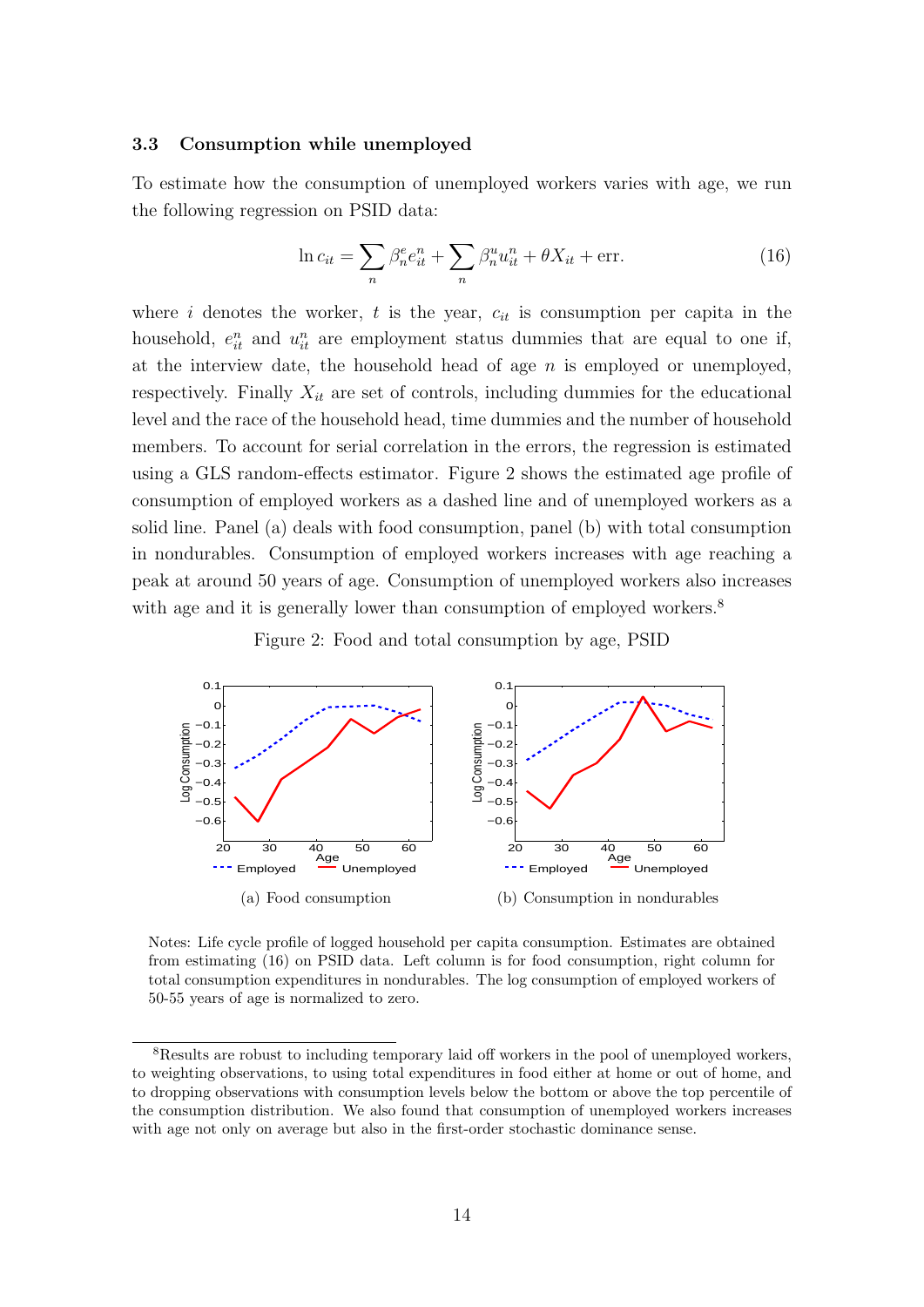#### 3.4 Moral hazard and liquidity effects

The previous results indicate that unemployment insurance induces mild incentive costs and it is highly valuable to young workers. We now provide more direct evidence that i) the moral hazard problem induced by unemployment insurance is mild for young workers and ii) that young workers value highly unemployment insurance because they have little means to smooth consumption during unemployment.

Moral hazard effects by age As shown by Chetty (2008), UI benefits increase unemployment duration due to a conventional moral hazard effect—benefits reduce the net income gains from finding a job— and due to a liquidity effect—benefits allow to better equalize the marginal utility of consumption when employed and when unemployed. So the evidence that the unemployment elasticity to benefits increases with age does not necessarily indicate that the moral hazard problem is milder for young than for old workers. Chetty (2008) argues that the severity of the moral hazard problem is measured by the job finding response to benefits of workers with high asset levels: wealthy workers have great ability to smooth consumption during unemployment, so liquidity effects are absent and benefits increase unemployment just due to moral hazard. To pursue this logic, we use the SIPP data to estimate the following Cox regression for unemployment duration analogous to (14):

$$
\ln h_{it} = \sum_{n} \beta_n q_{it}^n \ln b_{it} + \theta X_{itj} + \text{err.}
$$
\n(17)

where  $q_{it}^n$  is an indicator variable that is one if worker's wealth is in quartile n (with higher  $n$  indicating greater wealth). Wealth quartiles are calculated for the entire sample. Results changes little when wealth quartiles are age-specific. Controls are as in the estimation of equation (14) with the additional inclusion of wealth dummies and their interaction with unemployment duration. Table 2 reports the estimated  $\beta_n$  coefficients in the full sample, and in the samples of 'young' and 'old' workers. There is evidence that benefits reduces job finding rates of old workers with assets in the top third or fourth quartile of the wealth distribution. The effects are somewhat stronger when measuring benefits with state averages. Standard significance tests also indicate that for old workers we can not reject the null hypothesis that the effects of benefits is the same for rich as for poor workers. This is indirect evidence that benefits increase unemployment duration of old workers mainly because of a moral hazard problem, with liquidity effects being somewhat less important. For young wealthy workers UI benefits have no significant effects on unemployment. Overall this evidence is consistent with the claim that the moral hazard problem of unemployment insurance is more severe for old than for young workers.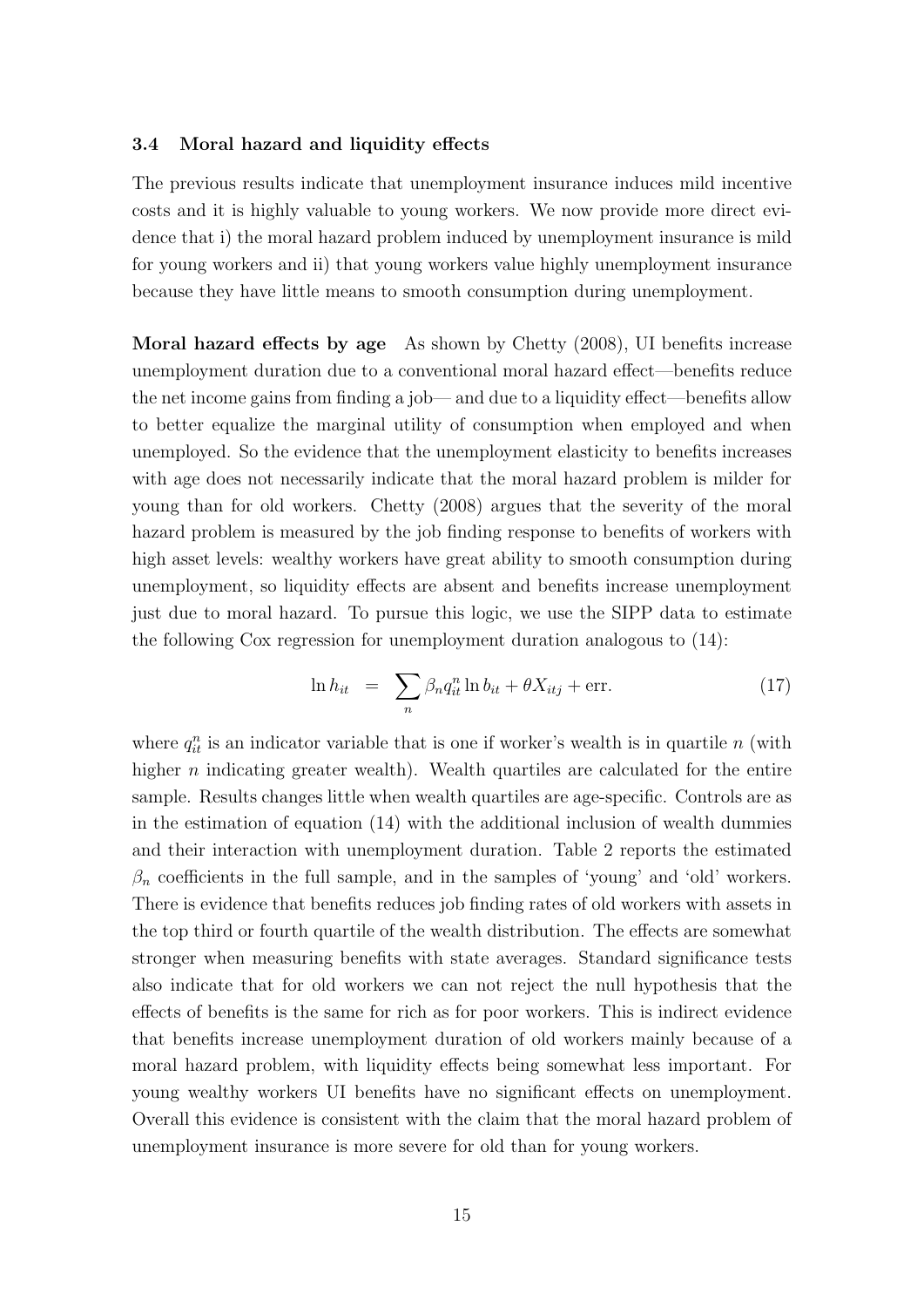| (a) Individual UI benefits    |            |                         |                        | (b) Age-specific average benefits |             |             |
|-------------------------------|------------|-------------------------|------------------------|-----------------------------------|-------------|-------------|
|                               | All        | $\overline{20}$ -40 yrs | $\overline{41-60}$ yrs | All                               | $20-40$ yrs | $41-60$ yrs |
| $Q_1$ x ln ben.               | $-0.64***$ | $-.55*$                 | $-1.32***$             | .12                               | $-.49$      | $-1.40*$    |
|                               | (0.24)     | (.30)                   | (.43)                  | (.20)                             | (.52)       | (.74)       |
| $Q_2$ x ln ben.               | $-.76***$  | $-.93***$               | $-.26$                 | .02                               | $-.49$      | $-1.62*$    |
|                               | $^{'}.22)$ | (.24)                   | (.55)                  | (.20)                             | (.47)       | (.96)       |
| $Q_3$ x ln ben.               | $-.56***$  | $-.31$                  | $-1.11***$             | .09                               | .39         | $-1.86***$  |
|                               | (.16)      | (.25)                   | (.35)                  | (.20)                             | (.40)       | (.49)       |
| $Q_4$ x ln ben.               | .02        | .66                     | $-.79*$                | .14                               | .95         | $-1.80***$  |
|                               | $^{'}.26)$ | (.35)                   | (.47)                  | (.21)                             | (.71)       | (.50)       |
| $Q_1 = Q_4$ p-val             | .09        | .01                     | .34                    | .95                               | .03         | .51         |
| $Q_1+Q_2=Q_3+Q_4$ p-val       | .06        | .00                     | .67                    | .80                               | .00         | .52         |
| $Q_1 = Q_2 = Q_3 = Q_4$ p-val | .18        | .00                     | .25                    | .95                               | .00         | .85         |
| Number of spells              | 4054       | 2498                    | 1420                   | 4054                              | 2498        | 1420        |

Table 2: Job finding elasticity to benefits by assets, SIPP

Notes: Estimates of  $\beta_n$  in the Cox regression (17) using SIPP data.  $Q_j$ ,  $j = 1, 2, 3, 4$  are the quartile of the wealth distribution in the entire sample. Further details are as in Table 1.

Liquidity effects by age Table 2 provide some evidence that UI benefits increase the unemployment probability of young poor workers, especially when focusing on the individual measure of benefits. This is coherent with the idea that UI benefits provide some valuable liquidity to young workers which allows them to better smooth consumption during unemployment. We now provide two additional pieces of evidence consistent with this view. We first borrow from Chetty (2008) the idea that severance payments provide liquidity to unemployed workers with no moral hazard costs.<sup>9</sup> By comparing the search behavior of unemployed workers who have received severance payments with the behavior of similar workers who have not, we can identify the importance of liquidity effects. As in Chetty (2008) we then exploit the fact that the Mathematica data contain information on whether displaced workers have received severance payments at the time of the job loss, which allows us to estimate the following Cox proportional hazards regression analogous to (14):

$$
\ln h_{it} = \beta \text{Sev}_i + \theta X_{it} + \text{err}.
$$
\n(18)

where  $Sev_i$  is an indicator variable which is equal to one if the displaced worker has received some severance payments. The additional controls  $X_{it}$  include worker's age, four education dummies, a spline in past tenure, one in past wages, the log of unemployment benefits, fixed effects for state, occupation and industry, unemployment duration dummies and the interaction of the severance payment dummy with unemployment duration. Again the model is estimated for the full sample and for

<sup>9</sup>Here we focus on the effects on search effort, but of course severance payments can affect workers' incentive to accumulate precautionary savings and in this sense they also induce a moral hazard problem.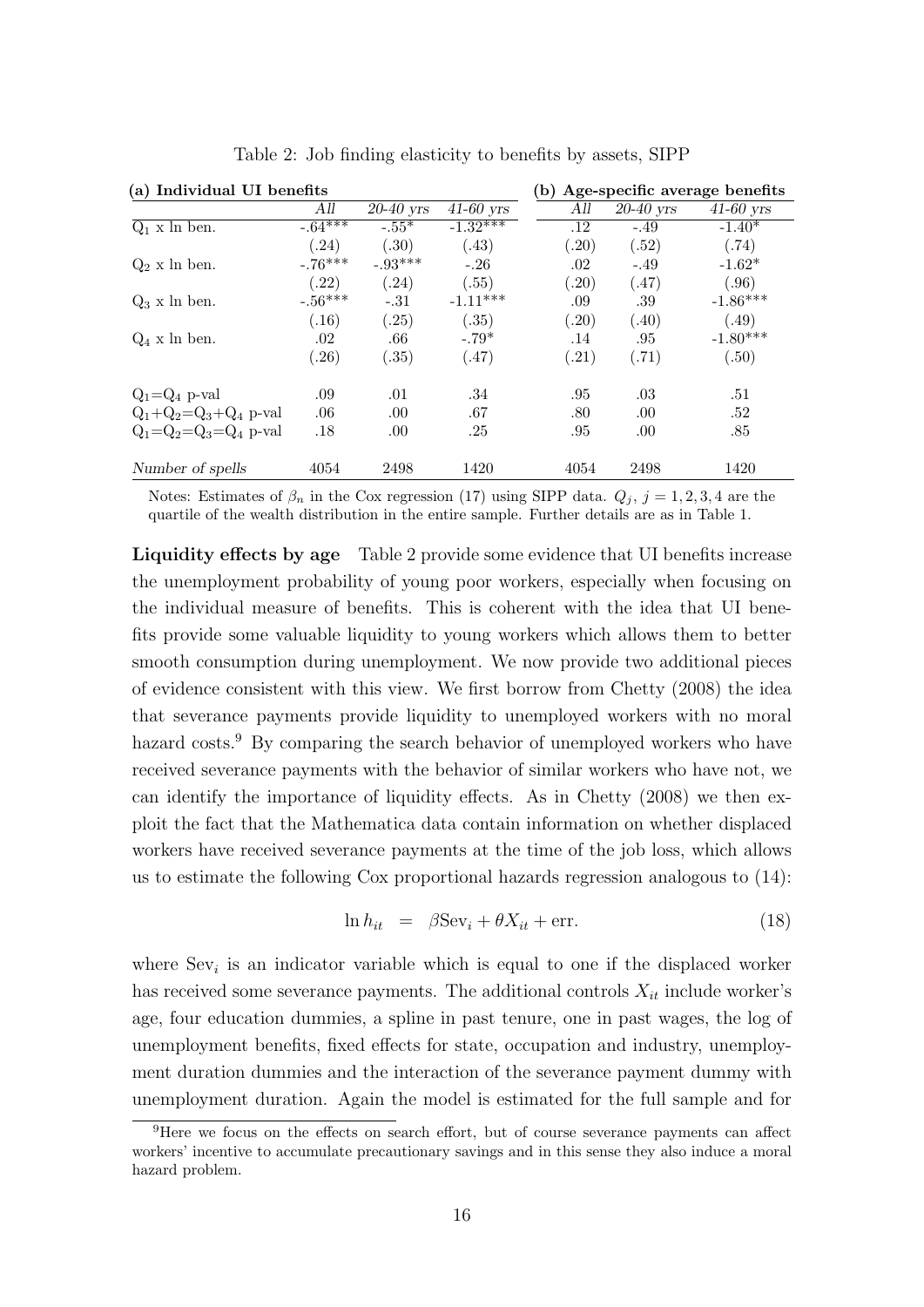the two age groups of workers. The resulting estimate for  $\beta$  is reported in Table 3. The first column reproduces the full sample results in Chetty (2008), which indicate that unemployed workers with severance pay experiences a percentage reduction in job finding rates of around one quarter. When we split the sample by workers' age we find that the reduction in finding rates for young workers is around one third, while for old workers it is close to zero and not statistically significant at conventional levels. This is coherent with the idea that young workers have little means to smooth consumption during unemployment.

|                  | All       | $20-40$ yrs | $41-60$ yrs |
|------------------|-----------|-------------|-------------|
| Severance pay    | $-.23***$ | $-.35***$   | $-.08$      |
|                  | (.07)     | (.09)       | (.11)       |
| Number of spells | 2428      | 1514        | 790         |

Table 3: Job finding elasticity to severance pay, Mathematica data

Notes: Estimates of  $\beta$  in (18) using Mathematica data. Further details are as in Table 1.

The age pattern of consumption losses upon unemployment also indicates that young workers find difficult to smooth consumption during unemployment. To estimate consumption losses, we follow Gruber (1997) and estimate equation (16) but now including individual fixed effects and dummy variables characterizing changes in employment status. The resulting regression is estimated using a fixed-effects (within) regression estimator. The coefficient of the change in employment status from employment to unemployment characterizes the size of the average consumption loss upon unemployment. We allow this effect to vary by age. Figure 3 shows the age profile of consumption losses for food consumption (left panel) and total consumption in nondurables (right panel). Consumption losses are around 17% for workers in their twenties and thirties and fall to less than 5% for workers in their fifties and sixties.<sup>10</sup> Consumption losses are slightly larger when considering total consumption expenditures in nondurables, but in either case they fall significantly with age. This is again coherent with the idea that young workers have little precautionary savings and limited liquidity to smooth consumption during unemployment.

## 4 Laboratory economy

We now consider a life cycle model with ongoing unemployment risk that we use as a laboratory economy to answer three questions. First we study the magnitude of

<sup>10</sup>There is a large literature on measuring consumption losses upon unemployment, see Gruber (1997), Browning and Crossley (2001), Bloemen and Stancanelli (2005) and Sullivan (2008). All studies point out that average consumption losses result from aggregating vastly heterogenous individual responses. Our results indicates that part of this heterogeneity is due to the life cycle.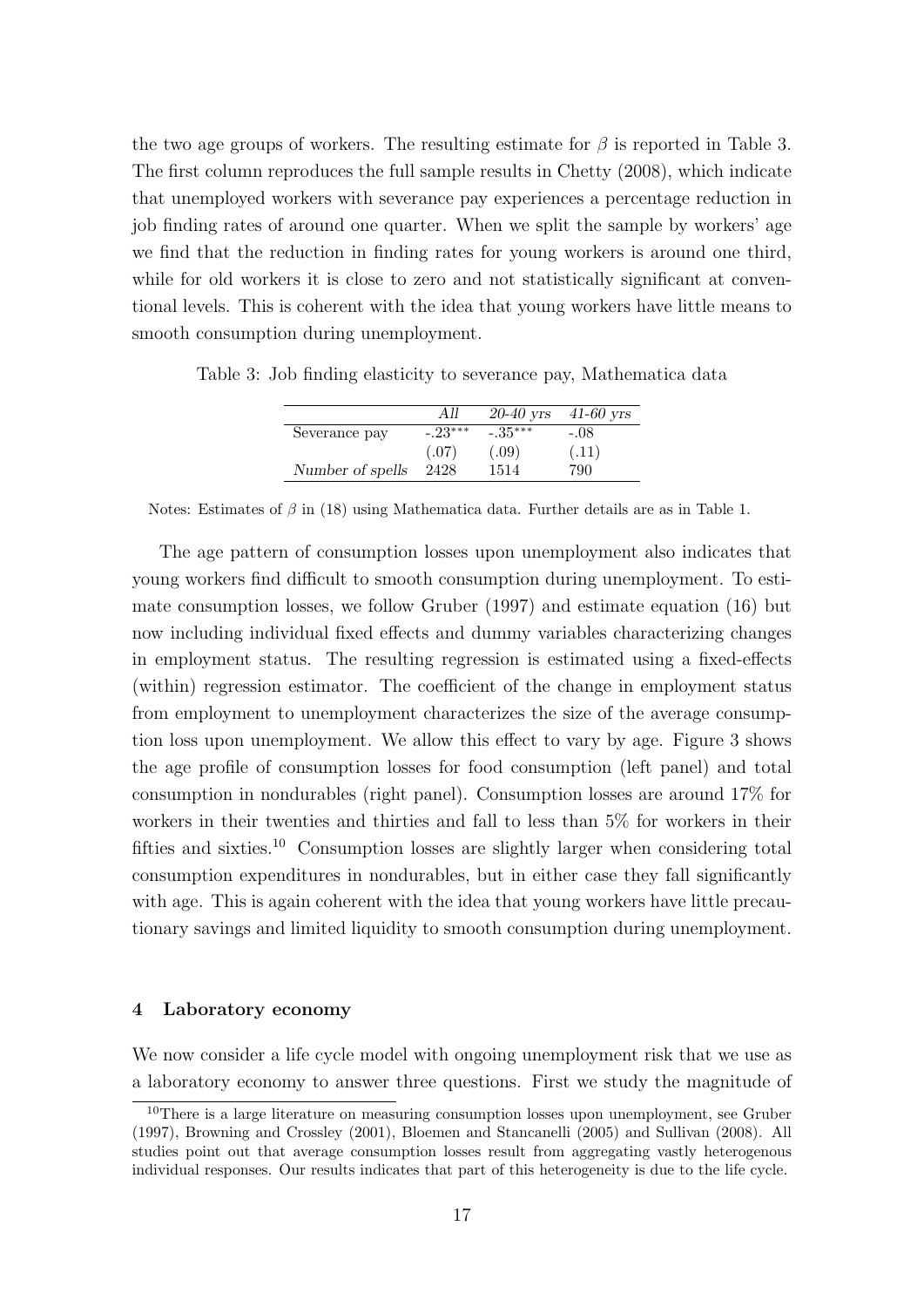Figure 3: Consumption losses upon unemployment



Notes: Consumption losses upon unemployment by age, PSID data. Dotted lines are 90 percent confidence intervals.

the welfare gains of age dependent unemployment insurance. Second we compare these gains with those attained under the unconstrained optimal scheme for unemployment insurance over the life cycle. Third we analyze how accurately the simple formulas discussed in Section 2 identifies welfare gains of age dependent policies. We first characterize the economy. Then we turn to calibration and discuss key properties of the calibrated economy. The study of the first best policy is in Section 5 while the analysis of age dependent policies is in Section 6.

## 4.1 Assumptions

There is a mass one of workers who live for  $\bar{n}_w + \bar{n}_r$  periods. They are active in the labor market in the first  $\bar{n}_w$  periods, retired in the last  $\bar{n}_r$  periods. Allowing for retirement is needed to have an empirically plausible age profile of assets. Workers have discount factor  $\beta$  and receive utility from consumption  $u(c) = \frac{c^{1-\sigma}}{1-\sigma}$  $\frac{c^{1-\sigma}}{1-\sigma}$ , with  $\sigma > 0$ . They are born with no job, no human capital,  $e = 0$ , no assets,  $a = 0$ , and can save in a riskless bond who pays a constant interest rate r that satisfies  $\beta = \frac{1}{1+}$  $\frac{1}{1+r}$ . Workers have limited ability to borrow and their assets cannot be lower than the borrowing limit l. In each period of employment, workers accumulate one unit of human capital and they receive wages  $w(e)$  that satisfies  $w' \geq 0$  and  $w'' \leq 0$ . This formalizes the notion that there are positive but decreasing returns to labor market experience. Employed workers of age n lose their job with probability  $\delta_n$  and when unemployed they choose how intensively to search for a new job. We allow the separation rate to be age dependent to match the age profile of unemployment in the data. Search intensity reduces the probability of unemployment and the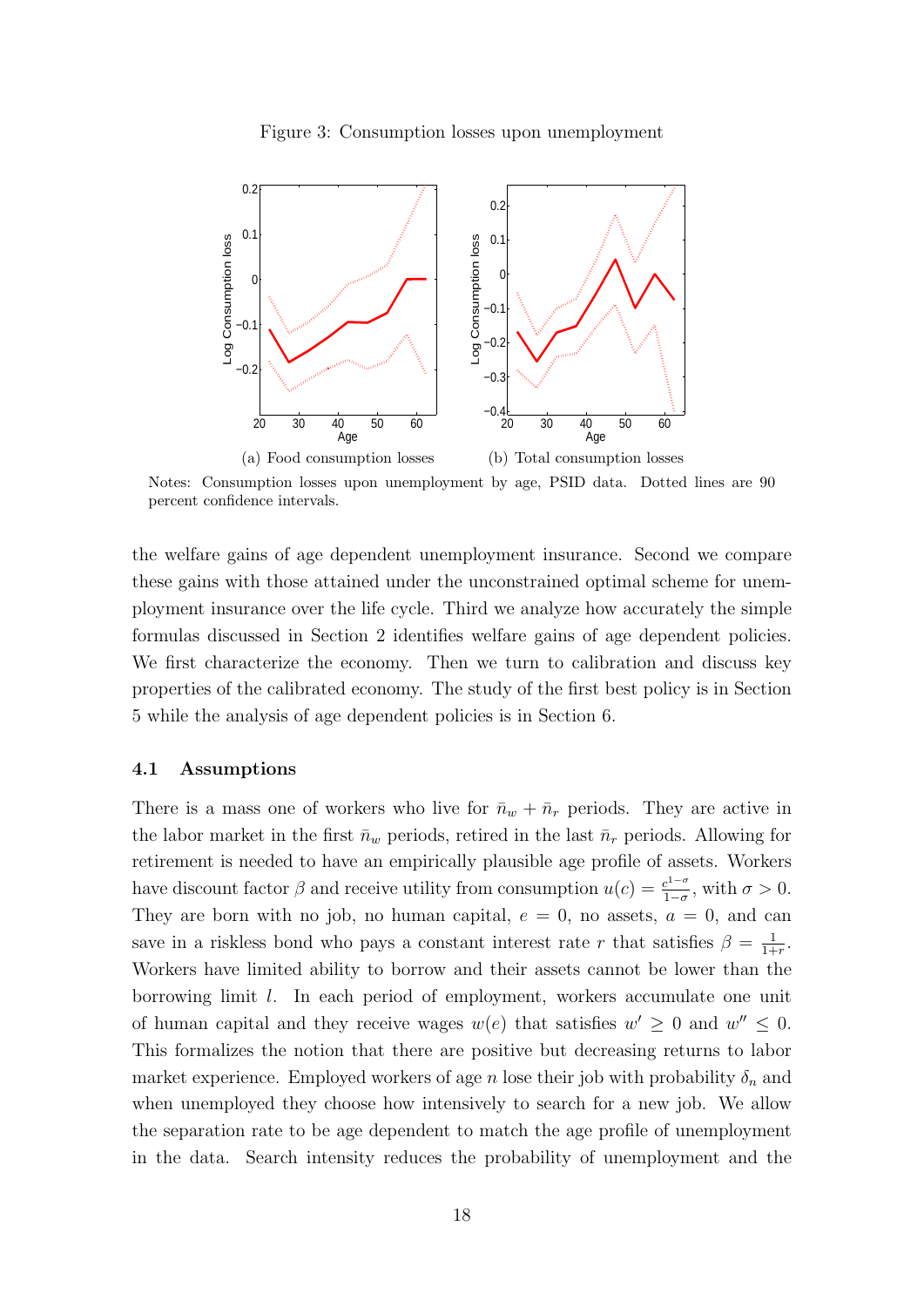amount of leisure enjoyed by the worker.<sup>11</sup> We assume that a worker who receives job offers with probability  $1 - \mu$  enjoys utility from leisure  $\psi(\mu)$ , with  $\psi'(\mu) > 0$ and  $\psi''(\mu)$  < 0. Here  $\mu$  denotes the within period unemployment probability of a worker searching for a job. We adopt the same timing convention as in Lentz and Tranaes (2005) and Chetty (2008), whereby successful search in a period leads to a job in the same period. If a worker of age  $n$  is jobless at the end of the period, he receives unemployment benefits which are a fraction  $\rho_n$  of his last wage in the job. At the end of each period of unemployment there is a probability  $\gamma$  that the worker's human capital gets depreciated to an amount  $\kappa(n, e) \leq e$ , which is dependent of worker's age  $n$  and worker's human capital in his previous job  $e$ . If, at some point during the unemployment spell, worker's human capital has depreciated, the worker is re-employed with human capital  $\kappa(n, e)$ . This induces wage losses upon displacement, which as documented in Davis and von Wachter (2011) and Johnson and Mommaerts (2011) substantially increase with age. Unemployment and the associated human capital losses are the only source of risk in the model. During the last  $\bar{n}_r$  periods of their life, workers receive retirement pensions  $\pi$  which, as in Conesa, Kitao, and Krueger (2009), are independent of workers' earnings history. During employment, workers of age n pay income taxes that are a fraction  $\tau_n$  of their labor income. Taxes are used to finance the unemployment insurance program and retirement pensions. As in Hopenhayn and Nicolini (1997) and Shimer and Werning (2007, 2008), we assume that workers and government face the same interest rate and that government policies are actuarially fair. This implies that the expected present discounted value of all transfers received by the worker is equal to the present value of the tax income he expects to pay over his working life.<sup>12</sup>

## 4.2 Worker's maximization problem

Let  $c^{e}(n, e, a, a') = (1 - \tau_n)w(e) + (1 + r)a - a'$  denote the consumption of an employed worker of age  $n \leq \bar{n}_w$  with human capital e and assets a, who chooses asset level a' for next period. Since  $a'$  should be greater than the borrowing limit  $l$ , the value of

<sup>&</sup>lt;sup>11</sup>We model the moral hazard of UI by relying on search effort decisions. There is indeed evidence from time use survey that job search intensity is inversely related to the generosity of unemployment benefits, see Krueger and Mueller (2010). But the moral hazard problem induced by UI generally leads both to a decrease in search effort and to an increase in reservation wages. As Shimer and Werning (2007, 2008), we believe that the the main implications of the paper are little affected by whether the moral hazard problem of UI is characterized in terms of search effort or reservation wages.

 $12$ This government budget constraint can also be justified by assuming that in every period new cohorts of workers enter the labor market, that the size of these cohorts grow at rate  $r$  over time and that the government budget is balanced, so that the total tax income net of transfers across cohorts is zero in each period.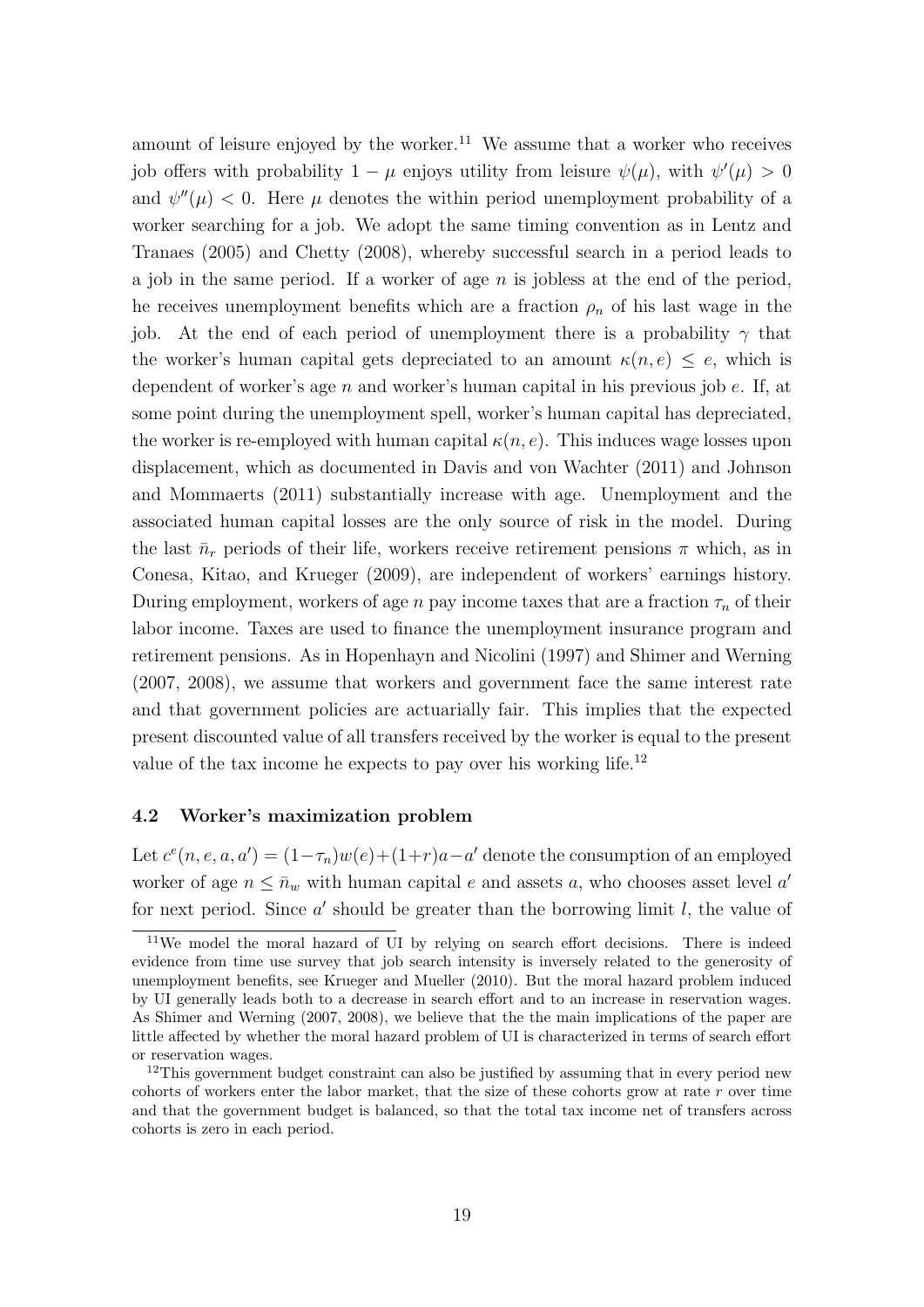being employed for this worker satisfies:

$$
V(n, e, a) = \max_{a' \ge l} u(c^{e}(n, e, a, a')) + \beta [(1-\delta_{n})V(n+1, e+1, a') + \delta_{n}J(n+1, e+1, a')]
$$
\n(19)

where the last term incorporates the fact that with probability  $\delta_n$  a worker of age n has to search for a new job which has value

$$
J(n, e, a) = \max_{\mu \in [0, 1]} \psi(\mu) + \mu U(n, e, a) + (1 - \mu)V(n, e, a)
$$
 (20)

This uses the timing convention that search leads to a job in the period with probability  $1 - \mu$  while otherwise the worker remains unemployed which has value

$$
U(n, e, a) = \max_{a' \ge l} u(c^u(n, e, a, a')) + \beta (1 - \gamma) J(n + 1, e, a') + \beta \gamma J^*(n + 1, e, a') \tag{21}
$$

where  $c^u(n, e, a, a') = \rho_n w(e) + (1 + r)a - a'$  denotes current period consumption when unemployed at age *n*. With probability  $\gamma$  the worker experiences a loss in his human capital and the function  $J^*$  denotes the value of searching after such a loss. It satisfies the following Bellman equation

$$
J^*(n, e, a) = \max_{\mu \in [0, 1]} \psi(\mu) + \mu U^*(n, e, a) + (1 - \mu)V(n, \kappa(n, e), a), \tag{22}
$$

which incorporates the assumption that, after experiencing a loss in human capital, the worker is reemployed with human capital  $\kappa(n, e) \leq e$  where e refers to worker's human capital in the previous job.<sup>13</sup> In the expression above  $U^*$  denotes the value of being unemployed after a loss in human capital, which satisfies

$$
U^*(n, e, a) = \max_{a' \ge l} u(c^*(n, e, a, a')) + \beta J^*(n + 1, e, a')
$$
 (23)

where  $c^*(n, e, a, a') = \rho_n w(e) + (1+r) a - a'$  denotes per period consumption and e refers to worker's human capital at the time of job displacement. In writing (19), (21) and (23) we adopted the convention that

$$
V(\bar{n}_w + 1, e, a) = U(\bar{n}_w + 1, e, a) = U^*(\bar{n}_w + 1, e, a) = \frac{1 - \beta^{\bar{n}_r}}{1 - \beta} u(c^r(a))
$$

where the last term is the value of retiring at  $n = \bar{n}_w + 1$  with assets a, which is equal to the discounted value of consuming in every remaining period  $c^r(a) = \pi + \frac{ra}{1-a}$  $\frac{ra}{1-\beta^{\bar n_r}}$ .

Government policies are actuarially fair in that the expected present value of the income taxes collected over the working life of a worker is equal to the present

<sup>&</sup>lt;sup>13</sup>Notice that the human capital loss  $e - \kappa(n, e)$  depends on worker age at reemployment and not at displacement. This is a simplifying assumption that allows us to economize on the number of state variables characterizing the problem of an unemployed worker.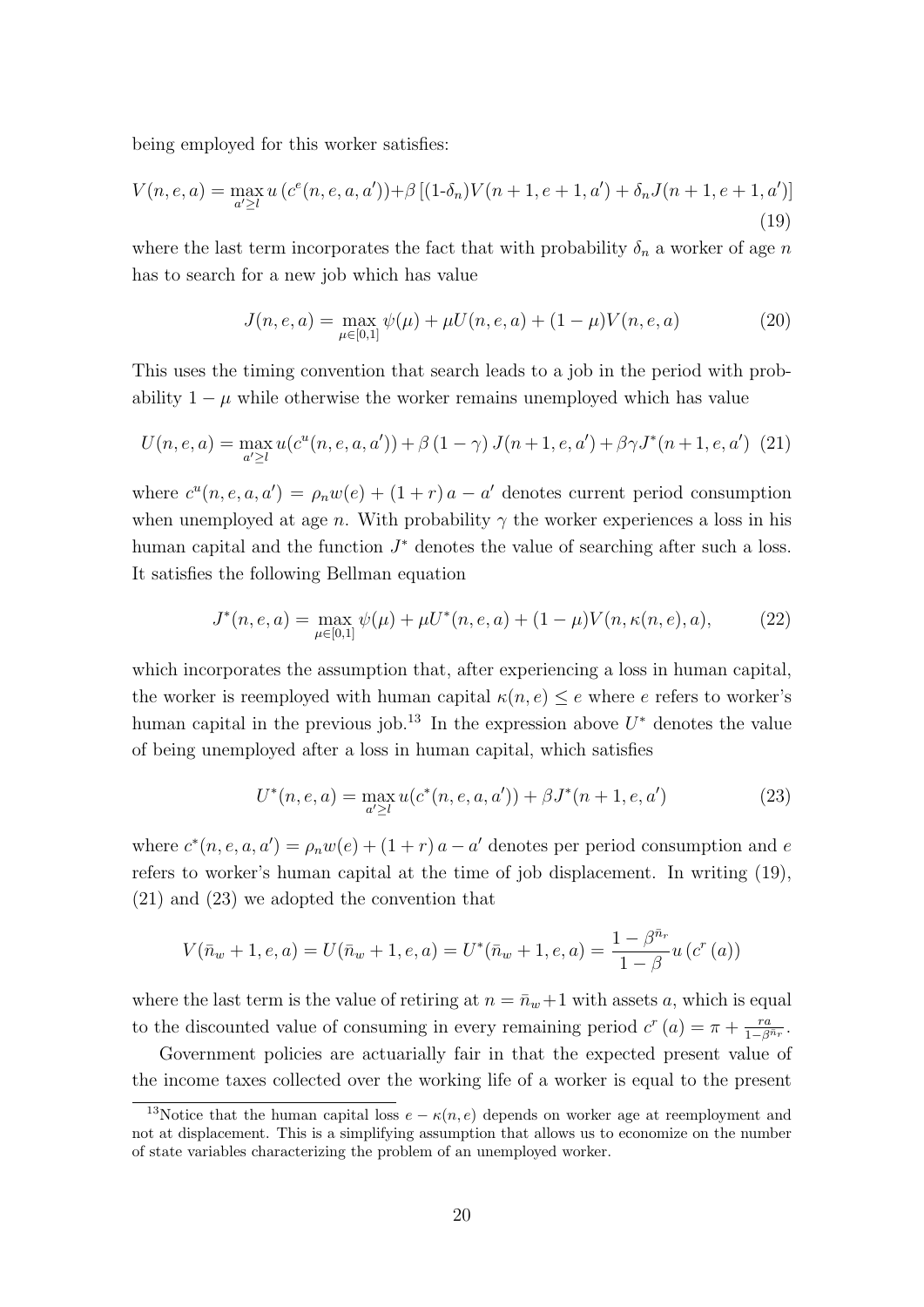value of the UI benefits and retirement pensions the worker expects to obtain over his entire life. This implies the condition

$$
\sum_{n=1}^{\bar{n}_w} \beta^n \int_{R^+} \rho_n w(e) \, \chi^u(n, de) + \sum_{n=\bar{n}_w+1}^{\bar{n}_r} \beta^n \pi \chi^r(n) = \sum_{n=1}^{\bar{n}_w} \beta^n \int_{R^+} \tau_n w(e) \, \chi^e(n, de) \tag{24}
$$

where integrals are conventionally defined Lebesgue integrals, see Stokey, Lucas, and Prescott (1989). Here  $\chi^e(n, e)$  denotes the measure of employed workers of age n and experience  $e, \chi^u(n, e)$  denotes the mass of workers of age n who collect UI benefits and who were displaced with human capital e and finally  $\chi^r(n) = \int \chi^e(\bar{n}_w, de) +$  $\int \chi^u (\bar{n}_w, de) = \chi^r$  denotes the measure of retired workers of age n, which is constant and independent of age.<sup>14</sup> Of course, since the mass of workers in the economy is one, these three measures taken together have the nature of a probability measure:

$$
\sum_{n=1}^{\bar{n}_w} \left[ \int_{R^+} \chi^u(n, de) + \int_{R^+} \chi^e(n, de) \right] + \bar{n}_r \chi^r = 1.
$$

## 4.3 Calibration

The model is calibrated at the quarterly frequency to data for male workers in the US. Model parameters are jointly determined to match the calibration targets reported in Table 4. This process can be seen as estimation by indirect inference, see for example Gouriéroux, Monfort, and Renault (1993). The resulting parameters values are in Table 5. Appendix A and C contain details on the construction of calibration targets in the data and in the model, respectively. We now discuss how model parameters are identified starting from moment conditions.

Technology We assume that workers are born at 20 years of age, they are active for 45 years in the labor market,  $\bar{n}_w = 180$ , and live twenty years after retirement,  $\bar{n}_r = 80$ . The wage function  $w(e)$  is restricted to be non decreasing and is characterized by a cubic spline at the ten skill knots reported in Table 5. The values at the knots are set to match the average wage levels for the eight age groups in Table 4, plus the normalization condition that  $w(0) = 1$  and that wages are constant for workers in their sixties. The age profile of wages in the data is obtained from the CPS over the 1990-2010 period using a sample of working-age males: wages increase on average by around 90 per cent over the life cycle.

The separation rate function  $\delta_n$  is characterized by a five values cubic Hermite spline with age knots at  $n = 10, 40, 80, 120, 160$ . To help guaranteeing that  $\delta_n$  always lies in the interval [0, 1] we impose the boundary constraints that for  $n \leq 10$ ,  $\delta_n = \delta_{10}$ while for  $n \ge 160$ ,  $\delta_n = \delta_{160}$ . The five values of the spline are implicitly calibrated to

<sup>&</sup>lt;sup>14</sup>Notice that for expositional simplicity we do not make these measures explicitly dependent of some policy relevant state variables such as assets or depreciation of human capital.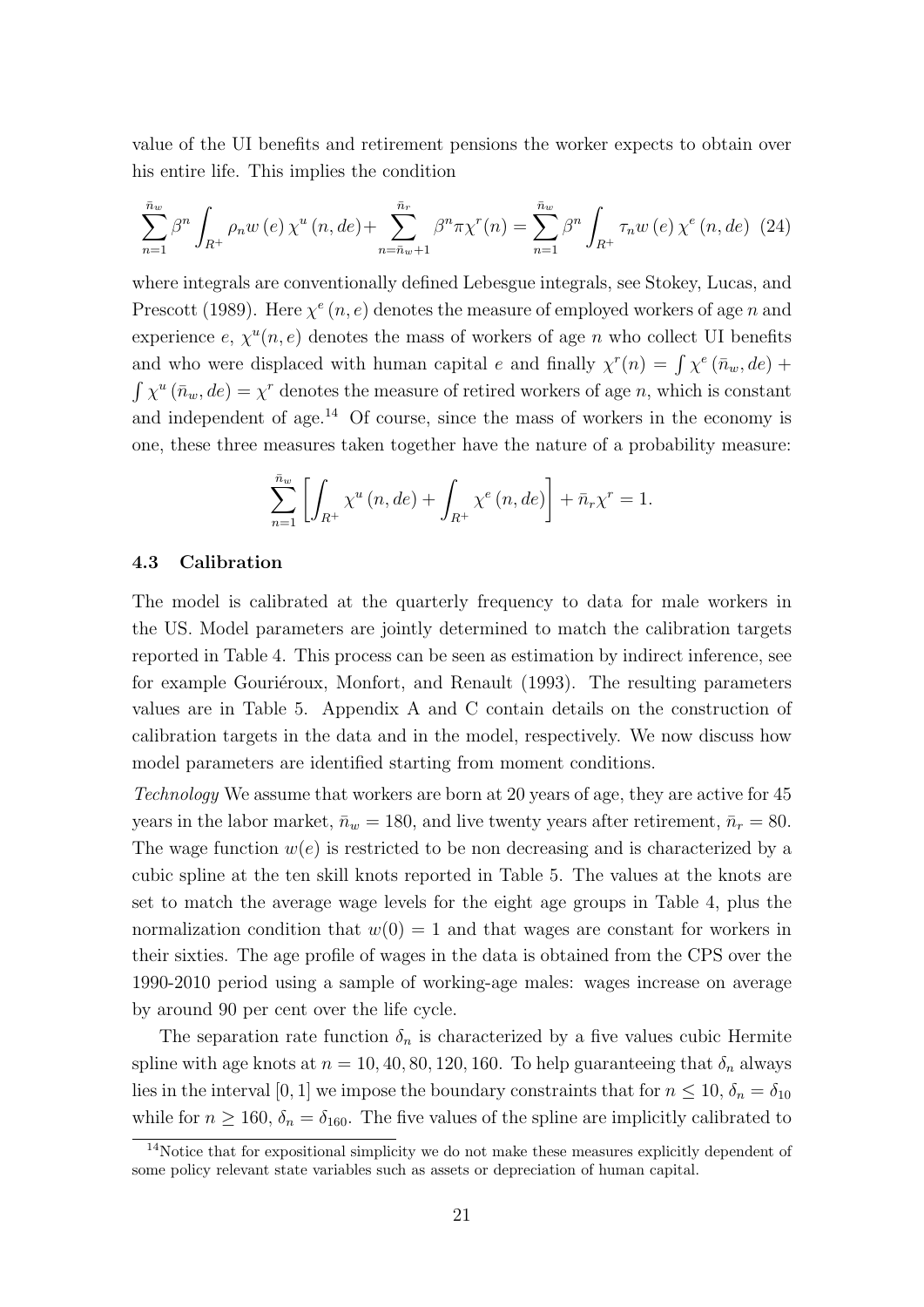| Moment condition                         | Data    | Model   | Source      |
|------------------------------------------|---------|---------|-------------|
| Mean wages relative to 20 yrs old:       |         |         |             |
| $21 - 24$ years                          | 1.12    | 1.13    | <b>CPS</b>  |
| $25 - 29$ years                          | 1.37    | 1.38    | <b>CPS</b>  |
| $30 - 34$ years                          | 1.60    | 1.61    | <b>CPS</b>  |
| $35 - 39$ years                          | 1.76    | 1.75    | <b>CPS</b>  |
| $40 - 44$ years                          | 1.85    | 1.84    | <b>CPS</b>  |
| $45 - 49$ years                          | 1.93    | 1.91    | <b>CPS</b>  |
| $50 - 54$ years                          | 1.93    | 1.92    | <b>CPS</b>  |
| $55 - 59$ years                          | 1.90    | 1.92    | <b>CPS</b>  |
| Unemployment rate:                       |         |         |             |
| $21-24$ years                            | .104    | .104    | <b>CPS</b>  |
| $25-34$ years                            | .058    | .058    | <b>CPS</b>  |
| $35-44$ years                            | .046    | .046    | <b>CPS</b>  |
| $45-54$ years                            | .042    | .042    | <b>CPS</b>  |
| $55-64$ years                            | .041    | .041    | <b>CPS</b>  |
| Proportion of displaced workers with     |         |         |             |
| benefits who experience a wage loss      | .57     | $.57\,$ | <b>SIPP</b> |
| Median wage loss upon re-employment:     |         |         |             |
| $21-30$ years                            | .00     | .00     | <b>SIPP</b> |
| $31-50$ years                            | $-.07$  | $-.07$  | <b>SIPP</b> |
| $51-64$ years                            | $-.10$  | $-.10$  | <b>SIPP</b> |
| Unemployment duration (in weeks):        |         |         |             |
| $21-30$ years                            | 17.1    | 17.0    | <b>CPS</b>  |
| $35-45$ years                            | 20.2    | 20.6    | <b>CPS</b>  |
| $50-60$ years                            | 25.8    | 25.7    | <b>CPS</b>  |
| Unemployment elasticity to benefits:     |         |         |             |
| $21-30$ years                            | .24     | .24     | <b>SIPP</b> |
| $35-45$ years                            | .60     | .60     | <b>SIPP</b> |
| $50-60$ years                            | .80     | .85     | <b>SIPP</b> |
| UI benefits replacement rate             | $.50\,$ | .50     | <b>SIPP</b> |
| Retir. pensions over mean wages          | $.39\,$ | .39     | OECD        |
| Minimum assets for workers $\leq 35$ yrs |         |         |             |
| over mean quarterly total income:        | $-.61$  | $-.61$  | <b>SCF</b>  |

Table 4: Calibration targets and model fit

Notes: Unless otherwise specified all statistics are averages for either the entire working-age population or the corresponding age group. The age profiles of wages, unemployment rates, and unemployment duration are from CPS data on a sample of working-age males over the 1990- 2010 period. The minimum asset level in the data comes from SCF in 2007 and it corresponds to the 5th percentile of the net worth of workers with less than 35 years of age over the mean quarterly total income in the working age population. Wage losses statistics are from SIPP over the 1996-2007 period when focusing on working-age white males displaced from their full time job as employee and who have cashed UI benefits at some point during their unemployment spell. Displaced workers are identified as in Johnson and Mommaerts (2011). Retirement pensions statistic is from OECD (2007). UI benefits replacement rate is as in Chetty (2008). See Appendix A and C for further details on calibration targets in data and model, respectively.

match the average unemployment rate of the five age groups in Table 4. Henceforth in the construction of age groups, we drop workers of 20 and 65 years of age because in the model they are mostly unemployed and just about to retire, respectively. The resulting  $\delta_n$  function is plotted in Figure A4 in the Appendix. Mean separation rate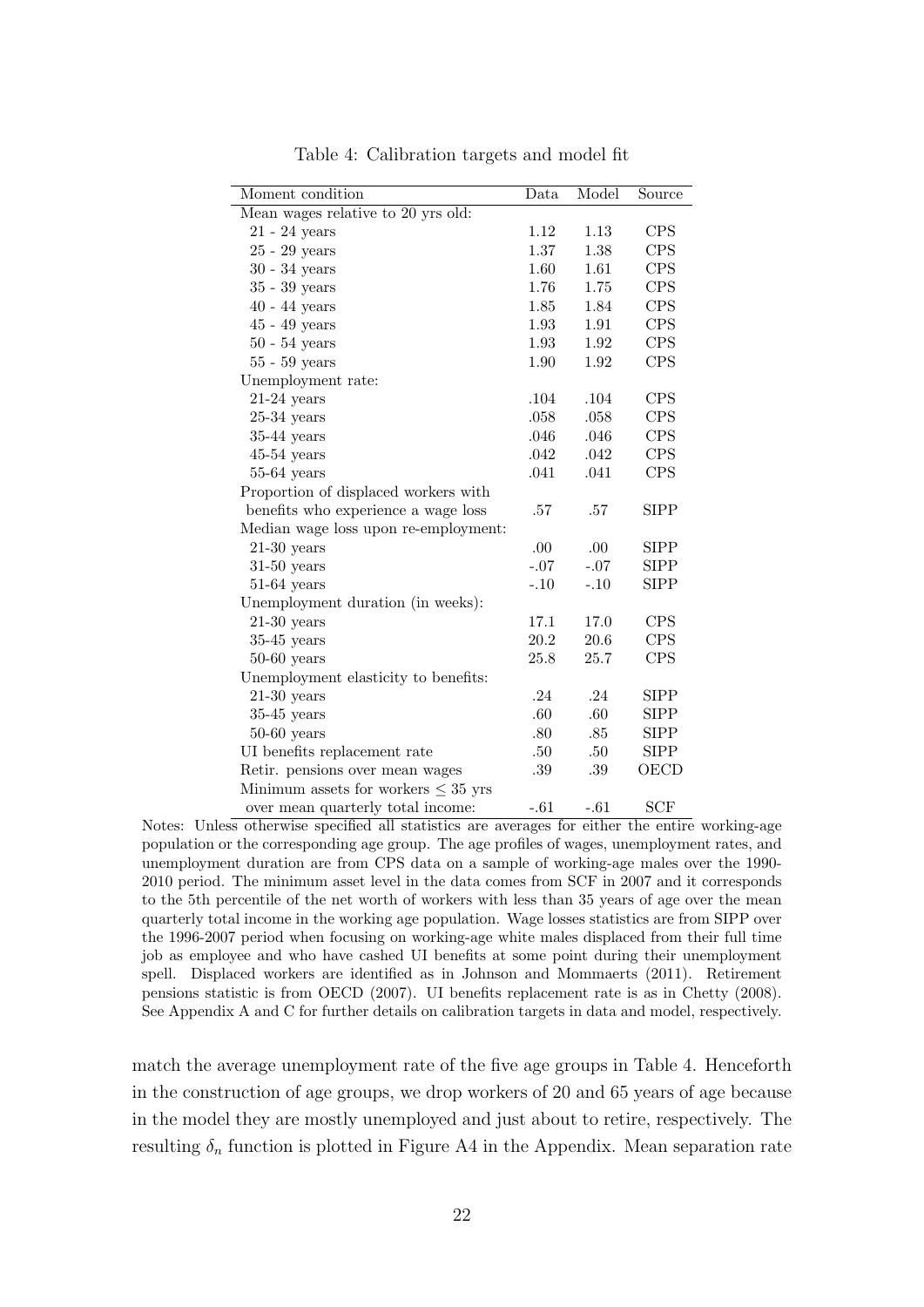is 0.035 which is roughly consistent with data on average job tenure and with the mean separation rate from JOLTS over the period 2005-2007.

To calibrate the borrowing limit l, we focus on the distribution of net worth of young workers (less than 35 years of age) who are the most likely to be financially constrained in the model. In practice  $l$  is set to be equal to minus sixty one percent of the mean quarterly total income (i.e. from both labor and capital) in the economy. In the Survey of Consumer Finances (SCF) in 2007 this value corresponds to the fifth percentile of the distribution of the net worth of workers with less than 35 years of age over average quarterly income (from labor and other sources) in the Survey.

| Parameter             | Definition                                                    | Value                               |
|-----------------------|---------------------------------------------------------------|-------------------------------------|
| $\bar{n}_w$           | Working periods                                               | 180                                 |
| $\bar{n}_r$           | Periods in retirement                                         | 80                                  |
| β                     | Discount factor                                               | .99                                 |
| $\rho$                | UI benefits replacement rate                                  | .50                                 |
| $\pi$                 | Retirement pensions level                                     | .39                                 |
|                       | Borrowing constraint                                          | $-1.12$                             |
| $\sigma$              | Risk aversion                                                 | 2.0                                 |
| $\tau$                | Tax rate                                                      | .0707                               |
| w(e)                  | Wages at $e = 20j, j = 0, 1, , 9$                             | $\{1.0, 1.29, 1.56, 1.73, 1.84,$    |
|                       |                                                               | $1.92, 1.95, 1.96, 1.97, 1.97\}$    |
| $\delta_n$            | Separation rate (in percentage) at                            |                                     |
|                       | $n = \{10, 40, 80, 120, 160\}$                                | $\{8.5, 3.49, 3.07, 2.44, 2.13\}$   |
| $\overline{\kappa}_n$ | Wage losses at $n = \{1, 40, 80, 160, 180\}$                  | $\{0, 0, .93, .899, .899\}$         |
| $\psi(\mu)$           | Search effort function at                                     |                                     |
| $\sim$<br>$\epsilon$  | $\mu = \{0, .25, .47, .75, 1.0\}$<br>$\mathbf{1}$<br>$\cdots$ | $-\{7.25, 1.78, .50, .021, -.204\}$ |

Table 5: Parameters values

Notes: The functions  $w(e)$ ,  $\delta_n$ ,  $\overline{\kappa}_n$ , and  $\psi(\mu)$  are cubic splines through values in table.

Wage losses upon re-employment To calibrate the human capital loss function  $\kappa(n,e)$ and the wage loss probability parameter  $\gamma$ , we use information on wage losses upon re-employment from SIPP over the 1996-2007 period. We focus on a sample of working-age white males displaced from their full time job as employee and who have cashed UI benefits at least at some point during their unemployment spell.<sup>15</sup> Wage losses are measured as the log difference between the wage in the last job in the month before displacement and the wage in the new job in the first month after reemployment. The median wage loss in our data is zero for workers below thirty and it increases to around 10 percent for workers above fifty.

To characterize the human capital loss function  $\kappa(n, e)$ , we assume that if worker's human capital has depreciated during the unemployment spell, the worker is re-

<sup>&</sup>lt;sup>15</sup>We do not use earlier panels in SIPP because they lack detailed information on why respondents separate from their jobs, which we use to separately identify quits from layoffs. To focus on displacement for exogenous reasons, we classify unemployed workers as displaced if they report separating from their employer because of layoff, slack work, employer bankruptcy, or because the employer sold the business, which follows Johnson and Mommaerts (2011).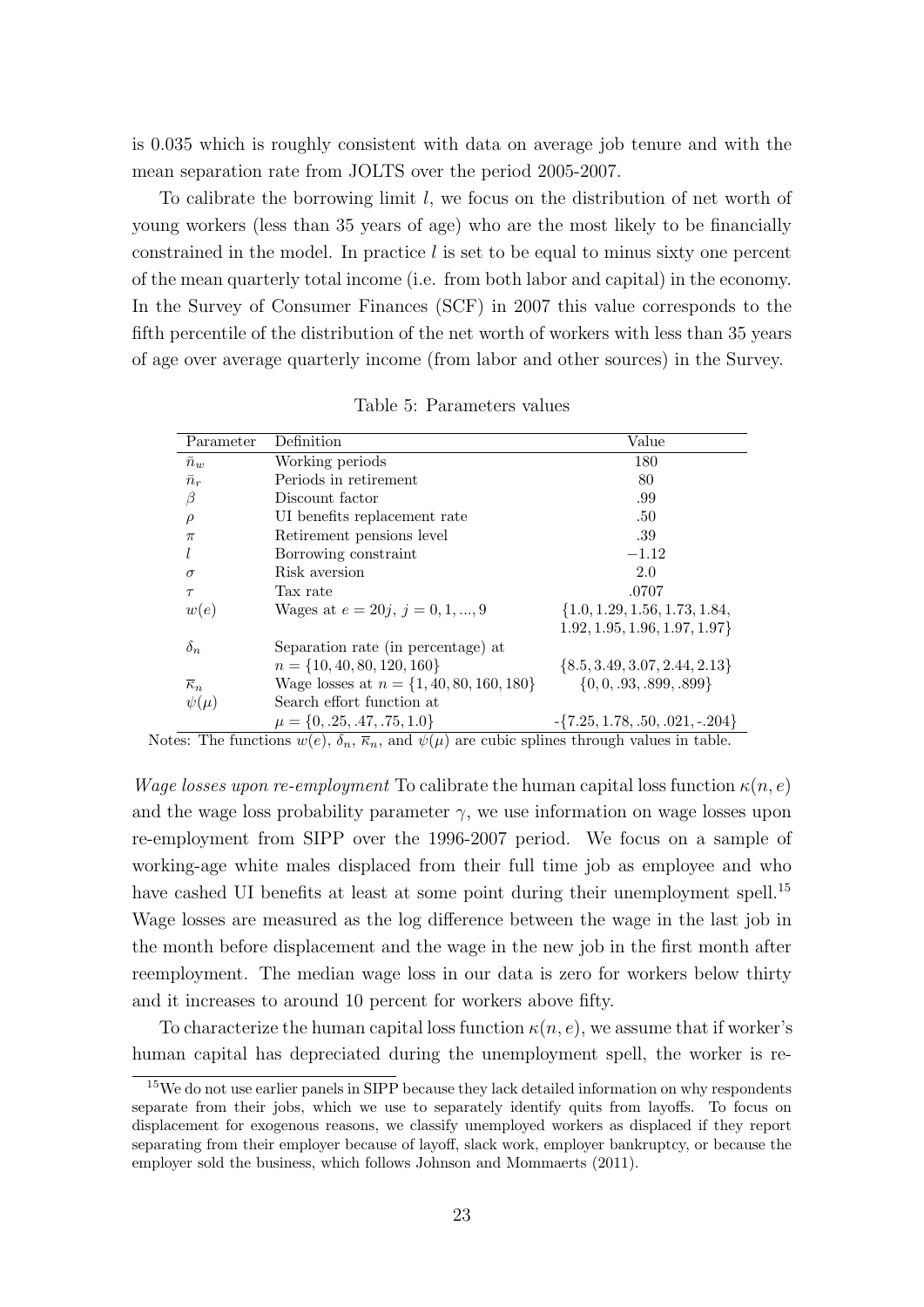employed with a wage that is a fraction  $\overline{\kappa}_n$  of the worker's wage in his previous job  $w(e)$ . This implies that  $\kappa(n,e) = w^{-1}(\overline{\kappa}_n w(e))$ , where  $w^{-1}$  is the inverse function of  $w(e)$ , which is well defined since  $w(e)$  is non decreasing in  $e^{16}$ . The wage loss function  $\bar{\kappa}_n$  is characterized by a five values cubic Hermite spline with knots at the age levels  $n = 1, 40, 80, 160, 180$ . The five values at the age knots are chosen to match the median wage losses for the three age groups in Table 4 plus the boundary constraints that for  $n \leq 10$ ,  $\overline{\kappa}_n = \overline{\kappa}_{40}$  while for  $n \geq 160$ ,  $\overline{\kappa}_n = \overline{\kappa}_{160}$  which helps in guaranteeing that  $\bar{\kappa}_n$  always lie in the [0, 1] interval. The resulting  $\bar{\kappa}_n$  function is plotted in Figure A4 in the Appendix. The parameter  $\gamma$ , which regulates the probability of a wage loss, is chosen so that a worker who collects UI benefits at some point during his job search spell has a 57 percent probability of experiencing a wage loss upon re-employment, which is in line with evidence from our SIPP sample.

Search effort To characterize the within-period unemployment probability function  $\psi(\mu)$  we start noticing that the second derivative of the function  $\psi$  plays a key role in determining the value of the unemployment elasticity to benefits. Because of this we decided to model explicitly its profile and to impose the constraint that it should always be non positive,  $\psi'' \leq 0$ , see Appendix C for further details. In practice the  $\psi$  function is approximated by a cubic spline evaluated at the five age knots reported in Table 5 where the intermediate knot corresponds to the endogenously determined value of  $\mu$  at which the second derivative of  $\psi$  reaches its maximum value (its minimum absolute value). The six moment conditions needed to pin down the function are the values for the average unemployment duration and the unemployment elasticity to benefits for the three age groups reported in Table 4. In the model, the unemployment elasticity to benefits for workers of age  $n$ ,  $\eta_n$ , are calculated considering changes in replacement rates at  $p$  consecutive quarters starting from age n. To be sure, let  $\rho = {\rho_1, ..., \rho_{\overline{n}_w}}$  denote the vector containing the age profile of UI replacement rates in the baseline economy. For every  $n$ , the unemployment elasticity,  $\eta_n$ , is calculated considering two economies one with lower and one with higher replacement rates at age  $n$  than in the baseline economy.<sup>17</sup> The

<sup>&</sup>lt;sup>16</sup>For the range of values of e for which the  $w(e)$  function is constant, the inverse function  $w^{-1}$ is defined as selecting the minimum value of e over the corresponding range.

<sup>&</sup>lt;sup>17</sup>The lower and the higher replacement rates at age n are characterized by the vector  $\rho_n^i$  $\{\rho_1, ..., \rho_{n-1}, \vartheta_n^i, \vartheta_{n+1}^i, ..., \vartheta_{n+p-1}^i, \rho_{n+p}, ..., \rho_{\overline{n}_w}\}\$ ,  $i = l, h$  where  $\vartheta_{n+j}^l = \rho_{n+j} - \frac{\epsilon}{2}$  and  $\vartheta_{n+j}^h = \frac{\epsilon}{2}$  $\rho_{n+j} + \frac{\epsilon}{2}$ ,  $\forall j = 0, 1, ...p-1$ , respectively. In the paper we work with  $\epsilon = 0.02$  and  $p = 4$ , which corresponds to a change in benefits for an age group of one year. We checked that results are little affected when reducing  $\epsilon$  or p. We consider changes in benefits for p consecutive quarters both to increase sample size and to reduce the likelihood that the policy change affects workers' search effort decisions through effects on unemployment duration dependence in benefits, which is an issue somewhat unrelated to age dependent policies. To avoid this problem we could have indexed the level of replacement rates, rather than to current age, to the age at which the worker is displaced. But this alternative specification would require having an additional state variable in the worker problem, which would involve additional computational costs.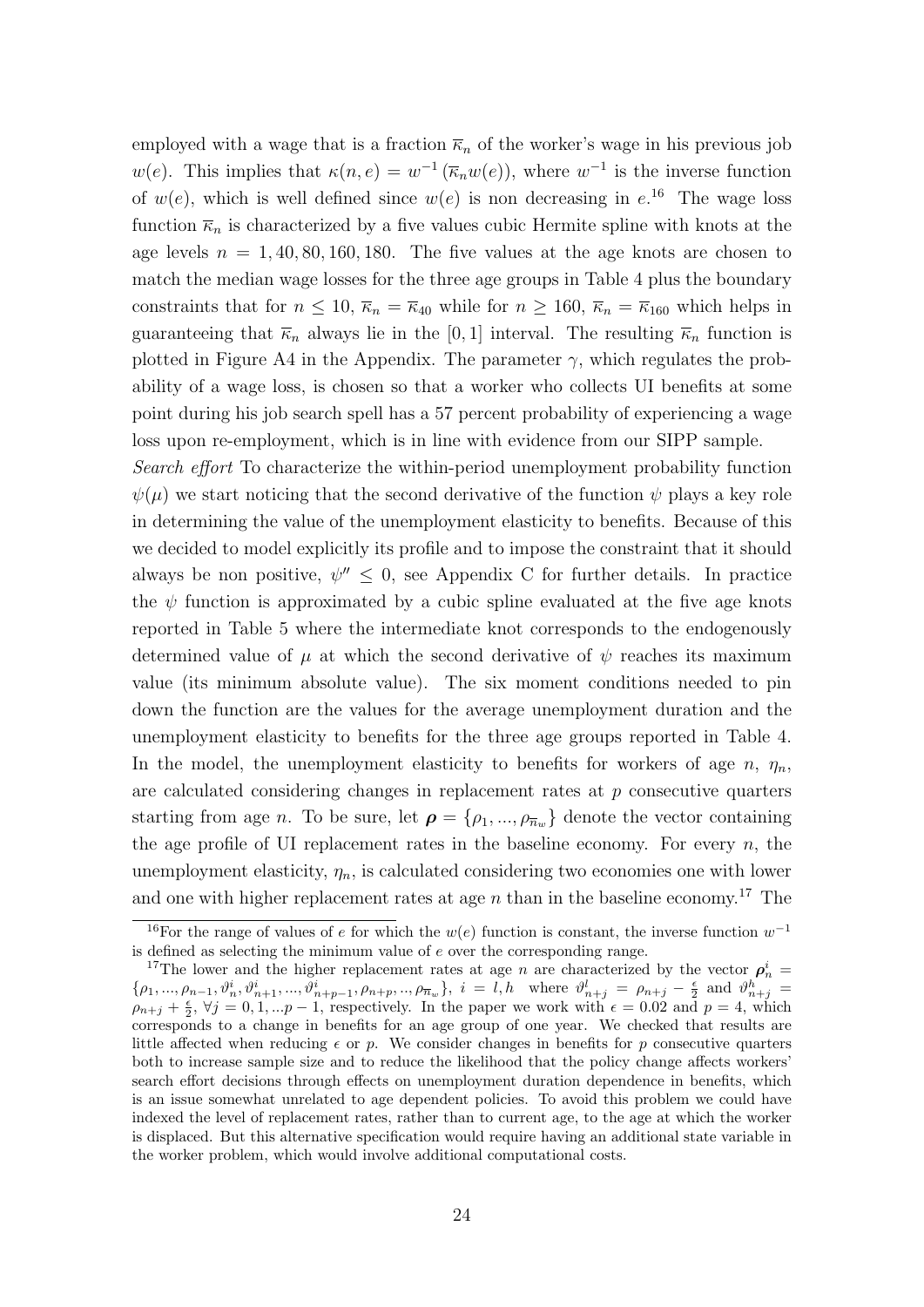resulting  $\psi(\mu)$  function is depicted in panel (a) of Figure 4.

Remaining preferences We set  $\beta$  to .99, to match an annual interest rate of approximately 4%. The CRRA parameter  $\sigma$  is chosen to be equal to two, which is as in Conesa, Kitao, and Krueger (2009) when using a specification with separable utility between consumption and leisure.

Policy parameters Benefit replacement rates  $\rho_n$  are assumed to be equal to a constant value  $\rho$ , which following Chetty (2008) is calibrated to  $.5^{18}$  The retirement pensions  $\pi$  are set equal to 0.662, which yields a ratio of retirement pensions over mean quarterly labor income of 0.39 in line with aggregate statistics from OECD (2007). The tax rate  $\tau = 7.07\%$  keeps the government budget constraint in (24) satisfied.

## 4.4 Further properties of the calibrated economy

Panels (b)-(h) of Figure 4 characterize the age profile of key variables in the model economy and in the data. In all panels, the blue solid line corresponds to the model, the dashed and dotted red lines to the data. To facilitate comparison between model and data we group workers in age groups of 21-25, 26-35, 36-45, 46-55, and 56-64 years of age. As before we exclude workers of 20 and 65 years of age because in the model they are mostly unemployed and just about to retire, respectively. We then calculate average for wages (panel b), unemployment rates (panel c), unemployment duration (panel e) and net assets over average quarterly total income in the economy (panel h). Data averages for unemployment elasticity to benefits (panel e), consumption when unemployed (panel f), and consumption differences between employed and unemployed (panel g) correspond to the analogous profiles in Figure 1 and 2. The model matches well the profile of wages, unemployment rates and unemployment duration, panel (b)-(d). All these were explicitly used as calibration targets. The model just tends to over-predict the unemployment duration of workers in their early sixties. This is because the  $\psi$  function in panel (a) is strictly positive at a within-period unemployment probability equal to one, so unemployed workers close to retirement always tend to shirk. The unemployment risk faced by workers over their working life is sizeable: around twenty four per cent of workers have to search for a new job in at least one out of ten periods of their working life. The model also matches reasonably well the age profile of the unemployment elasticity to benefits in the data: the model counterpart tends to lie in between the estimated

<sup>&</sup>lt;sup>18</sup>In practice replacement rates in the US are not completely independent of age since wages are typically replaced by a constant percent but only up to a certain maximum. This implies that effective replacement rates are lower for groups with higher wages (such as older workers). Matching this feature of the UI system in the US would require making UI replacement rates function of both  $n$  and  $e$ . In any case age differences in actual replacement rates are small (of the order of ten percent) relatively to the differences that arise under the optimal age dependent policies studied in Section 6.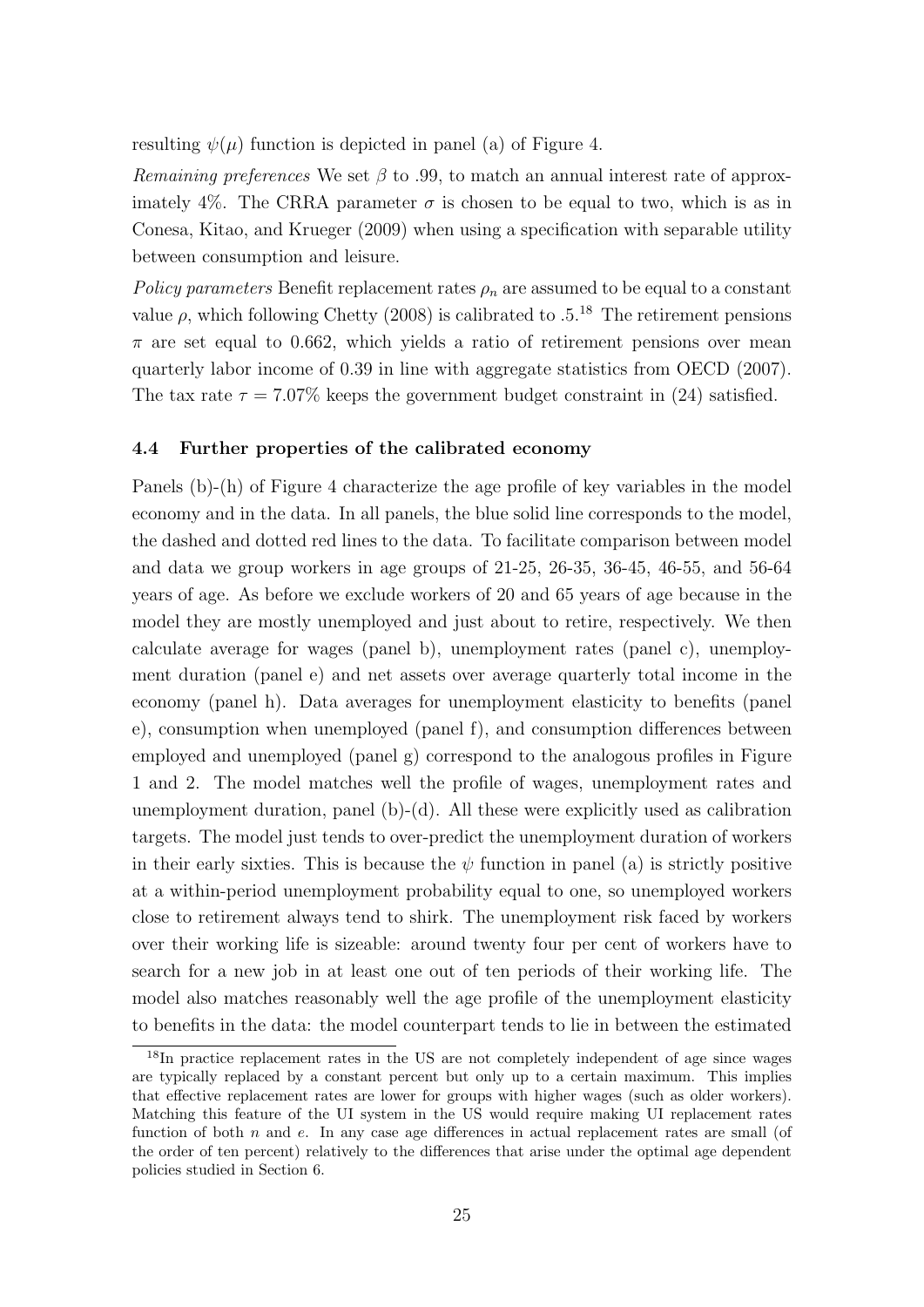

Figure 4: Properties of laboratory economy

Notes: With the exception of panel (a), blue solid lines correspond to model, dashed and dotted red lines to data. Dashed red lines in panel (b), (c), and (d) are from CPS. Dashed and dotted red lines correspond: in panel (c) to panel (a) and (b) of Figure 1, respectively; in panel (d) to red solid line in panel (a) and (b) of Figure 2, respectively; in panel (e) to difference between red solid line and blue dashed line in panel (a) and (b) of Figure 2, respectively. Red dashed line in panel (e) is the ratio between households' net worth in the age group and average quarterly households' total income in SCF. In panel (f) the log consumption of employed workers of 50-55 years of age is normalized to zero, which is as in Figure 2.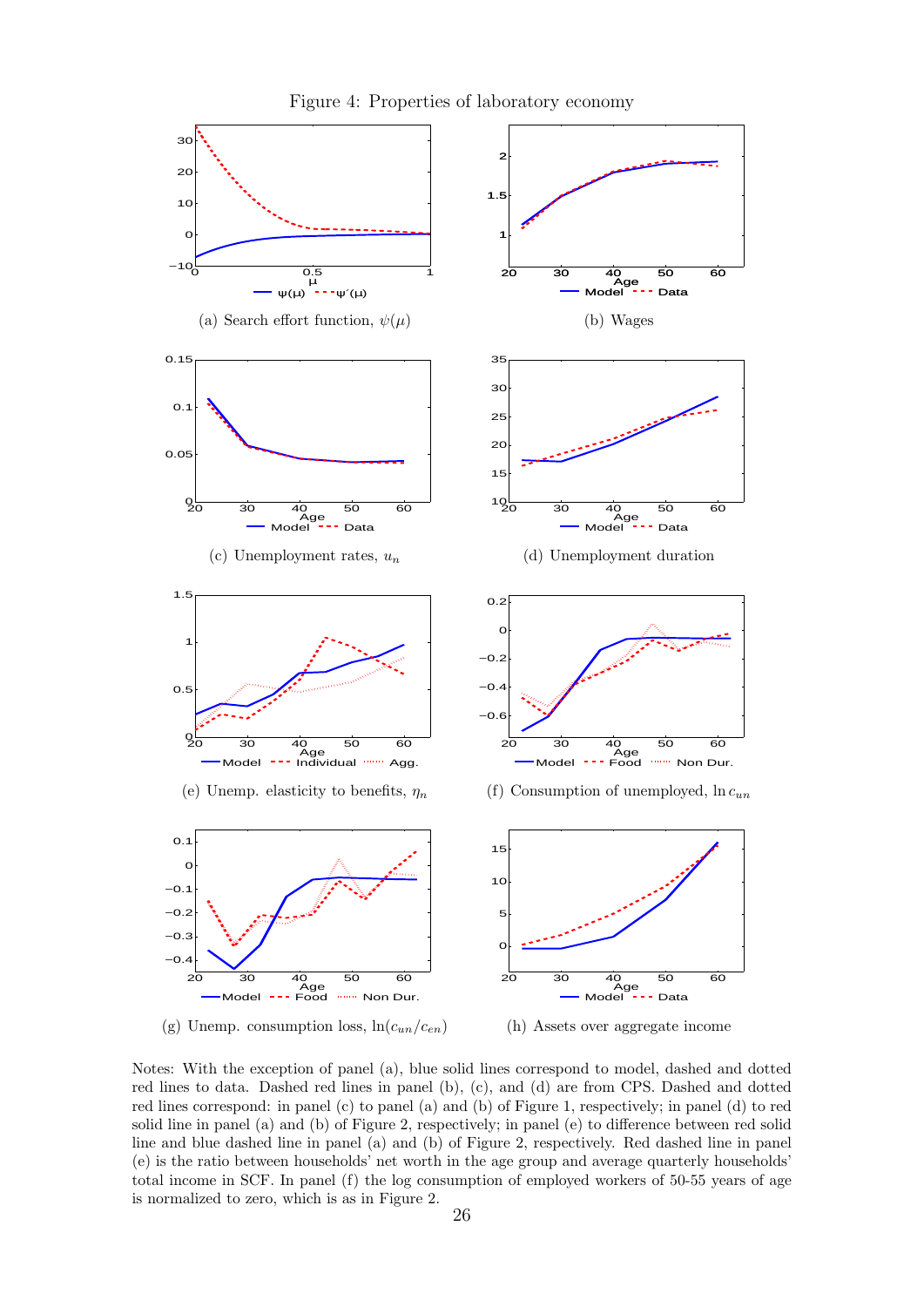value based on the unemployment duration analysis in SIPP and the value obtained using aggregate state level data from CPS.

As regards consumption, the model approximates moderately well the age profile of consumption when unemployed in the data (panel f), although the profile in the model tends to reach a plateau a couple of years earlier than in the data. Also the profile of consumption losses upon unemployment—as measured by the log difference between the average consumption of employed and unemployed—in the model is reasonably in line with the data. Finally panel (h) focuses on the age profile of net assets. Asset levels are higher in the data than in the model, but overall the model reproduces well the average increase of assets over the life cycle. This is remarkable since in the calibration process we used no information on consumption and just limited information on assets.

#### 4.5 Elasticities and redistribution formulas

Panel (a) of Figure 5 plots the age profiles of the simple redistribution formula  $\varrho_n$ in (7) as a blue solid line and of the extended redistribution formula  $\tilde{\varrho}_n$  in (11) as a dashed red line. The simple redistribution formula is calculated as  $\rho_n = \frac{u'(c_{un})}{1+n_n}$  $1+\eta_n$ where  $c_{un}$  denotes the expected consumption of unemployed workers of age n. To calculate  $\widetilde{\varrho}_n$  at each n we again exploit changes in replacement rates at p consecutive quarters starting from age n. We use these policy changes to calculate the cross unemployment elasticity

$$
\widetilde{\eta}_n = \sum_{i=1}^{\bar{n}_w} \frac{\partial \mu_i}{\partial \rho_n} \cdot \frac{\beta^i \rho_i}{\beta^n \mu_n},\tag{25}
$$

which is analogous to (12). Here  $\mu_n \equiv \int_{R^+} \chi^u(n, de)$  denotes the mass of workers of age  $n$  who collect UI benefits. We also define the present value of total tax income in the economy as equal to

$$
T(\boldsymbol{\rho}) = \sum_{n=1}^{\bar{n}_w} \beta^n \int_{R^+} \tau_n w(e) \,\chi^e(n, de)
$$

and calculate the derivative of  $T$  with respect to the age dependent change in benefits. We then use (11) to calculate  $\tilde{\varrho}_n$ , see Appendix C for further details.

The age profiles of  $\varrho_n$  and  $\widetilde{\varrho}_n$  in Figure 5 are remarkably similar which indicates similar welfare gains from redistributing unemployment insurance over the life cycle. Either ratio is generally decreasing with age and it has a value close to 1.5 for workers in their twenties and close to one fourth for workers in their forties and early fifties. Overall this suggests that one unit of government money would yield six times larger welfare gains when assigned to young unemployed workers than to middle-aged unemployed workers. As implied by the discussion in Section 2.3, there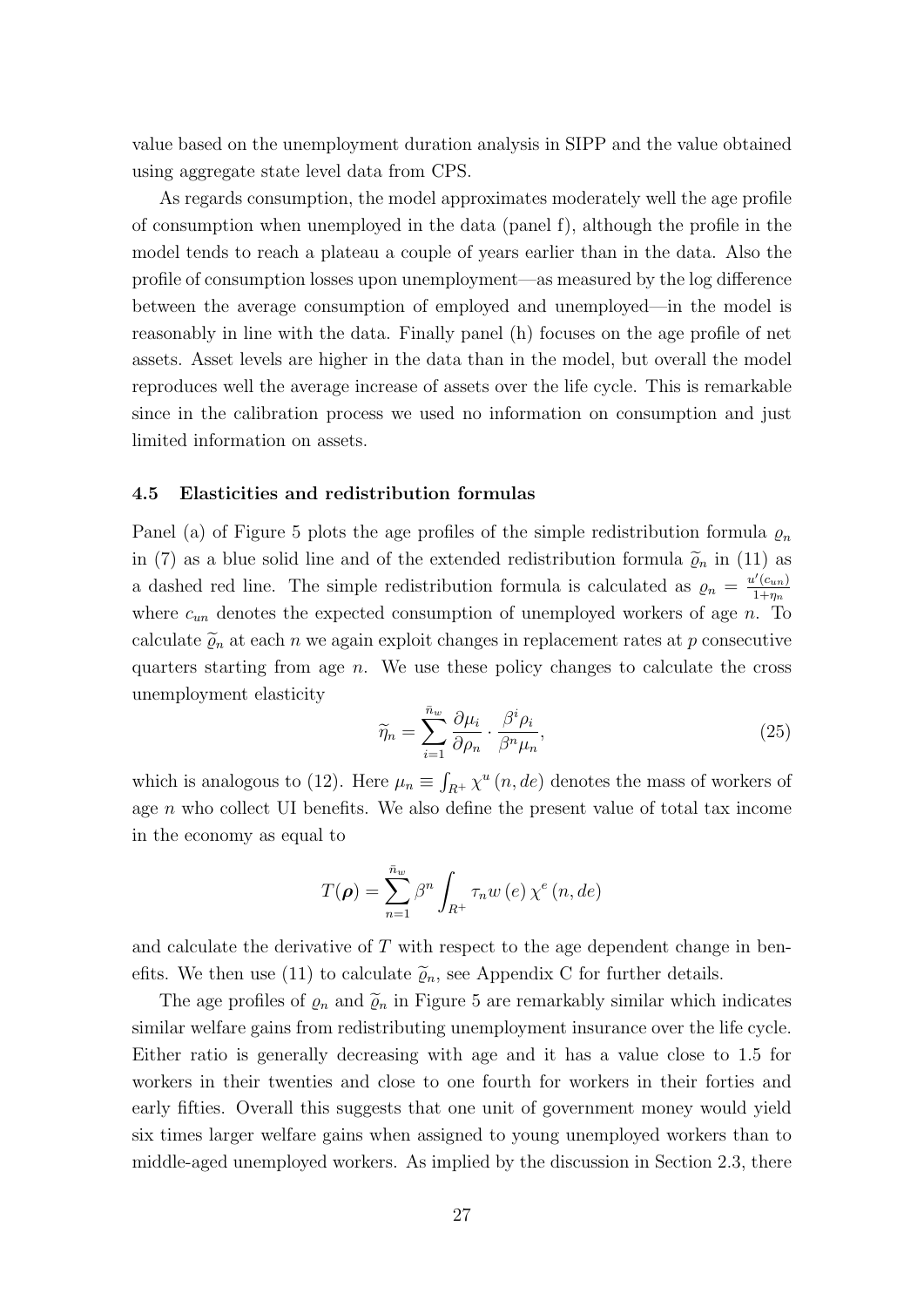Figure 5: Comparison between simple,  $\varrho_n$ , and extended,  $\widetilde{\varrho}_n$ , redistribution formula



are three reasons why in the baseline calibration  $\varrho_n$  differs from  $\widetilde{\varrho}_n$ : (i)  $\varrho_n$  focuses on the marginal utility of expected consumption rather than on the expected marginal utility of consumption; (ii)  $\varrho_n$  misses the effects of age specific changes in benefits on the unemployment level of age groups different from those directly targeted by the change in benefits; and (iii)  $\varrho_n$  neglects the effects of UI on tax income.<sup>19</sup> Since the marginal utility of consumption is convex, the effect (i) tends to make  $\varrho_n$  smaller than  $\tilde{\varrho}_n$  while the effects (ii)-(iii) tend to make  $\varrho_n$  greater than  $\tilde{\varrho}_n$ . To separately analyze the contribution of each factor in inducing the observed differences between  $\varrho_n$  and  $\widetilde{\varrho}_n$ , in panel (b) of Figure 5 we compute  $\varrho_n$  adding one source of difference at a time: the solid blue line corresponds to the profile of  $\varrho_n$  in panel (a); the dashed red line is analogous but where  $\rho_n$  is calculated using the expected marginal utility of consumption rather than the marginal utility of expected consumption; the green dash-dotted line corresponds to calculating  $\varrho_n$  using the extended unemployment elasticity  $\widetilde{\eta}_n$  in (25) rather than the simple unemployment elasticity  $\eta_n$ ; and finally the purple dotted line is obtained by calculating  $\varrho_n$  after adding to the denominator the effect of taxes, as measured by  $\frac{\partial T}{\partial b_n} \cdot \frac{1}{\mu_0}$  $\frac{1}{\mu_n}$ . For workers below forty, consumption is low which makes the marginal utility of consumption highly convex. For these workers the positive effect on  $\tilde{\varrho}_n$  of taking expectations cancels out almost exactly with the negative effects on  $\tilde{\varrho}_n$  due to unemployment cross-derivatives and taxes. So the simple and extended formulas,  $\tilde{\varrho}_n$  and  $\varrho_n$ , almost overlap in panel (a). But for workers above forty, consumption is high enough to make the marginal utility of consumption almost linear. For these workers the effects of cross derivatives and taxes necessarily dominate, so  $\tilde{\varrho}_n$  falls below  $\varrho_n$ .

<sup>&</sup>lt;sup>19</sup>Notice that in the baseline calibration  $\rho_n > 0$ ,  $\forall n$ , so the feasibility constraint is never binding and  $\varkappa_n$  in (11) is always equal to zero.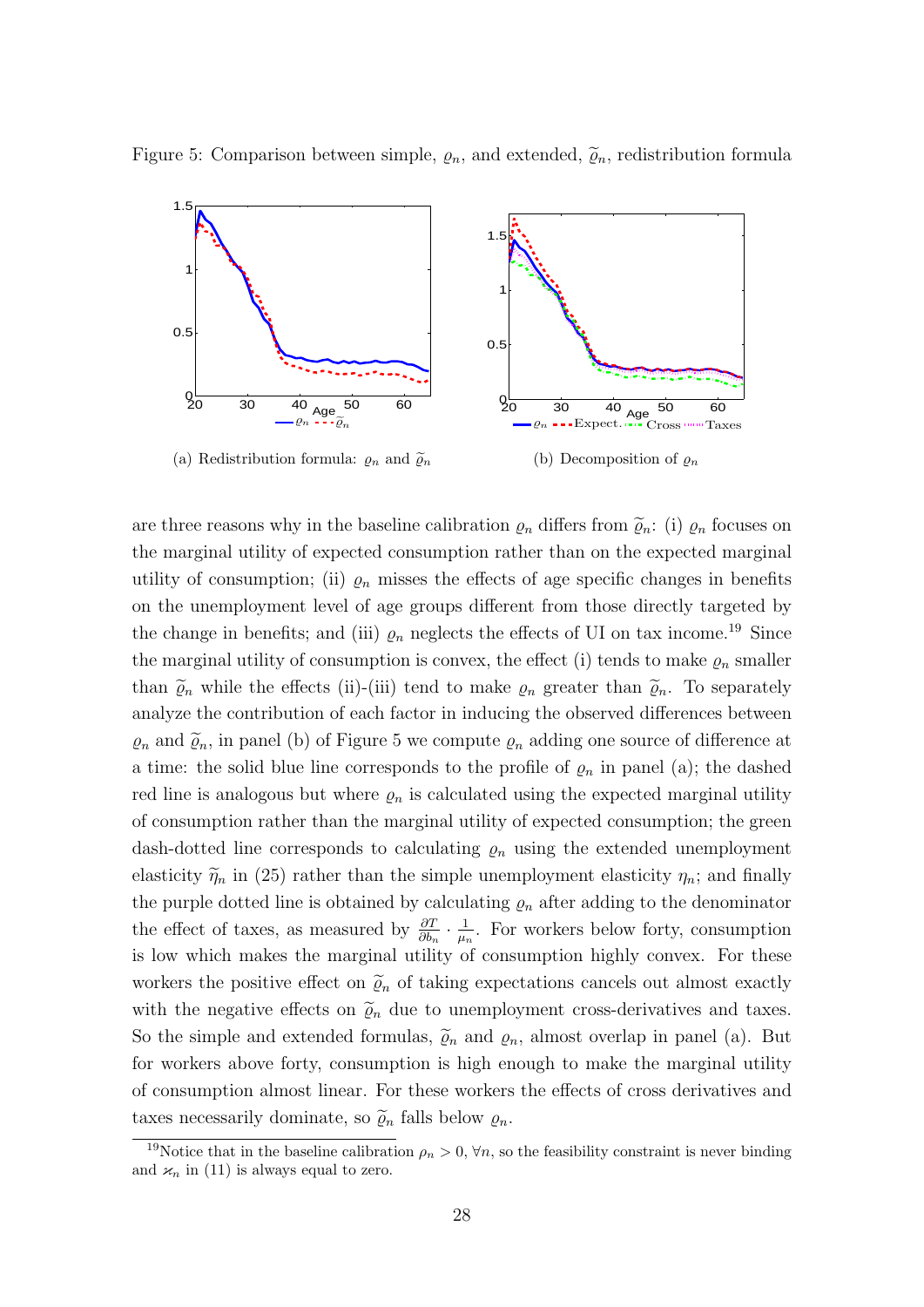#### 5 Optimal life cycle unemployment insurance

At birth, workers have to search for a job, they have no experience and no assets so their welfare is given by  $W_s \equiv J(1,0,0)$ . Before analyzing age dependent policies, we now study the first best problem faced by an agency that observes workers' assets and workers search effort and maximizes initial worker's utility  $W_s$  by choosing benefits  $\rho$ , taxes  $\tau$ , and pensions levels  $\pi$  as a function of the entire worker's history. Government budget is balanced, so an expression analogous to (24) holds. Since assets are observable, we can think that the agency directly controls workers' consumption. Moreover search effort is observable, so no moral hazard problem is present and the agency can achieve perfect consumption smoothing by guaranteeing the worker a constant consumption level  $c$  through his entire life. As a result consumption losses upon unemployment are zero. Let  $\Upsilon(n, e, c)$  denote the total net cost of providing a constant consumption flow c to a worker of age  $n \leq \bar{n}_w$  with human capital e who has just started searching for a job. This cost is equal to the difference between the present value of consumption expenditures and the expected present value of the income  $Y(n, e, c)$  produced by the worker:

$$
\Upsilon(n, e, c) = \frac{1 - \beta^{\bar{n}_w + \bar{n}_r + 1 - n}}{1 - \beta} c - Y(n, e, c)
$$
\n(26)

In each period the within-period unemployment probabilities are set to maximize the utility value of Y net of the disutility cost of searching, see Appendix C for details. The function  $\Upsilon(n, e, c)$  in (26) is decreasing in c because higher consumption implies greater expenditures as well as less future income  $Y$  since higher c reduces search effort due to a conventional income effect. The optimal value of c, denoted by  $c^*$ , is chosen to make  $\Upsilon(n, e, c)$  at worker's birth equal to zero

$$
\Upsilon(1,0,c^*)=0.
$$

The solid line in panel (a) of Figure 6 characterizes the age profile of job finding rates under the optimal policy. The job finding rate of workers of age  $n, f_n$ , is simply equal to the ratio between the mass of workers of age  $n$  who find a job in a period and the pool of workers of the same age searching for a job.<sup>20</sup> Job finding rates are slightly increasing with age until two years before retirement, when they start to fall rapidly to zero. Since the  $\psi$ -function is concave, the agency would like to smooth

<sup>&</sup>lt;sup>20</sup>Let  $\chi^{s}(n,e) = \chi^{u}(n-1,e) + \delta_{n-1}\chi^{e}(n-1,e-1)$  denote the measure of workers of age n searching for a job who had human capital e at the time of displacement. Notice that  $\chi^s(n, e)$  is the sum of two terms: the first is the mass of workers of age  $n-1$  who collect benefits in a period and who will search for a job in the next period when they are one period older; the second is the fraction  $\delta_{n-1}$  of employed workers of age  $n-1$  and human capital  $e-1$  losing their job. With this notation we have that the mass of workers of age n searching for a job is  $\sigma_n = \int_{R_+} \chi^s(n, de)$ , which allows to express the job finding rate as equal to  $f_n = \frac{\sigma_n - \mu_n}{\sigma_n}$ .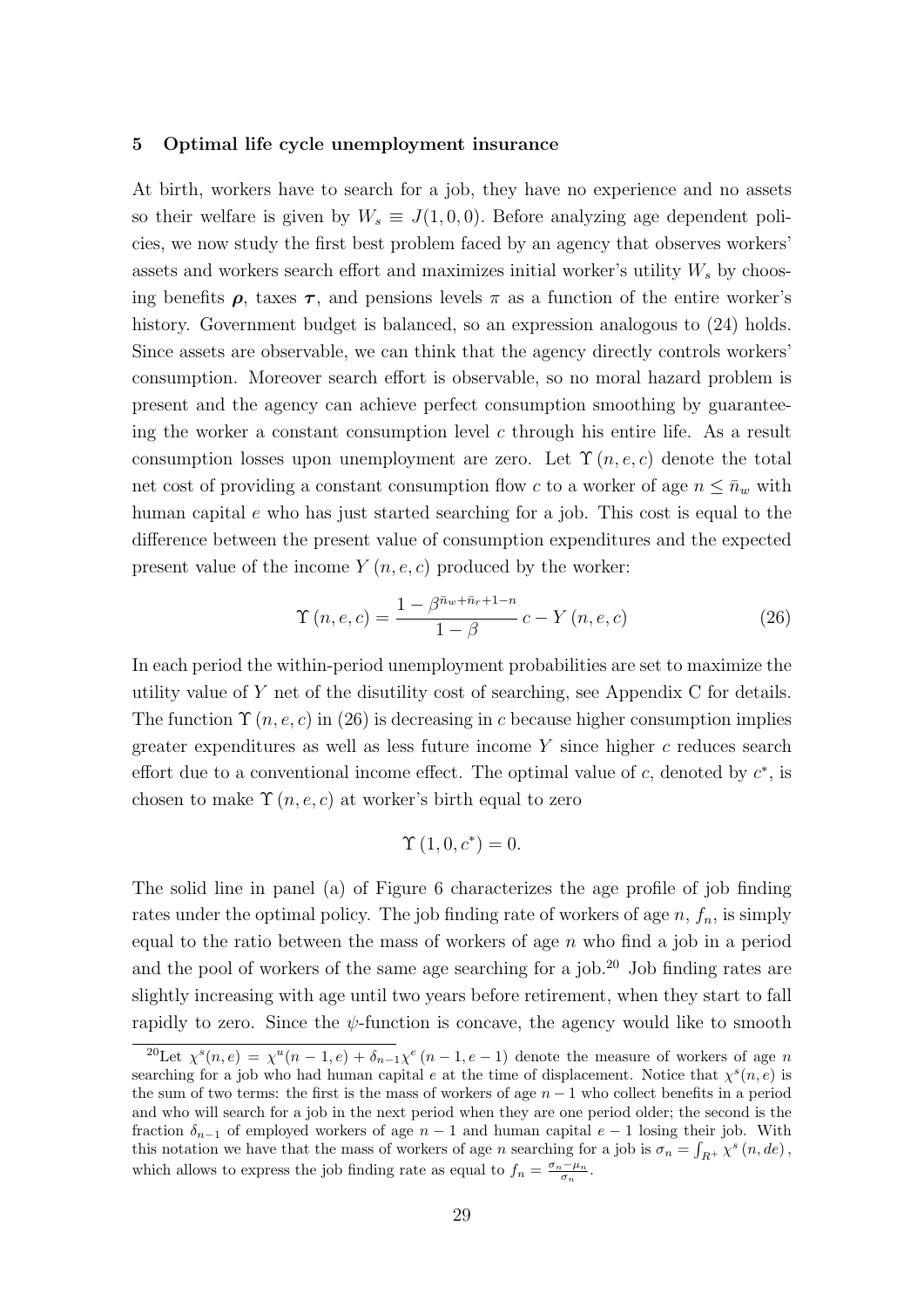search effort over time, but the opportunity cost of having an old, typically high skilled worker unemployed is high due to his high productivity. So job finding rates are generally (mildly) increasing in age. Just before retirement, investing in search is unprofitable since little time is left to capitalize any investment. So job finding rates drop to zero.

Figure 6: First best policy and optimal age-dependent policies



Notes: Solid lines correspond to the first best economy; dotted lines to the baseline economy; dashed lines to the economy with age dependent replacement rates; dash dotted lines to the economy with age dependent replacement rates and tax rates.

To analyze the profile of UI replacement rates under the optimal policy, we follow the optimal unemployment insurance literature (Hopenhayn and Nicolini 1997) and define  $\frac{c^*}{w(a)}$  $\frac{c^*}{w(e)}$  as the optimal replacement rate of a worker whose human capital at the time of displacement was equal to e. Similarly we can consider an employed worker with human capital  $e$  and define the tax rate implied by the optimal policy as equal to  $1 - \frac{c^*}{w(c)}$  $\frac{c^*}{w(e)}$ . Figure 7 characterizes the age profile of average replacement rate (as a solid line) and average tax rates (as a dashed line) under the optimal policy. Since wages  $w(e)$  tend to increase with age and the agency guarantee perfect consumption insurance to workers, we have that replacement rates are on average decreasing with age while tax rates are increasing. Table 6 compares welfare under the optimal policy and in the baseline economy.<sup>21</sup> Gains relative to the status quo are sizable, roughly equivalent to a 3.4 per cent increase in per period consumption.

<sup>&</sup>lt;sup>21</sup>In the baseline economy average unemployment replacement rates might not be optimal. To better isolate the effects of policies, welfare gains are always measured relative to the economy with an optimal unemployment replacement rate. In practice, as many others (see Davidson and Woodbury 1997, Shimer and Werning 2007, Pavoni 2007, and Chetty 2008), we find that the optimal replacement rate is close to the actual US level—and equal to 0.51. Differences with the baseline economy of Section 4 are therefore minimal.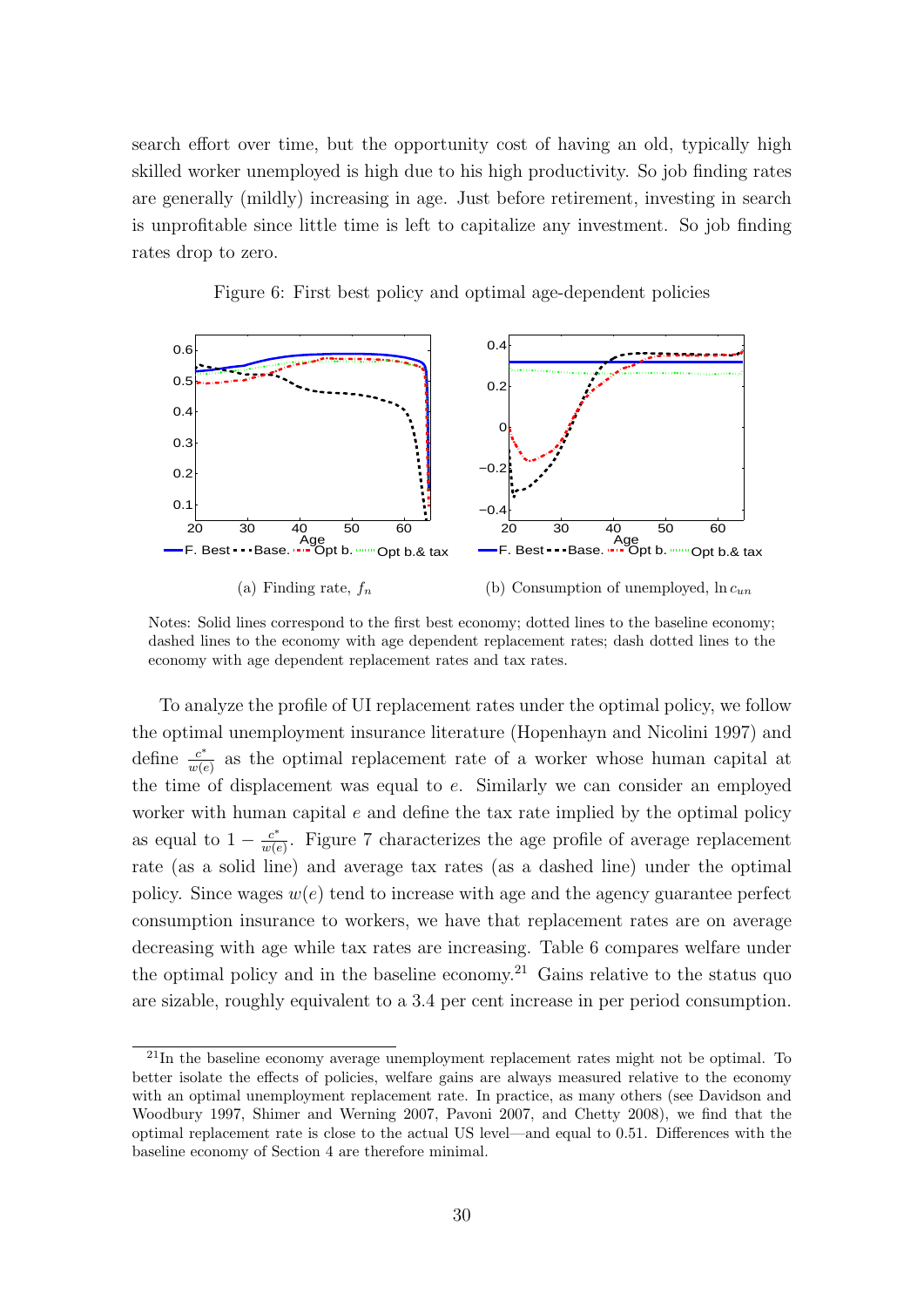

Figure 7: Replacement rates and tax rates in first best policy

Notes: Age profiles of UI replacement rate,  $\frac{c^*}{w(e)}$  $\frac{c^*}{w(e)}$ , (blue solid line) and income tax rate,  $1 - \frac{c^*}{w(e)}$  $\frac{c}{w(e)},$ (red dashed line) as implied by the first best policy.

#### 6 Age dependent policies

In the previous Section the government could condition transfers on workers' entire labor market history as well as on their assets, age, experience, and employment status thereby guaranteeing perfect consumption insurance to the worker. We now study age dependent policies, where the government can condition UI replacement rates,  $\rho_n$ , and labor income tax rates,  $\tau_n$ , just on age *n*. Pensions levels are left unchanged, while tax levels are always adjusted to keep the government budget constraint (24) satisfied.

#### 6.1 The problem

An optimal age-dependent replacement rate policy is a choice for the vector of replacement rates  $\rho$  that maximizes  $W_s \equiv J(1,0,0)$  subject to the government budget constraint in (24), workers optimal choices as implied by (19)-(22) and a feasibility constraint that requires replacement rates to be non negative  $\rho \geq 0.^{22}$ We model  $\rho_n$  as the maximum between zero and a cubic spline at the ten age knots corresponding to  $n = 1, 20, 40, 60, 80, 100, 120, 140, 160, 180$ . We search for the value at the knots that maximize workers utility at birth  $W_s$  and we check that results are little affected by increasing the number of knots. We then allow income tax rates also to vary with age. This problem is analogous to the previous one: the government chooses  $\rho \geq 0$  and the vector of tax rates  $\tau$  to maximize  $W_s$  subject to exactly the same constraints as before. To solve this problem we again assume that  $\rho_n$  and  $\tau_n$  are a cubic spline at the previously defined age knots where the former function is restricted to be non negative. For each policy, we study how replacement

 $22$ We impose this non negative constraint because the worker could always opt to drop out of the labor market and thereby cash zero benefits.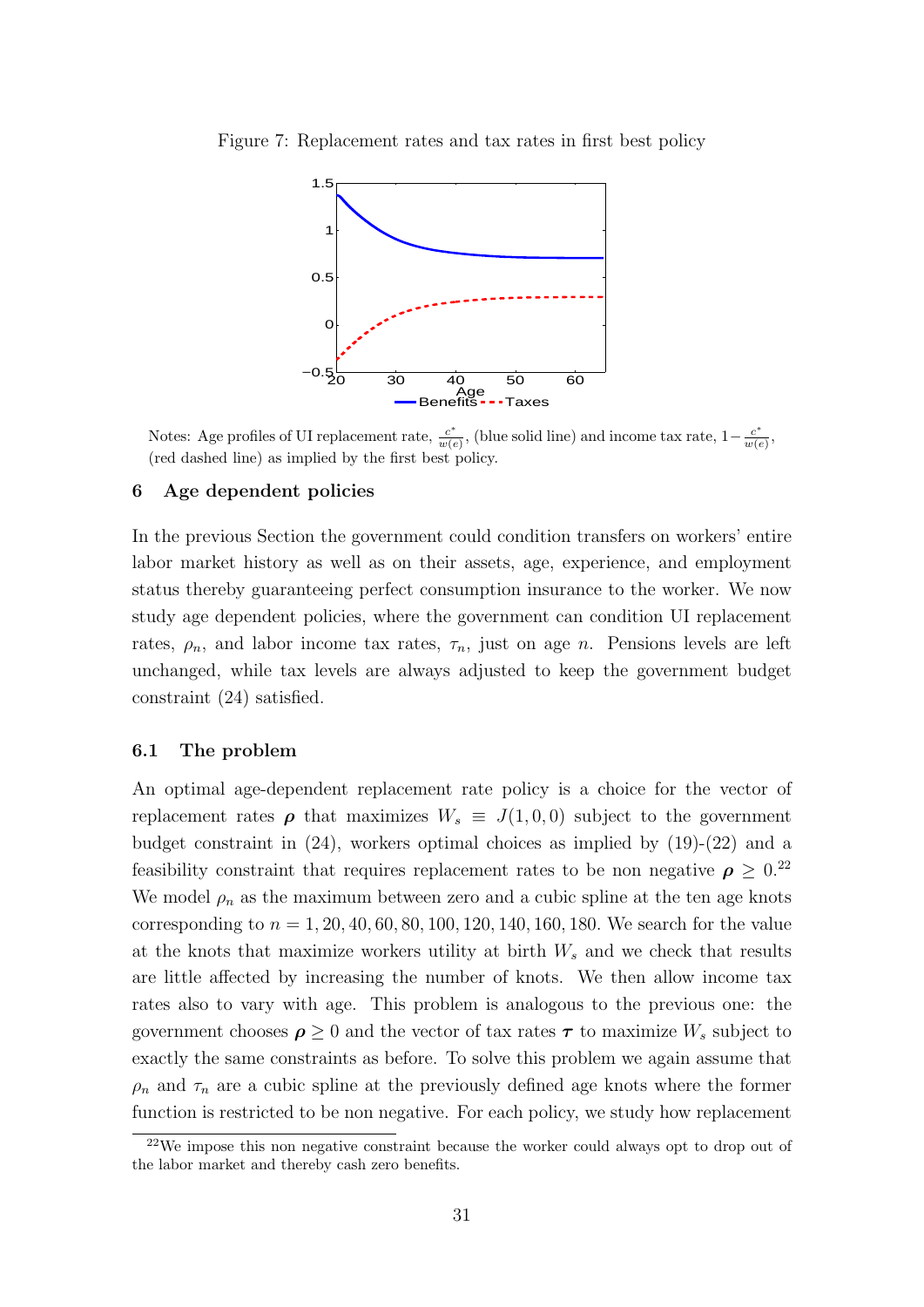rate and tax rates vary by age and we analyze the properties of the  $\varrho_n$  ratio in (1) as well of the modified redistribution formula  $\tilde{\varrho}_n$  in (11). We then quantify the gains of age dependent policies and compare them with those attained under the optimal life cycle unemployment insurance problem of Section 5. When comparing welfare gains we also consider an economy where unemployment insurance replacement rates are maintained at the current US level, while the age profile of labor income tax rates  $\tau$  is chosen to maximize  $W_s$  subject to exactly the same constraints as before.

## 6.2 Optimal policies

The solid lines in the four panels of Figure 8 characterizes the economy with optimal age-dependent UI replacement rates and constant income tax rates. Dotted lines correspond to the baseline economy of Section 4. Panel (a) focuses on the optimal age profile of UI replacement rates, panel (b) on the profile of the marginal utility of the average consumption when unemployed, panel (c) on the unemployment elasticity to benefits, and panel (d) on the profile of  $\varrho_n$  as previously defined. Under the optimal age dependent policy, replacement rates are increased from the current value of 50 per cent to around 80 percent for workers in their mid twenties and to 60 per cent for workers in their thirties. Workers in their forties and in their fifties, instead, obtain almost no benefits. The age profile of the average marginal utility of consumption when unemployed is substantially flatter than in the baseline economy. The unemployment elasticity to benefits,  $\eta_n$ , is generally smaller than in the baseline economy and tends to decrease with age. Because of this, the age profile of the  $\rho_n$ ratio is now substantially flatter than in the baseline economy.

We now analyze why  $\varrho_n$  does not get completely independent of age under the optimal age dependent UI benefits policy. In panel (a) of Figure 9 we plot the age profiles of  $\varrho_n$  and  $\widetilde{\varrho}_n$  in the economy with optimal age dependent UI replacement rates. As expected the profile of  $\tilde{\varrho}_n$  is approximately flat while  $\varrho_n$  is greater than  $\tilde{\varrho}_n$  for workers below forty while it is smaller for workers above forty. To study why the two profiles differ we perform a decomposition exercise identical to that in panel (b) of Figure 5 but where we now also take now into account that for workers above 40 years of age the feasibility constraint  $\rho_n \geq 0$  is binding so that the Lagrange multiplier  $\varkappa_n$  in (11) is strictly positive. The contribution of the Lagrange multiplier corresponds to the blue bold dotted line in panel (b) which is obtained by calculating  $\varrho_n$  after adding to the numerator in (1) the Lagrange multiplier  $\frac{\varkappa_n}{\mu_n}$ which is positive when the feasibility constraint  $\rho_n \geq 0$  is binding. All other lines are as in panel (b) of Figure 5: the solid blue line corresponds to the profile of  $\varrho_n$  in panel (a); the dashed red line is analogous but where  $\varrho_n$  is calculated using the expected marginal utility of consumption rather than the marginal utility of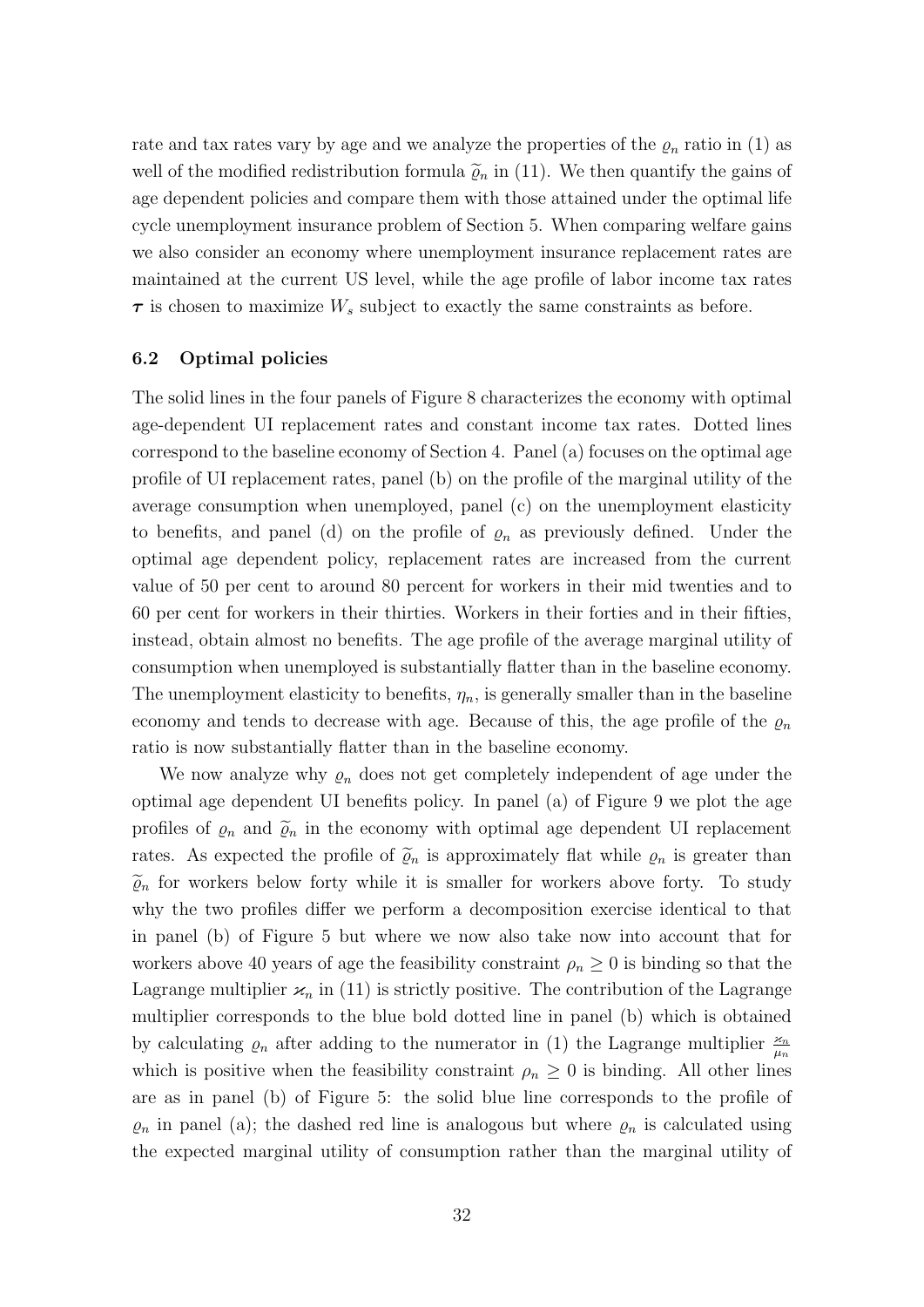

Notes: Dotted lines correspond to the baseline economy, solid lines to the economy with optimal age-dependent UI replacement rates and constant income tax rates.

expected consumption; the green dash-dotted line corresponds to calculating  $\varrho_n$ using the unemployment elasticity extended to include cross derivatives  $\tilde{\eta}_n$ , rather than the simple unemployment elasticity  $\eta_n$ ; finally the purple dotted line is obtained by calculating  $\varrho_n$  after adding to the denominator the effect of taxes, as measured by  $\frac{\partial T}{\partial b_n} \cdot \frac{1}{\mu_n}$  $\frac{1}{\mu_n}$ . For workers below forty,  $\varrho_n$  is bigger than  $\widetilde{\varrho}_n$  mainly because  $\widetilde{\eta}_n$  is greater than  $\eta_n$ —i.e. because changes in benefits for an age group increase unemployment also for other age groups. For workers above forty,  $\varrho_n$  falls below  $\widetilde{\varrho}_n$  just because the feasibility constraint  $\rho_n \geq 0$  is binding, which makes the Lagrange multiplier  $\frac{\varkappa_n}{\mu_n}$ strictly positive.

Figure 10 is analogous to Figure 8 but where now we also optimally choose the age profile of labor income tax rates. Taxes are generally set to achieve a smooth age profile of consumption. Tax rates increase with age until the very late fifties when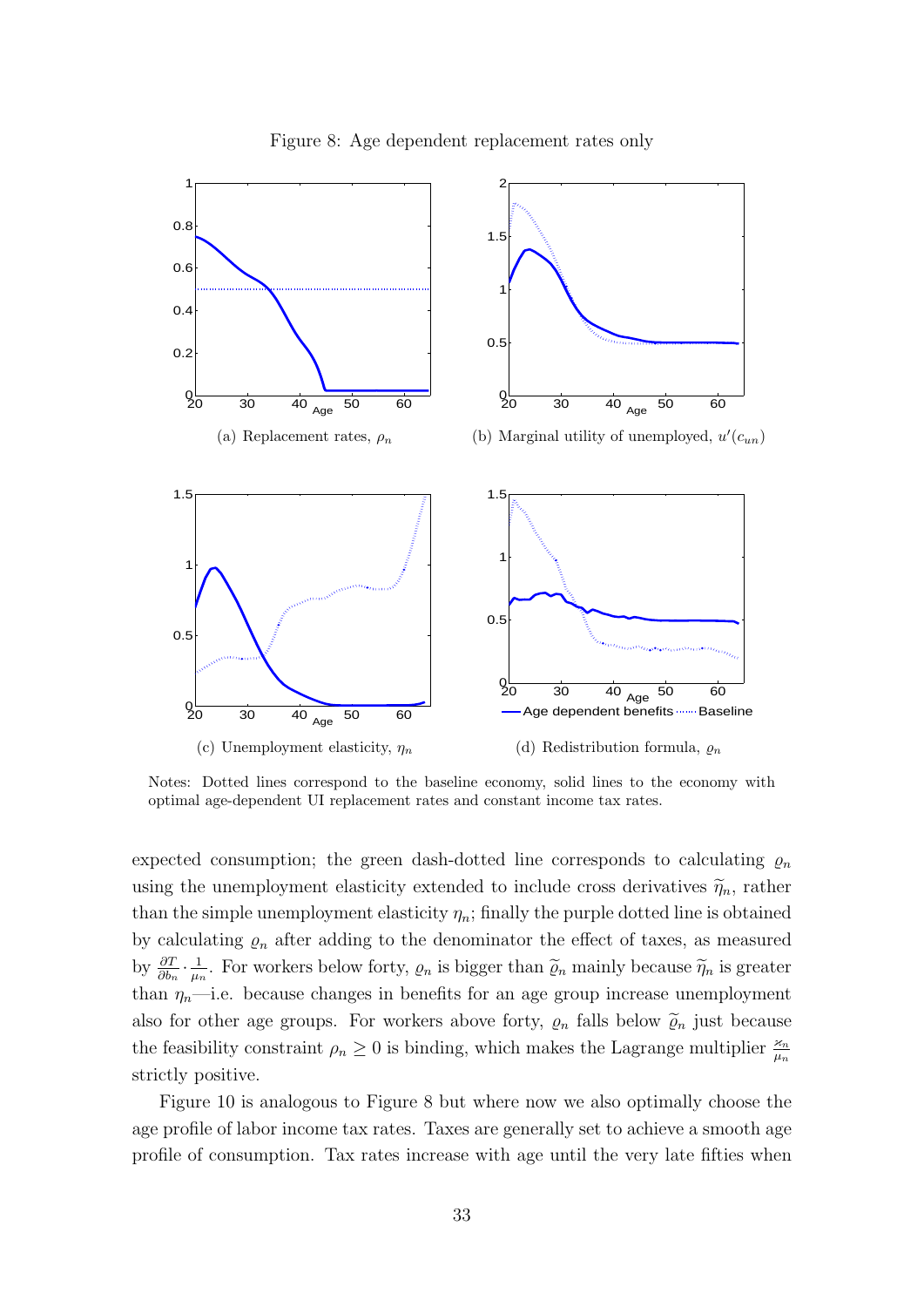

Figure 9:  $\varrho_n$  and  $\widetilde{\varrho}_n$  in the economy with optimal age dependent UI benefits

Notes: Lines are as in figure 5 except for the blue bold dotted line in panel (b), which corresponds to the effects of the Lagrange multiplier on the feasibility constraint  $\rho_n \geq 0$ .

they start to decrease quickly until retirement. Taxes before retirement are low to provide strong incentives to highly productive old workers, as well as to finance high consumption during retirement.<sup>23</sup> The age profile of replacement rates is decreasing in age as in Figure 8, but now replacement rates are significantly smaller for workers in their thirties. Just before retirement benefits increase slightly, which follows from the analysis of  $\tilde{\varrho}_n$  in (11): for this age group tax rates are negative, so  $\frac{\partial T}{\partial b_n}$  is positive, which pushes up the value of  $\tilde{\varrho}_n$  and thereby justifies increasing  $\rho_n$ . The age profile of the marginal utility of consumption when unemployed and of the unemployment elasticity to benefits become substantially flatter than in the baseline economy. As a result the profile of  $\varrho_n$  becomes almost invariant to age except for very young and very old workers, for whom  $\varrho_n$  falls to around ten percentage points below its average. As expected, the age profile of  $\tilde{\varrho}_n$  is completely flat, see dashed line in panel (d). A decomposition exercise analogous to the one performed in panel (b) of Figure 9 shows that almost all differences between  $\varrho_n$  and  $\widetilde{\varrho}_n$  are due to the age profile of taxes: when taxes are negative,  $\frac{\partial T}{\partial b_n}$  in (11) is positive, which makes  $\tilde{\varrho}_n$ greater than  $\varrho_n$ ; when taxes are positive,  $\frac{\partial T}{\partial b_n}$  is negative and  $\tilde{\varrho}_n$  falls below  $\varrho_n$ .

#### 6.3 Welfare comparisons

Figure 6 characterizes the age profile of job finding rates (panel a), and consumption when unemployed (panel b) in the baseline economy (dotted line), in the economy

<sup>&</sup>lt;sup>23</sup>Since the retirement age is exogenous, workers in their sixties have little incentive to search for a job. Moreover we are not maximizing with respect to the level of retirement pensions  $\pi$ , which affects the choice for the age profile of taxes before retirement: when we double the value of  $\pi$ , taxes fall significantly less in the five years before retirement.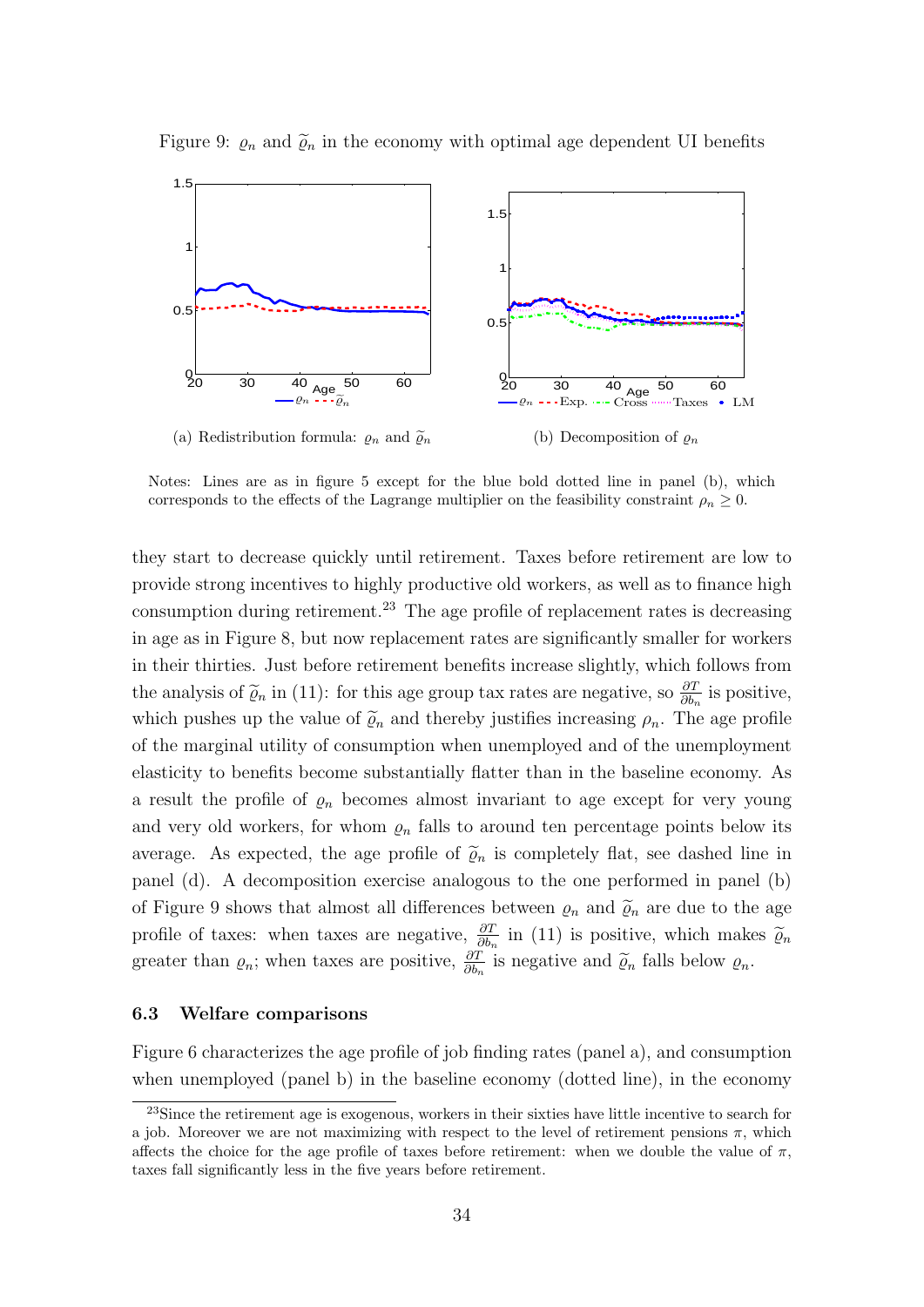

Figure 10: Age dependent replacement rates and tax rates

Notes: In all panels dotted lines correspond to the baseline economy, solid lines to the economy with optimal age dependent UI replacement rates and labor income tax rates. In panel (d) red dashed line corresponds to the profile of  $\tilde{\varrho}_n$  in the economy with optimal age dependent policies.

with optimal age dependent benefits (dashed line), in the economy with the combined age dependent policy for benefits and taxes (dash dotted line) and in the optimal problem studied in Section 5 (solid line). Age profiles do differ in the four economies. In the first best economy and in the age dependent policy economies job finding rates are mildly increasing with age. Both in the first best economy and in the economy with combined age dependent benefits and taxes, consumption is flat while consumption losses are small and relatively independent of age. In the baseline economy job finding rates are strongly decreasing in age, consumption is increasing and consumption losses are large for workers in their twenties and thirties.

Table 6 quantifies the welfare gains under the different allocations. The first best policy with observable search effort yields welfare gains equivalent to a 3.4% increase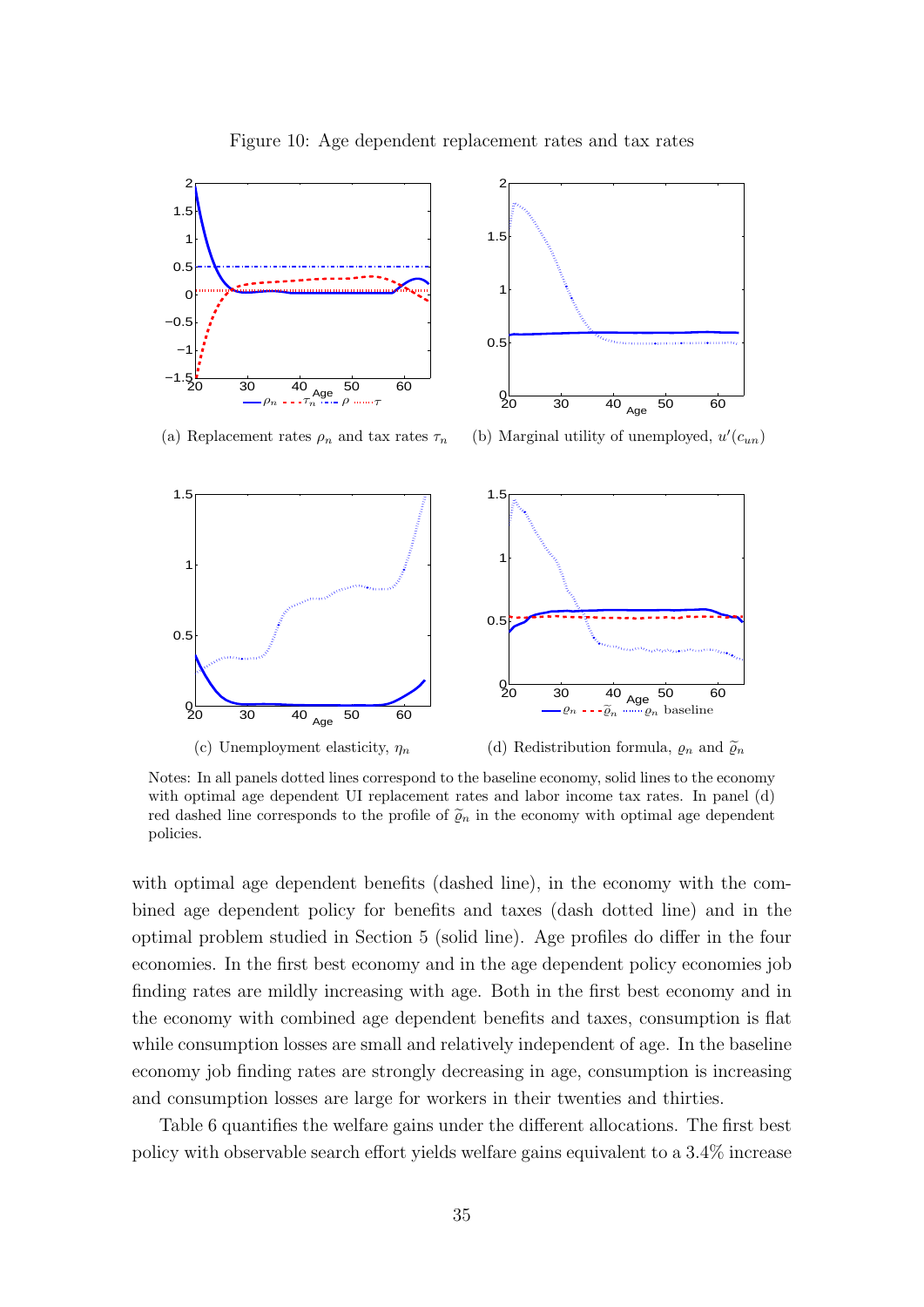in consumption. We normalize these gains to 100% and compare them with those attained under alternative age dependent policies. When allowing for age-dependent replacement rates, welfare gains are equivalent to just less than a 1 percent increase in life time consumption. When we combine age-dependent unemployment insurance with age-dependent taxes, gains go up to an equivalent of a 3.2 percent increase in life time consumption. Age-dependent policies reproduces more than 90% of the welfare gains attained under the optimal unemployment insurance program.<sup>24</sup> It is

| Economy                                                 | Welfare | Consum. |
|---------------------------------------------------------|---------|---------|
|                                                         | gains   | equiv.  |
|                                                         | $(\%)$  | $(\%)$  |
| Baseline economy with optimal replacement rate $(51\%)$ |         |         |
| Age dependent replacement rate                          | 23.3    | 0.8     |
| Age dependent tax rate                                  | 68.3    | 2.4     |
| Age dependent replacement rate and tax rate             | 92.4    | 3.2     |
| First best economy                                      | 100.0   | 3.4     |

Table 6: Welfare comparisons

also useful to study the economy where unemployment insurance replacement rates are maintained at the current US level and labor income tax rates are allowed to vary with age. In this economy, tax rates are implicitly set to smooth the age profile of income. So consumption is relatively smooth over the life cycle but not across employment states. The economy with age dependent income tax rates yields welfare gains equivalent to about two thirds of the gains attained under the combined age dependent policy for replacement rates and taxes, with the remaining one third due to age dependent replacement rates. As further discussed below, an important part of the welfare gains come from relaxing financial constraints over the life cycle: when in the baseline economy of Section 4.3 we set the borrowing limit  $l$  at its natural level—so that no worker is financially constrained—, welfare increases by around three percent in consumption equivalent, which represents an important share of the gains from age dependent policies.<sup>25</sup>

Decomposing welfare gains Welfare gains arise because of five different first order effects. There are gains due to better consumption smoothing over the life cycle, to better consumption smoothing across employment states, to a lower incidence of unemployment, to a changing allocation of search effort, and finally there

 $^{24}$ As in Shimer and Werning (2008), here there are small welfare gains from making UI benefits dependant on unemployment duration. As workers spend longer time into unemployment, their assets as well as their human capital fall which makes consumption decrease. This gives unemployed workers enough incentives to search for new jobs during the unemployment spell.

<sup>&</sup>lt;sup>25</sup>Notice that the natural borrowing limit is function of worker's age  $n$  and workers's human capital e,  $l(n, e)$ , see Appendix C for details.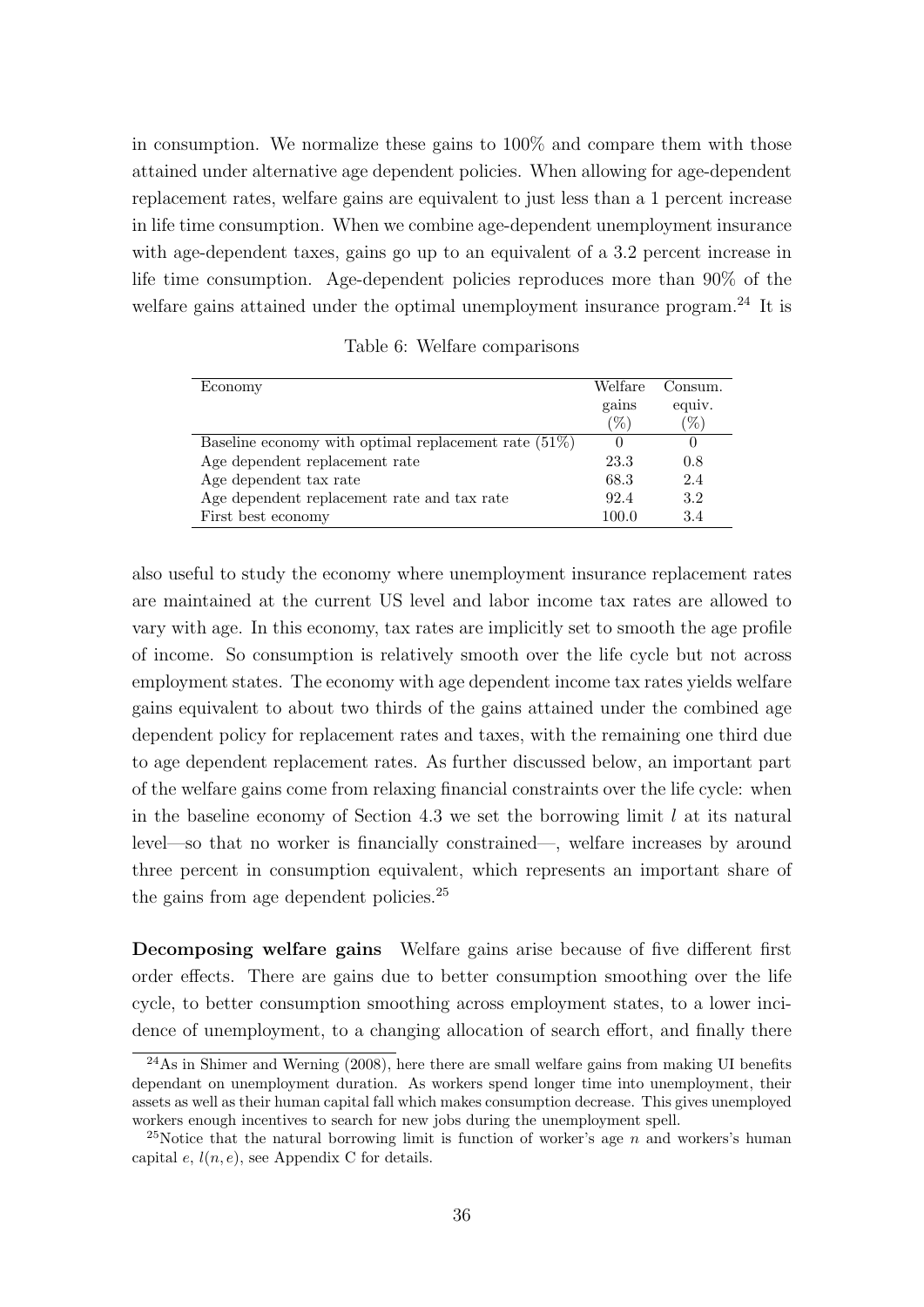are production efficiency gains, since the unemployment rate falls among old highly productive workers, which increases output. Production efficiency gains are equal to the expected increase in the present value of output produced by a worker. To measure the contribution of the four other effects, we focus on the expected utility at birth of a fictional worker intended to be representative of a given economy, up to first order effects. Second order effects due to changes in the dispersion of consumption and search effort are measured as a residual. The representative worker is active in the labor market for  $\bar{n}_w$  periods and retired in the remaining  $\bar{n}_r$  periods of his life. At each age *n* the worker has a probability  $\nu_n$  of being unemployed, equal to the age specific unemployment rate in the economy. If employed, the worker has consumption level  $c_n$  equal to the analogous average consumption level in the economy. If unemployed, his consumption level is  $c_n (1 - \varphi_n)$ , where  $\varphi_n$  denotes the average consumption loss upon unemployment at age  $n$  in the economy. The mass of people searching is  $\frac{\delta_n}{1-(1-\delta_n)\overline{\mu}_n}$  and the within period unemployment probability is  $\overline{\mu}_n = 1 - f_n$ , equal to the average probability of remaining unemployed for a worker searching for a job at age  $n$ . The utility of the representative worker at birth is set equal to

$$
\mathbf{UR}\left(\widetilde{c},\widetilde{\varphi},\widetilde{\nu},\widetilde{\mu}\right) = \sum_{n=1}^{\bar{n}_w + \bar{n}_r} \beta^{n-1} \left[ \left(1 - \nu_n\right) u\left(c_n\right) + \nu_n u\left(c_n\left(1 - \varphi_n\right)\right) + \frac{\delta_n \psi(\overline{\mu}_n)}{1 - \left(1 - \delta_n\right) \overline{\mu}_n} \right]
$$

which is function of the sequence of consumption  $\tilde{c}$ , of consumption losses upon unemployment  $\tilde{\varphi}$ , of the incidence of unemployment  $\tilde{\nu}$ , and of within period unemployment probabilities  $\tilde{\mu}$ . The last term in square brackets is set to zero for  $n > \bar{n}_w$ . We checked that UR approximates reasonably well the utility at birth of the corresponding economy. This is because, after conditioning for age, cross sectional heterogeneity in consumption and search effort is relatively small. We calculate the value of  $UR$  in the baseline economy and then measure how this value varies when replacing (one at a time)  $\tilde{c}$ ,  $\tilde{\varphi}$ ,  $\tilde{\nu}$ , and  $\tilde{\mu}$  of the baseline economy with the analogous sequence for the economy with age dependent policies. This measures the gains from better consumption smoothing over the life cycle, from better consumption smoothing across employment states, from a lower incidence of unemployment, and from changing search effort, respectively. The sequence of consumption  $\tilde{c}$  from the economy with age dependent policies is scaled down by the size of the production efficiency gains. Gains measures are converted into consumption equivalent units and correspond to percentage increases. The resulting gains are reported in Table 7 both for the economy with age dependent benefits only (in column two) and for the economy where both taxes and benefits optimally vary with age (in column three). In the economy with age dependent benefits only, most gains come from achieving better consumption smoothing across employment states. In the economy with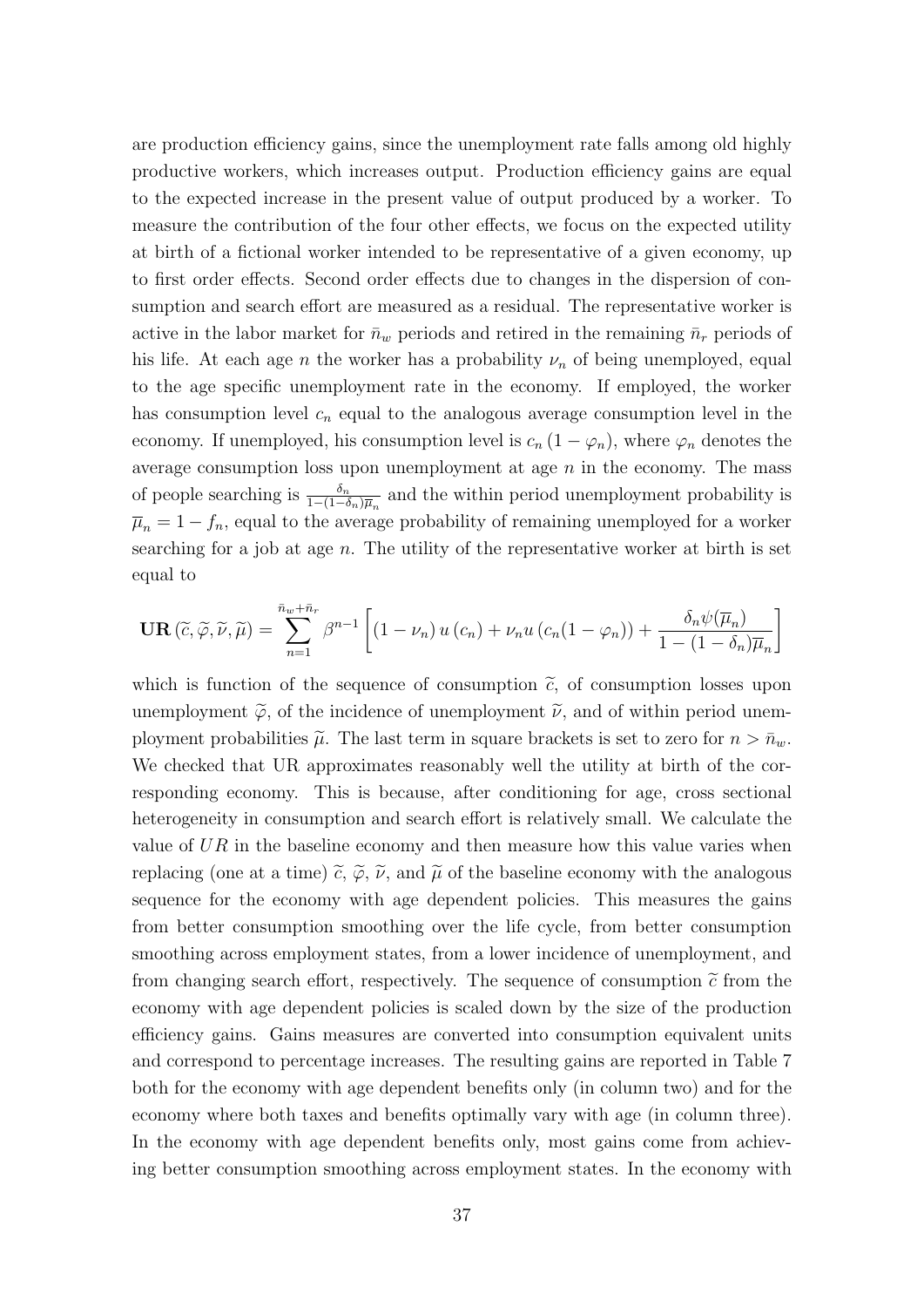| Source of gain                      | Age dependent | Age dependent      |
|-------------------------------------|---------------|--------------------|
|                                     | benefits only | benefits and taxes |
| Production efficiency               | 0.05          | 0.58               |
| Consumption smoothing over time     | 0.11          | 1.55               |
| Consumption smoothing across states | 0.46          | 1.07               |
| Incidence of unemployment           | 0.12          | 0.27               |
| Search effort over time             | $-0.06$       | $-0.35$            |
| Sum                                 | 0.68          | 3.07               |
| Residual (second order effects)     | 0.10          | 0.11               |
| Total                               | 0.78          | 3.18               |

Table 7: Decomposing welfare gains of age dependent policies

Notes: Consumption equivalent percentage increases relative to the baseline economy.

age dependent benefits and taxes, there are also important gains from smoothing consumption over the life cycle, which represent almost a 2 percent increase in life time consumption. These gains are smaller but still present also in the economy with age dependent benefits only. This is because young workers use their high UI replacement rates to obtain a smoother consumption profile over the life cycle. As discussed in the next section the magnitude of these gains is affected by the financial constraint l. The contribution of the changing allocation of leisure to welfare is negative, since average search effort in the economy increases.

## 7 Further discussion

We next discuss the robustness of the result that UI replacement rates should generally decrease with age to alternative specifications of the baseline model. We first study the effects of relaxing the borrowing constraint  $l$ , and then analyze the effects of changing the return to skill. In analyzing the alternative specifications we always re-calibrate the economy to hit exactly the same targets as those discussed in Section 4.3. We also consider a version of the model where the government budget constraint in (24) is age specific so that no income can be redistributed across age groups. Finally we study the role of age dependent severance payments in insuring workers against unemployment risk over the life-cycle.

## 7.1 Relaxing the borrowing limit

To study the effects of relaxing the borrowing constraint  $l$ , we multiply its value by a factor of three—so we now have  $l = -3.36$ . The solid line in Figure 11 characterizes the new optimal profile of age dependent unemployment replacement rates in the economy with constant income tax rates. Replacement rates share the profile of the age dependent policy of the baseline economy, but they are on average smaller for young workers who are now less financially constrained. We have also studied the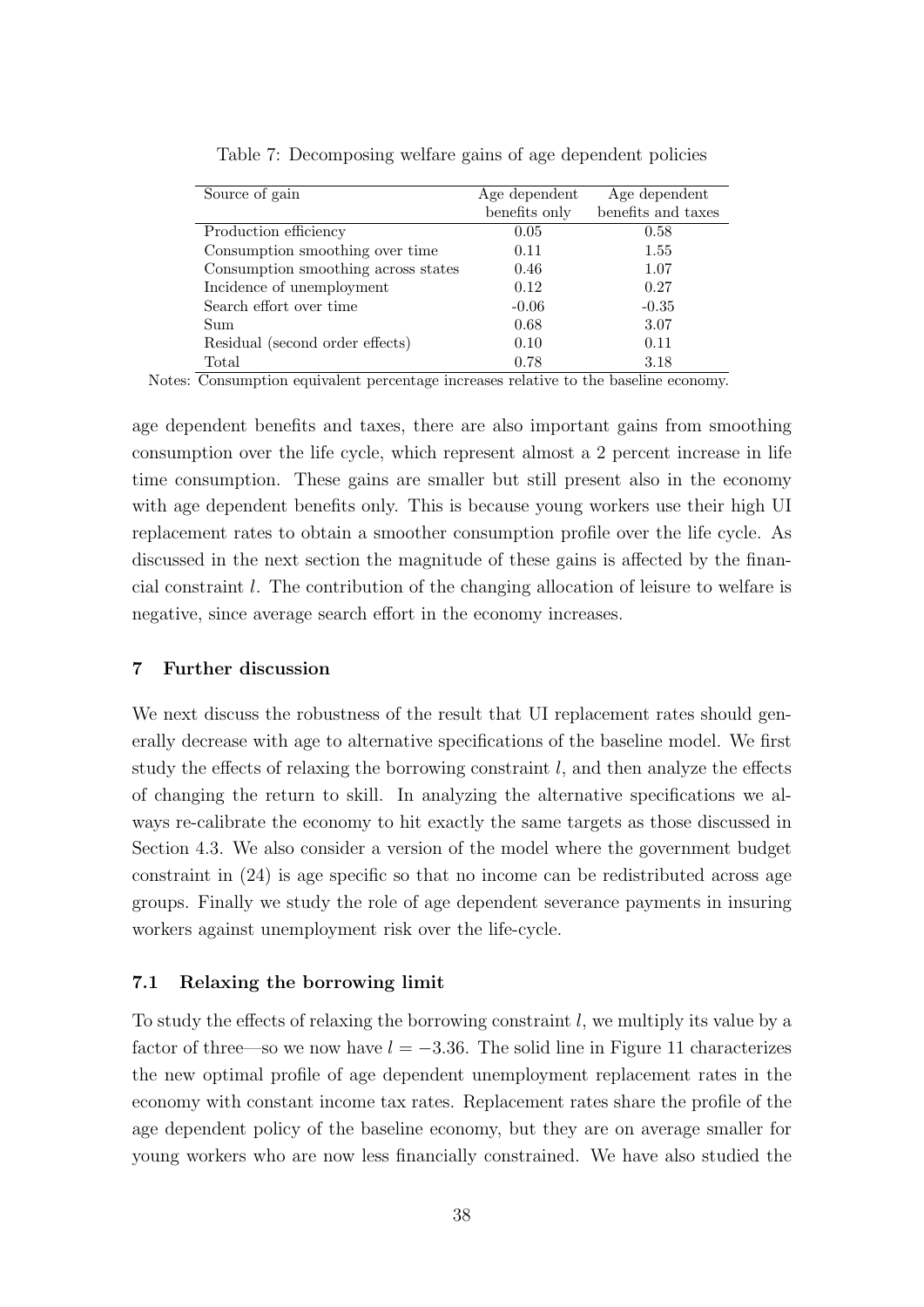welfare gains of optimally choosing age dependent replacement rate and tax rates. These gains are now smaller and are equivalent to an increase in consumption by 2.2%, relative to the economy with an optimally set constant over time replacement rate—which is now equal to 48%. This confirms that in our model an important part of the welfare gains from age dependent policies come from relaxing financial constraints over the life cycle.

Figure 11: Age dependent UI replacement rates with relaxed borrowing constraints



Notes: Profile of UI replacement rates in the economy with optimal age dependent UI replacement rates and constant income tax rates. Solid line corresponds to the economy with relaxed borrowing constraint, dotted line to baseline economy.

## 7.2 Changing the return to experience

The return to skill accumulated on the job varies substantially for different type of workers. For example, wage increases over the life cycle are substantially larger for workers with a college degree than for high school graduates: roughly speaking college (high school) graduates experience an increase in wage over the life cycle which is twenty percent higher (lower) than in our baseline economy. To analyze the sensitivity of our results to changes in the return to skill, we take the experience function  $w(e)$  with the normalization condition  $w(0) = 1$ , and then set the values of the spline at all age knots to  $1 + \zeta [w(e) - 1]$ . The constant  $\zeta - 1$  represents a percentage change in the return to labor market experience. To study the effect of changing the return to experience by around twenty percent, we then study the optimal age profile of UI replacement rates in two economies one with  $\zeta = .9$  and another with  $\zeta = 1.1$ . This provides some preliminary evidence for how the age profile of UI replacement rates should vary for different educational groups.<sup>26</sup> We find that results vary little when changing the return to experience: there are always

<sup>26</sup>Of course one should be careful in taking education as exogenous since the return to education and thereby the incentive to get educated is affected by labor market institutions. To be sure, here we are not advocating that UI replacement rates should be education specific.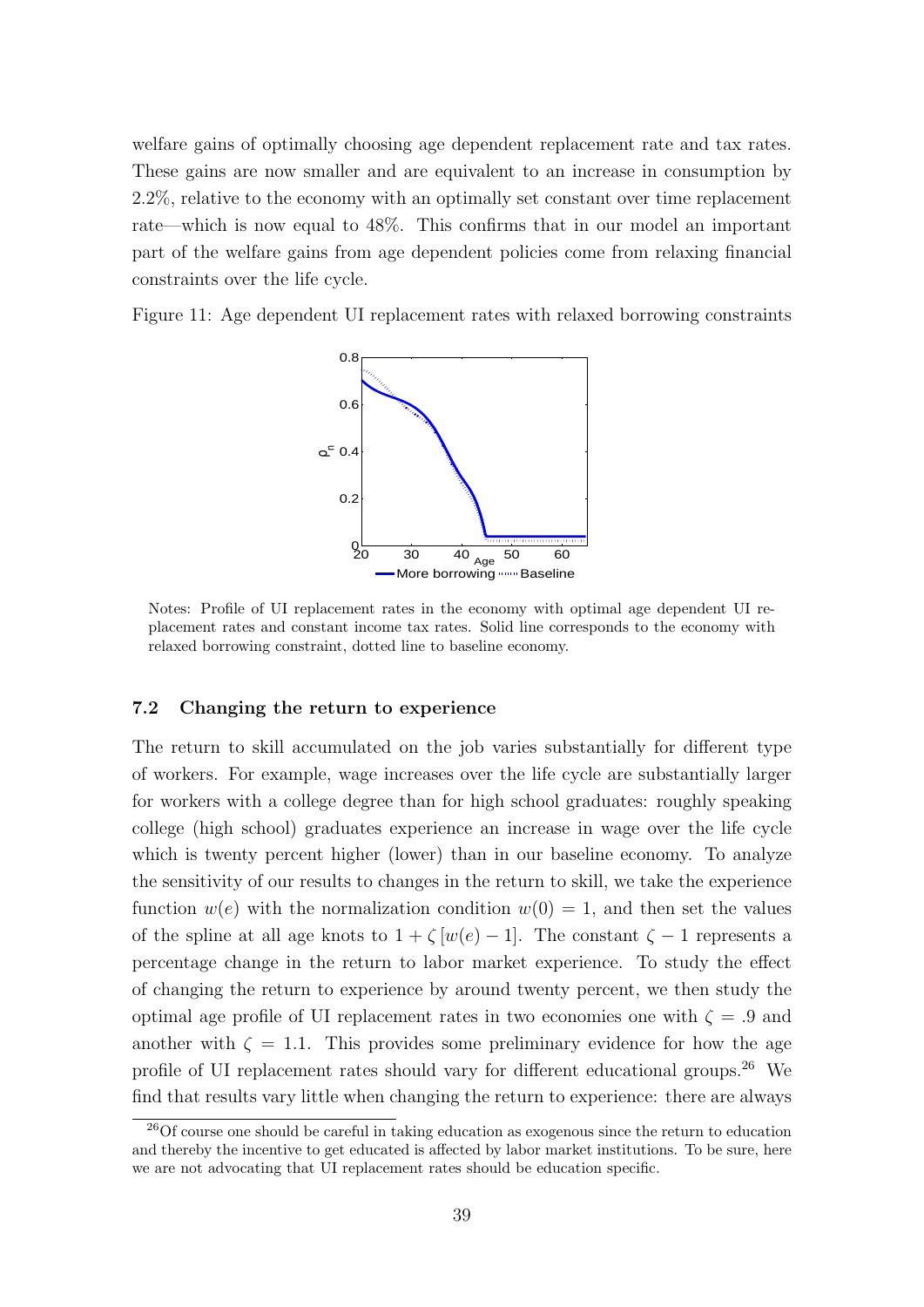welfare gains from allowing UI benefits replacement rates to decrease with age and the profile of UI replacements rate is also similar across groups, see Figure 12. But notice that a fall in the return to experience leads to a flatter age profile of UI replacement rates and to smaller welfare gains. When the return to experience falls, the government can insure less young workers because the moral hazard problem of UI is more severe. Moreover, with a lower return to experience, young workers are less financially constrained and thereby value less unemployment insurance.

Figure 12: Age dependent UI replacement rates and the return to experience



Notes: Profile of UI replacement rates in the economy with optimal age dependent UI replacement rates and constant income tax rates. Dotted lines correspond to the baseline economy, other lines correspond to economy with lower  $\zeta = .9$  (as a solid line) and higher  $\zeta = 1.1$  (as a dashed line) return to experience.

## 7.3 Age dependent government budget constraints

The budget constraint in (24) implies that part of the welfare gains of age dependent benefits arise because some tax income is redistributed from old wealthy workers to young poor workers. We now show that this is not the main reason why UI replacement rates should decrease with age. To show this, we study an economy where UI benefit expenditures for workers of a given age are financed through tax income levied just on workers of the same age. This prevents redistributing tax income across age groups.<sup>27</sup> Let divide the population in N mutually exclusive age groups with maximum age difference k within the group, so that  $Nk = \bar{n}_w$ . The set of age levels for the *i*th age group,  $i = 1, 2,..., N$ , is given by  $\Gamma_i = \{(i-1)k +$  $1,(i-1)k+2..., ik$ . Income taxes are the sum of two rates, one used to financed UI benefits expenditures for the specific age group, the other to finance expenditures for retirement pensions, so that  $\tau_n = \overline{\tau}_n + \hat{\tau}_0$ . Here  $\hat{\tau}_0$  is the constant over-time income

 $27$ We are thankful to Emmanuel Farhi, Juan Pablo Nicolini, and Robert Shimer for suggesting us this exercise.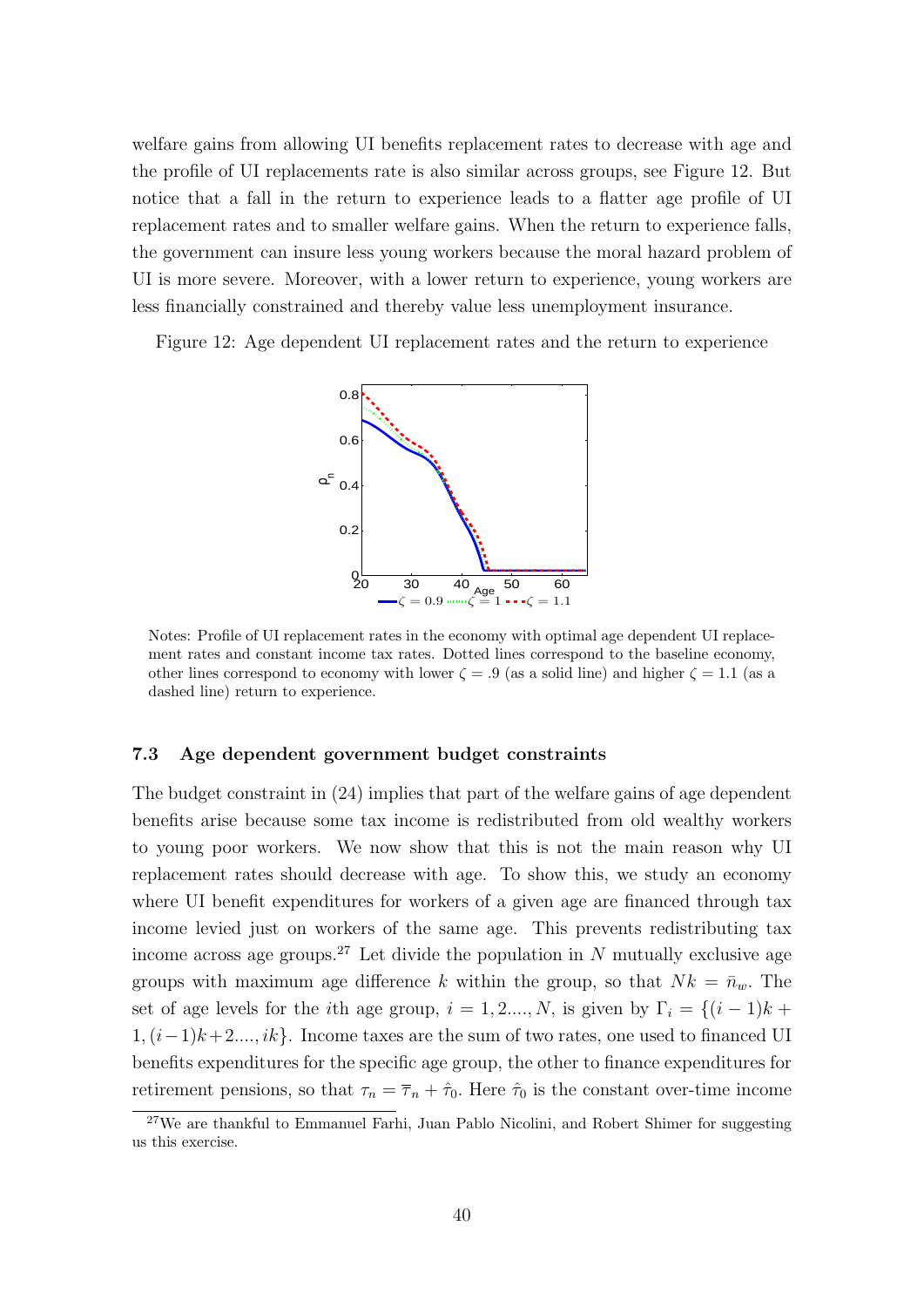tax-rate set to finance retirement pensions:

$$
\sum_{n=\bar{n}_w+1}^{\bar{n}_r} \beta^n \pi \chi^r(n) = \hat{\tau}_0 \sum_{n=1}^{\bar{n}_w} \beta^n \int_{R^+} w(e) \chi^e(n, de)
$$
 (27)

The age dependent component of income tax rates  $\overline{\tau}_n$  is constant within its corresponding age group so that  $\overline{\tau}_n = \hat{\tau}_i \,\forall n \in \Gamma_i$ , where  $\hat{\tau}_i$  satisfies the following group-i specific budget constraint:

$$
\sum_{n \in \Gamma_i} \beta^n \int_{R^+} \rho_n w(e) \, \chi^u(n, de) = \hat{\tau}_i \sum_{n \in \Gamma_i} \beta^n \int_{R^+} w(e) \, \chi^e(n, de) \,, \qquad \forall i = 1, ..., N \tag{28}
$$

This constraint implies that an increase in benefits for a given age group i can not be financed by increasing tax income for another age group. We then search for the age profile of UI replacement rate  $\rho \geq 0$  which maximizes worker's wealth at birth  $W_s$  subject to the same constraints as before but where now the tax rates  $\hat{\tau}_i$ 's  $i = 0, 1, ..., N$  satisfy the  $N + 1$  government budget constraints in (27) and (28). In solving the problem we consider age groups of five years,  $k = 20$ .

The resulting optimal age dependent replacement rate under the age specific government budget constraints specified above corresponds to the solid line in Figure 13. For comparison, the optimal age dependent replacement rate of Figure 8 also appears as a dotted line. The UI replacement rate is again generally decreasing in age (at least for workers above twenty five), but, since no intergenerational redistribution is possible, the age profile is now marginally flatter.

Figure 13: Age dependent replacement rate with age specific budget constraint



Notes: The age specific budget constraint is satisfied for non overlapping age groups of five years. Solid line is the age profile of UI replacement rates, dashed line of income tax rates. Dotted line corresponds to the optimal profile of UI replacement rates in Figure 8.

#### 7.4 Severance payments

To insure workers against the risk of wage losses upon displacement it might be useful to include severance payments in the optimal package for unemployment insurance.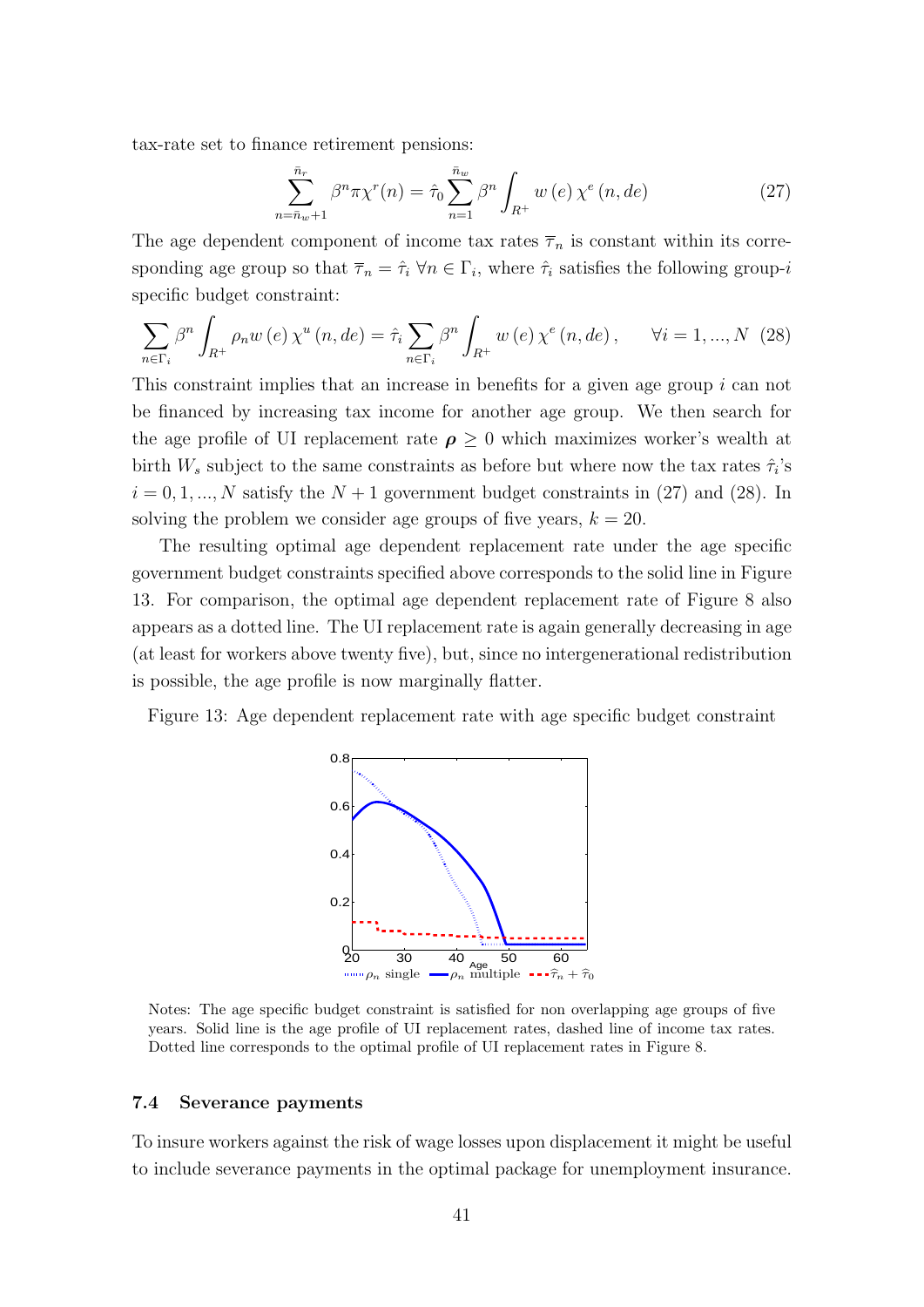We now show that age variation in severance payments helps little in improving welfare relative to the economy with optimal age dependent benefits and taxes. To show this, we extend our baseline economy to allow for age dependent severance payments: upon job displacement workers receive a government transfer equal to  $\zeta_n w(e)$  where worker's age n and worker's human capital e here refer to the last period before job displacement occurs. All the other model assumptions remain as in Section 4. The value of being employed in the economy with severance payments becomes equal to

$$
V(n, e, a) = \max_{a' \ge l} u(c^{e}(n, e, a, a')) + \beta(1 - \delta_{n})V(n + 1, e + 1, a')
$$
  
 
$$
+ \beta \delta_{n} J(n + 1, e + 1, a' + \varsigma_{n} w(e))
$$
 (29)

where the last term incorporates the fact that upon displacement the worker receives a severance pay of  $\zeta_n w(e)$ , which increases his wealth at the start of the current job search spell. Nothing else changes relative to (19) and all the other value functions remain as in Section 4, so equations  $(20)-(23)$  are left untouched. Of course, the government budget constraint in (24) has to be amended to include severance payments transfers. This yields the following constraint:

$$
\sum_{n=1}^{\bar{n}_w} \beta^n \int_{R^+} \rho_n w(e) \chi^u(n, de) + \beta \sum_{n=1}^{\bar{n}_w} \beta^n \int_{R^+} \varsigma_n w(e) \delta_n \chi^e(n, de)
$$

$$
= \sum_{n=1}^{\bar{n}_w} \beta^n \int_{R^+} \tau_n w(e) \chi^e(n, de) - \sum_{n=\bar{n}_w+1}^{\bar{n}_r} \beta^n \pi \chi^r(n).
$$
(30)

The second term in the first row takes into account that a fraction  $\delta_n$  of the mass of employed workers of age n and experience  $e, \chi^e(n, e)$ , will be displaced next period and will receive severance payments  $\zeta_n w(e)$ .

Here we are interested in studying whether severance payments can improve welfare relative to the economy with optimal age dependent benefits and taxes. So we keep their age profile as given. To be sure, let  $\rho_n^*$  and  $\tau_n^*$  denote the optimal age profile of benefits and taxes as reported in Figure 10. Here we assume that  $\rho_n = \rho_n^*$ and  $\tau_n = \tau_n^* + \overline{\tau}$ , where  $\overline{\tau}$  is needed to keep the government budget constraint in (30) satisfied. We then search for the vectors of severance payments  $\boldsymbol{\varsigma} = {\varsigma_1, ..., \varsigma_{n_w}}$  and the value of the tax rate  $\bar{\tau}$  that maximize worker's utility at birth  $W_s \equiv J(1,0,0)$ subject to the new government budget constraint in (30), workers optimal choices as implied by (20)-(22) and (29), and the feasibility constraint  $\rho \geq 0.^{28}$  Exactly as in Section 6 we assume that  $\varsigma_n$  is a cubic spline at the previously defined ten age knots and search for the value at the knots that maximize  $W_s$ . When we restrict severance

 $^{28}\text{In the economy we also impose the restriction that } \varsigma_{\bar{n}_w} = 0$ , since this transfer would just have the nature of a retirement pension.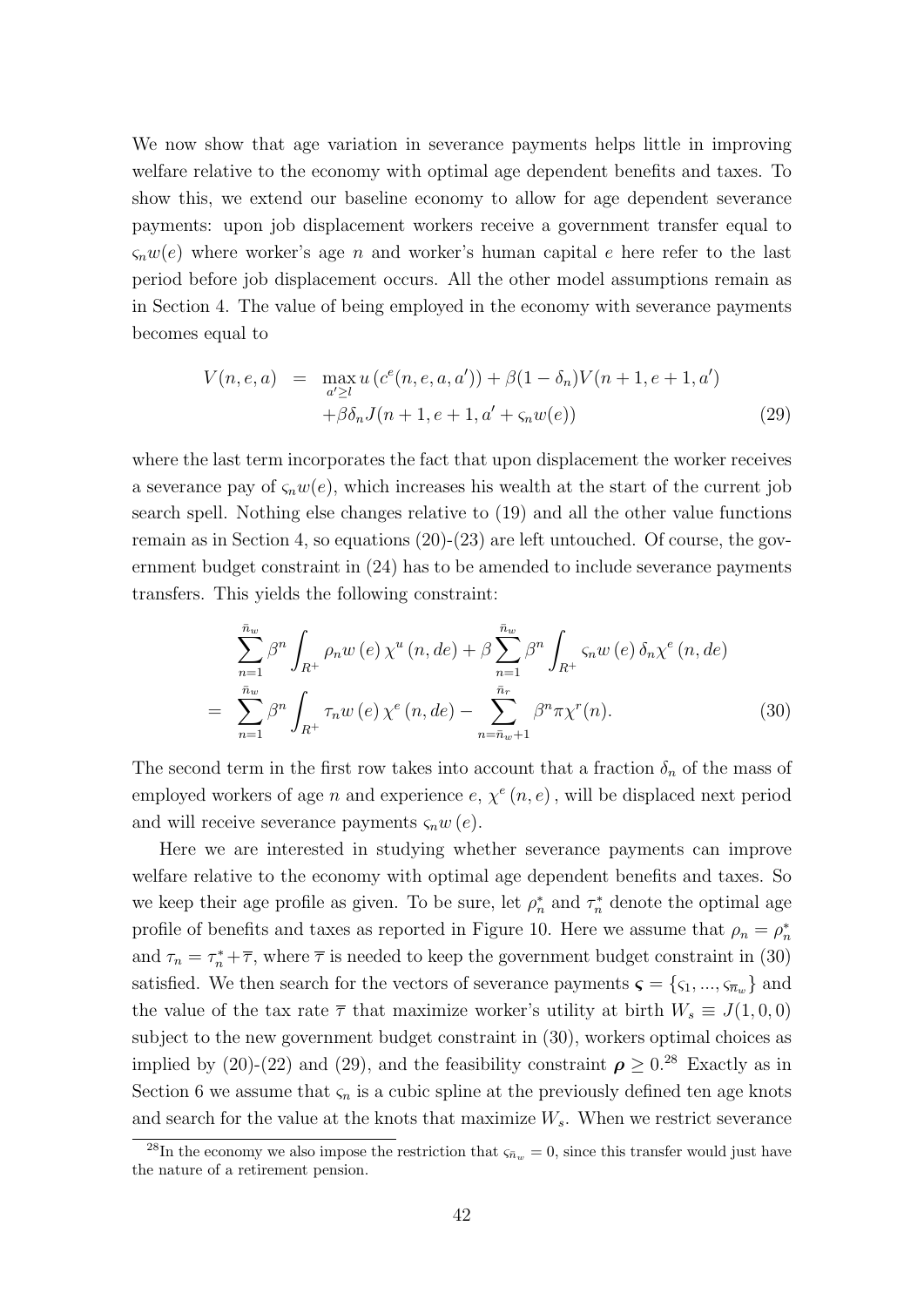payments to be independent of age  $\varsigma_n = \varsigma$ ,  $\forall n$ , we find that the optimal constant over age severance payment is  $\varsigma = 1.4$ . This economy yields welfare gains equivalent to a 3.3 percent increase in life time consumption relative to the baseline economy. This is 0.1 percent higher than in the economy with optimal age dependent benefits and taxes. When we allow severance payment to vary with age, we virtually find no additional gains (up to the fourth order). We believe that age variation in severance payments yields small welfare gains because severance payments discourage workers from accumulating precautionary savings and thereby are more distortionary than a combination of UI benefits and subsidies to job creation. Since UI benefits together with labor income tax rates can mimic reasonably well the effects of a subsidy to job creation, age variation in severance payments can play little role in improving welfare in our economy.

## 8 Conclusions

Unemployed young workers have a high marginal utility from consumption, experience large consumption losses upon unemployment, and they respond little to changes in unemployment insurance benefits. This indicates that unemployment insurance is highly valuable to them while the induced moral hazard problem is mild. Using a life cycle model with unemployment risk and endogenous search effort, we find that under the optimal age dependent policy, replacement rates are increased from the current value of 50 per cent to around 80 percent for workers in their mid twenties and to 60 per cent for workers in their thirties. Workers in their forties and fifties, instead, obtain benefits equal to less than 10 percent of their past wage. Allowing unemployment replacement rates and other government transfers to decline with age yields sizeable welfare gains which amount to around ninety percent of the gains attained under the unconstrained optimal scheme for unemployment insurance over the life cycle. The quantitative analysis also shows that the age variation in the ratio of the marginal utility of consumption when unemployed to one plus the unemployment elasticity to benefits identifies well the existence of welfare gains from redistributing unemployment insurance over the life-cycle. Results are robust to alternative specifications for the borrowing possibilities of workers, or to changes in the return from accumulating human capital on the job.

We purposely simplified the theoretical analysis in some dimensions. For example, we have assumed that job separation rates are exogenous, while in practice UI benefits affect the outside options of employed workers which can lead to higher separation and higher occupational mobility which we know from Kambourov and Manovskii (2008, 2009) to be higher for the young than for the old. Our modeling of wage losses upon displacement also relies on human capital depreciation during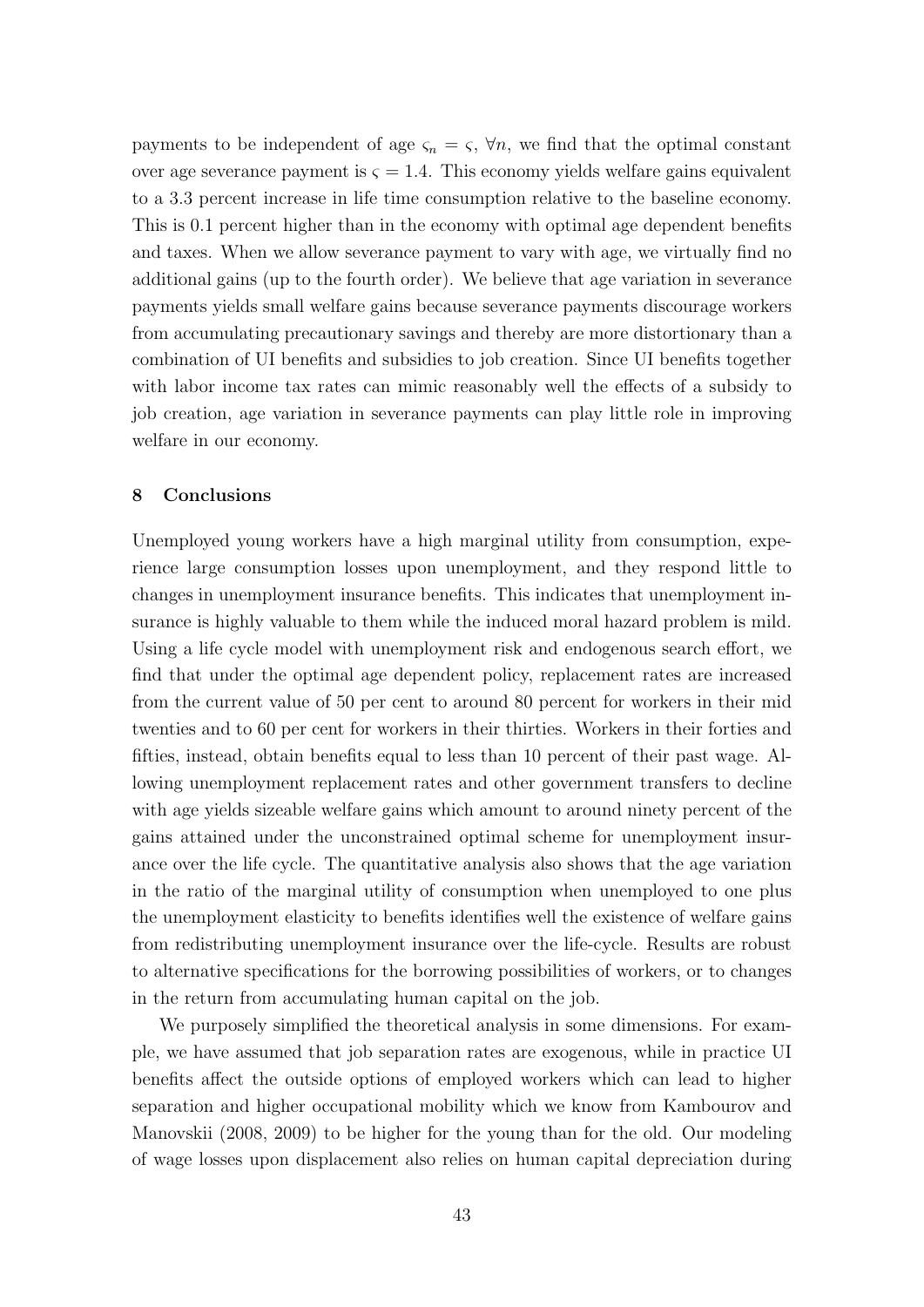unemployment. But in practice workers could have accumulated job specific human capital which is lost upon displacement independently of the duration of the future unemployment spell. Allowing for job specific human capital could challenge our conclusion that age dependent severance payments help little in reproducing the welfare gains obtained under the optimal programm. Still we believe that our results on the optimal age profile of UI benefits are robust to alternative modeling choices for the process that leads to wage losses upon displacement.

Our analysis suggests that age dependent policies are Pareto-improving when applied just to new generations of workers entering the labor market, but, since policy reforms can not be typically applied just to specific cohorts, the introduction of age dependent labor market institutions might have to deal with important redistributions concerns. In studying age dependent labor market institutions, we have just focused on how unemployment insurance benefits should vary over the life cycle. But the analysis could be well extended to discuss additional features of UI systems (such as benefits duration, maximum benefits level, and eligibility) as well as several other labor market institutions, including policies for employment protection and poverty assistance. Along some of these dimensions it could well turn out that old workers require more protection than young workers do.

Future research should also evaluate the welfare gains of age dependent policies relative to unemployment insurance arrangements different from those currently in place in the US. In particular Feldstein and Altman (1998) and Feldstein (2005) have sponsored the introduction of individual saving accounts to reduce the moral hazard costs of unemployment insurance. The idea is that when employed the worker saves a fraction of his labor income in an individual saving account which the worker uses when unemployed to finance the UI benefits payments dictated by the current US system. At retirement, any residual positive balance is transferred back to the worker. The quantitative welfare gains of savings accounts systems have been studied by Ferrada (2010), Setty (2010), and Pallage and Zimmermann (2010). Our robustness exercise shows that replacement rates should decline with age also when workers face a loose borrowing constraint. Since savings accounts are essentially a means of providing greater liquidity to unemployed workers, this suggests that there should be welfare gains from having unemployment replacement rates decrease with age also in plausible implementations of the saving accounts proposal. This squares well with the conclusions by Setty (2010) who has already introduced elements favoring the young in his proposed implementation of the savings accounts system.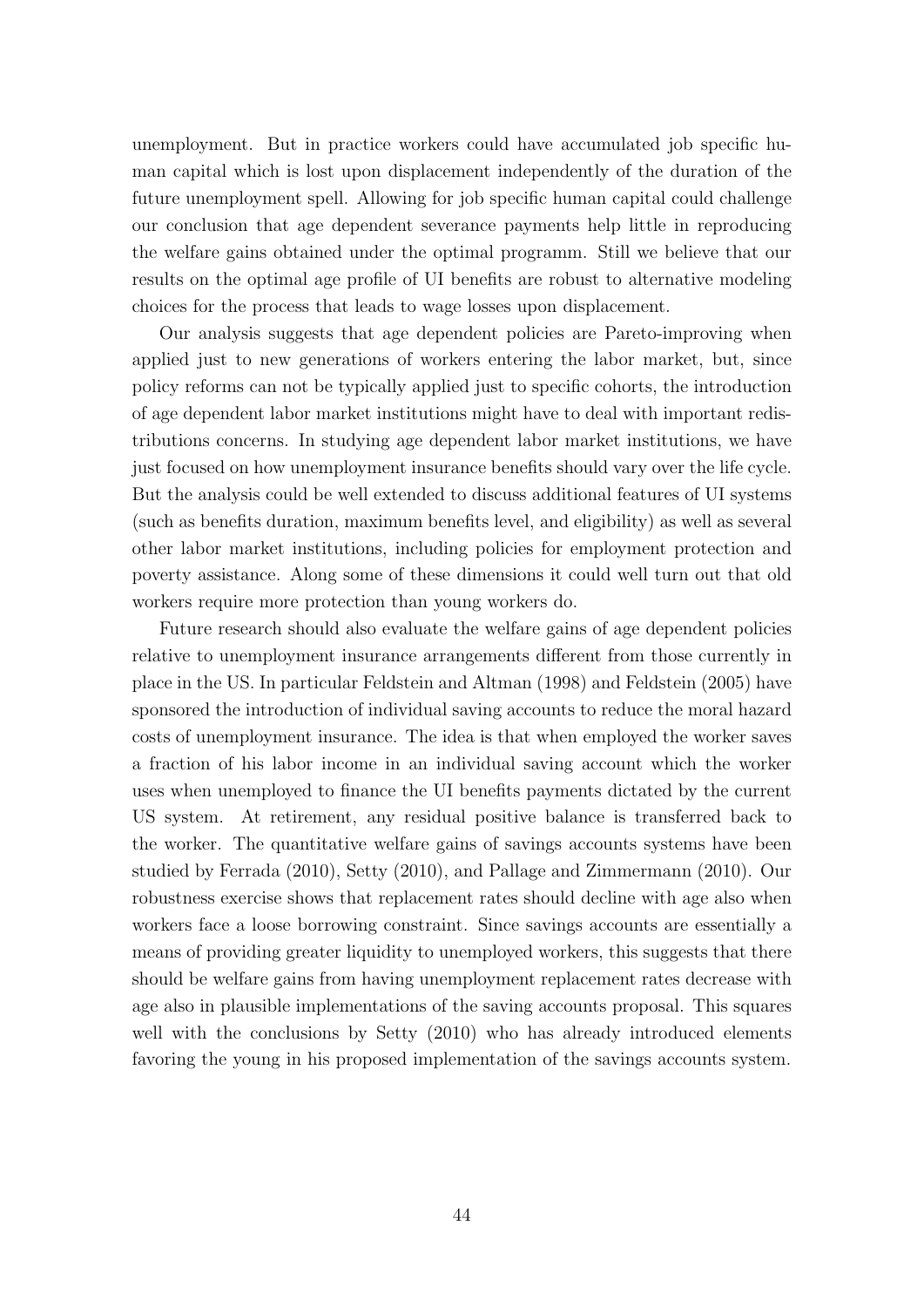## References

- Acemoglu, D. and R. Shimer (2001). Efficient unemployment insurance. Journal of Political Economy  $107(5)$ , 893–928.
- Akerlof, G. (1978). The economics of 'tagging' as applied to the optimal income tax, welfare programs, and manpower planning. American Economic *Review 68* $(1), 8-19.$
- Baily, M. N. (1978). Some aspects of optimal unemployment insurance. Journal of Public Economics  $10(3)$ , 379–402.
- Bloemen, H. G. and E. G. F. Stancanelli (2005). Financial wealth, consumption smoothing, and income shocks due to job loss. *Economica*  $72(3)$ ,  $431-452$ .
- Blundell, R., L. Pistaferri, and I. Preston (2008). Consumption inequality and partial insurance. American Economic Review 98 (5), 1887–1921.
- Browning, M. and T. Crossley (2001). Unemployment insurance benefit levels and consumption changes. Journal of Public Economics  $80(1)$ , 1–23.
- Chéron, A., J.-O. Hairault, and F. Langot (2011). Age-dependent employment protection. Economic Journal 121 (557), 1477–1504.
- Chéron, A., J.-O. Hairault, and F. Langot  $(2012)$ . Life-cycle equilibrium unemployment. Journal of Labor Economics forthocoming.
- Chetty, R. (2006). A general formula for the optimal level of social insurance. Journal of Public Economics  $90(10-11)$ , 1879–1901.
- Chetty, R. (2008). Moral hazard versus liquidity and optimal unemployment insurance. Journal of Political Economy  $116(2)$ , 173–234.
- Conesa, J., S. Kitao, and D. Krueger (2009). Taxing capital? Not a bad idea after all! American Economic Review  $99(1)$ , 25–48.
- Cullen, J. B. and J. Gruber (2000). Does unemployment insurance crowd out spousal labor supply? *Journal of Labor Economics*  $18(3)$ , 546–72.
- Davidson, C. and S. A. Woodbury (1997). Optimal unemployment insurance. Journal of Public Economics 64 (3), 359–387.
- Davis, S. J. and T. von Wachter (2011). Recessions and the costs of job loss. Brookings Papers on Economic Activity, Economic Studies Program  $\{43(2),\}$ 1–72.
- Erosa, A. and M. Gervais (2002). Optimal taxation in life-cycle economies. Journal of Economic Theory 105 (2), 338–369.
- Farhi, E. and I. Werning (2013). Insurance and taxation over the life cycle. Review of Economic Studies forthocoming.
- Feldstein, M. (2005). Rethinking social insurance. American Economic Re*view*  $95(1)$ , 1–24.
- Feldstein, M. and D. Altman (1998). Unemployment insurance savings accounts. Working paper 6860, National Bureau of Economic Research.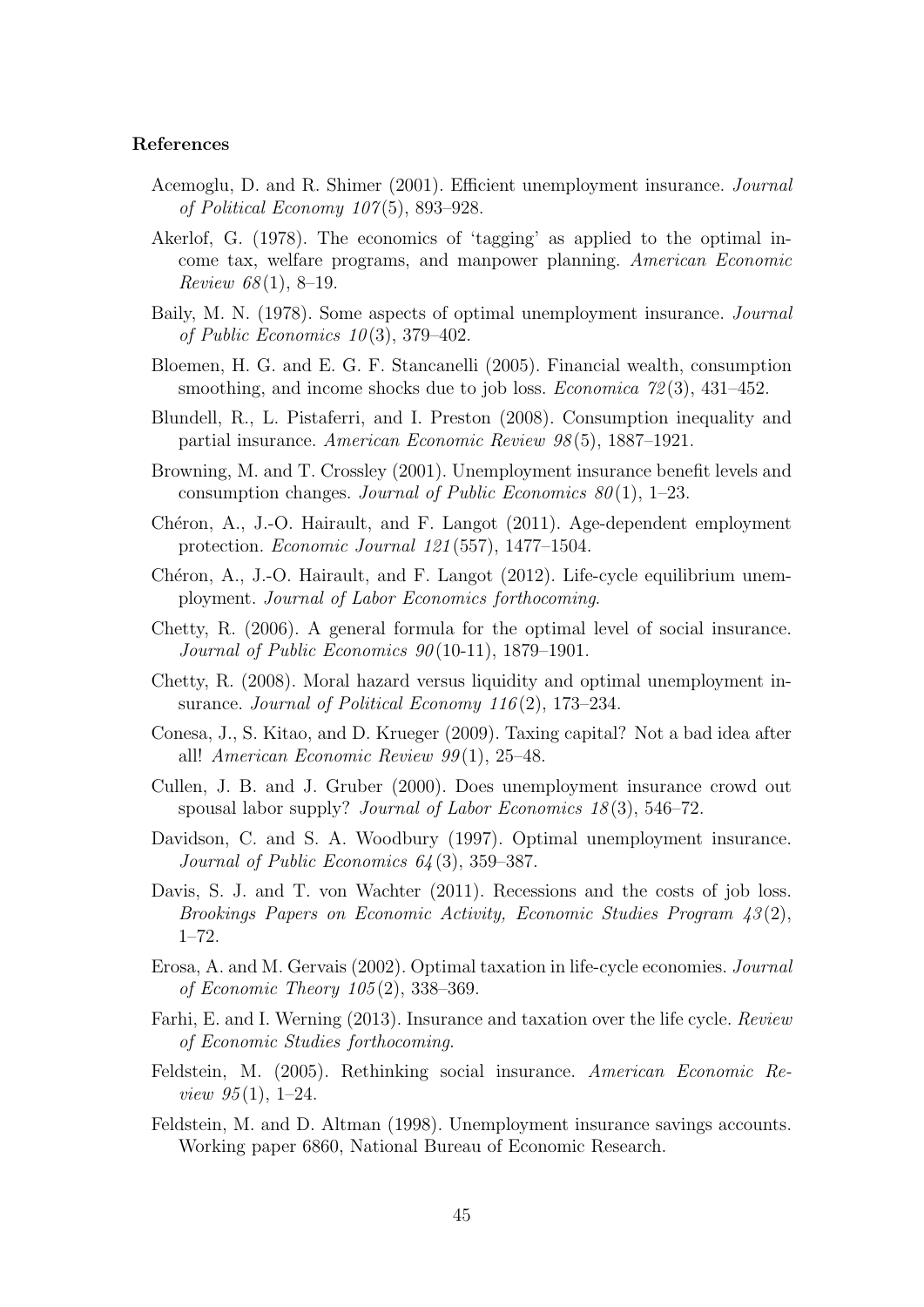- Ferrada, C. (2010). Individual savings accounts in Chile: Income vs. substitution effects and saving responses. Manuscript, Chicago University.
- Gervais, M. (2004). On the optimality of age-dependent taxes and the progressive US tax system. Manuscript, University of Southhampton.
- Gorry, A. and E. Oberfield (2012). Optimal taxation over the life cycle. Review of Economic Dynamics  $15(4)$ , 551–572.
- Gouriéroux, C., A. Monfort, and E. Renault (1993). Indirect inference. Journal of Applied Econometrics 8, S85–S118.
- Gritz, R. M. and T. MaCurdy (1992). Unemployment compensation and episodes of nonemployment. Empirical Economics 17, 183–204.
- Gruber, J. (1997). The consumption smoothing benefits of unemployment insurance. American Economic Review 87(1), 192–205.
- Hopenhayn, H. A. and J. P. Nicolini (1997). Optimal unemployment insurance. Journal of Political Economy 105 (2), 412–38.
- Hopenhayn, H. A. and J. P. Nicolini (2009). Optimal unemployment insurance and employment history. Review of Economic Studies 76 (3), 1049–1070.
- Hryshko, D., M. J. Luengo-Prado, and B. E. Sorensen (2010). House prices and risk sharing. Journal of Monetary Economics 57 (8), 975–987.
- Johnson, R. and C. Mommaerts (2011). Age differences in job loss, job search, and reemployment. Working Paper 11-01, The Urban Institute.
- Kambourov, G. and I. Manovskii (2008). Rising occupational and industry mobility in the united states: 1968-97. International Economic Review  $49(1)$ , 41–79.
- Kambourov, G. and I. Manovskii (2009). Occupational specificity of human capital. International Economic Review  $50(1)$ , 63-115.
- Kremer, M. (2001). Should taxes be independent of age? Manuscript, Harvard University.
- Krueger, A. B. and A. Mueller (2010). Job search and unemployment insurance: New evidence from time use data. Journal of Public Economics 94 (3-4), 298– 307.
- Lentz, R. and T. Tranaes (2005). Job search and savings: Wealth effects and duration dependence. Journal of Labor Economics 23(3), 467-490.
- Menzio, G. and S. Shi (2011). Efficient search on the job and the business cycle. Journal of Political Economy 119(3), 468–510.
- Meyer, B. D. and W. K. C. Mok (2007). Quasi-experimental evidence on the effects of unemployment insurance from New York State. NBER Working Papers 12865, National Bureau of Economic Research, Inc.
- Mirrlees, J., S. Adam, T. Besley, R. Blundell, S. Bond, R. Chote, M. Gammie, M. P. Johnson, G. Myles, and J. Poterba (Eds.) (2010). Dimensions of Tax Design: the Mirrlees Review. Oxford University Press.